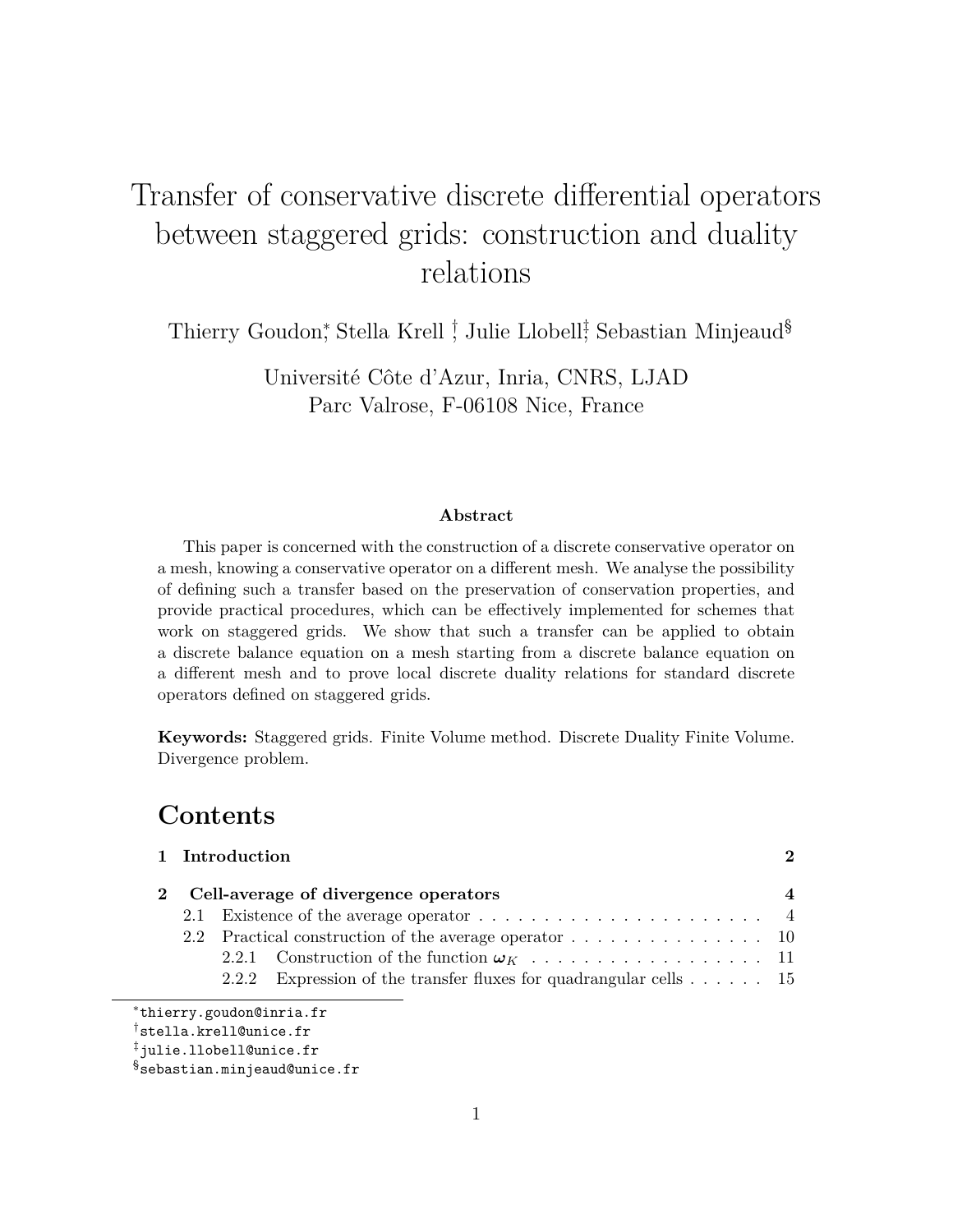| 3 Examples of applications                            |  |                                                                                              |    |
|-------------------------------------------------------|--|----------------------------------------------------------------------------------------------|----|
|                                                       |  |                                                                                              |    |
|                                                       |  |                                                                                              |    |
|                                                       |  |                                                                                              |    |
|                                                       |  | 3.3.1 Framework and application of Theorem 2.7 22                                            |    |
|                                                       |  | 3.3.2 Discrete operators $\ldots \ldots \ldots \ldots \ldots \ldots \ldots \ldots \ldots 27$ |    |
|                                                       |  |                                                                                              |    |
| A Proof of Lemma 2.2 with $H^1$ regularity            |  |                                                                                              |    |
|                                                       |  | B Proof of Lemma 2.9                                                                         | 38 |
| C A few basic facts on $\mathbb{P}^1$ basis functions |  |                                                                                              |    |

# **1 Introduction**

This work is motivated by a general question which arises in the design and analysis of numerical schemes that work on staggered grids. We focus on the two-dimensional framework: the computational domain  $\Omega$  is covered by several tessellations, say

$$
\Omega = \bigcup_{K \in \mathfrak{T}} K \quad \text{and} \quad \Omega = \bigcup_{D \in \mathfrak{D}} D.
$$

We wish to numerically compute several quantities which are naturally stored on the different grids  $\mathfrak T$  and  $\mathfrak D$ . We specifically have in mind Finite Volume approaches where the numerical unknowns are constant over the cells. For instance, we are interested in the velocity  $u_D$  and the density  $\rho_K$  of a fluid, governed by the (barotropic) Euler or Navier-Stokes equations. The method updates the quantities through a suitable definition of numerical fluxes, which mimics the exchanges (of mass, of momentum...) at the boundaries of the cells. Hence, in the example of Euler or Navier-Stokes equations, we have to design momentum fluxes  $G_{D,\mathfrak{s}}$  and mass fluxes  $F_{K,\sigma}$  on the interfaces ( $\mathfrak{s}$  and  $\sigma$ ) of the cells of both grids. The construction and the analysis of the scheme require to transfer the balance equations from one mesh to the other one. This is specifically the case when we aim at establishing a local energy balance since the total energy involves quantities that are discretized on both meshes [17, 21]. We propose in this article a general solution to define a divergence operator on a mesh based on a suitable average of a divergence operator known on another mesh.

Assume that we have at hand fluxes  $F_{K,\sigma}$  defined on the edges  $\sigma$  of the cells K that belong to the mesh  $\mathfrak{T}$ . We denote by div<sup>K</sup> the following operator

$$
\operatorname{div}^K = \frac{1}{|K|} \sum_{\sigma \in \partial K} F_{K,\sigma}.
$$

From  $F_{K,\sigma}$ , we aim at defining fluxes  $F_{D,\mathfrak{s}}$  on the edges  $\mathfrak{s}$  of the cells *D* of the mesh  $\mathfrak{D}$ such that the operator

$$
\mathrm{div}^D = \frac{1}{|D|} \sum_{\mathfrak{s} \in \partial D} F_{D, \mathfrak{s}}
$$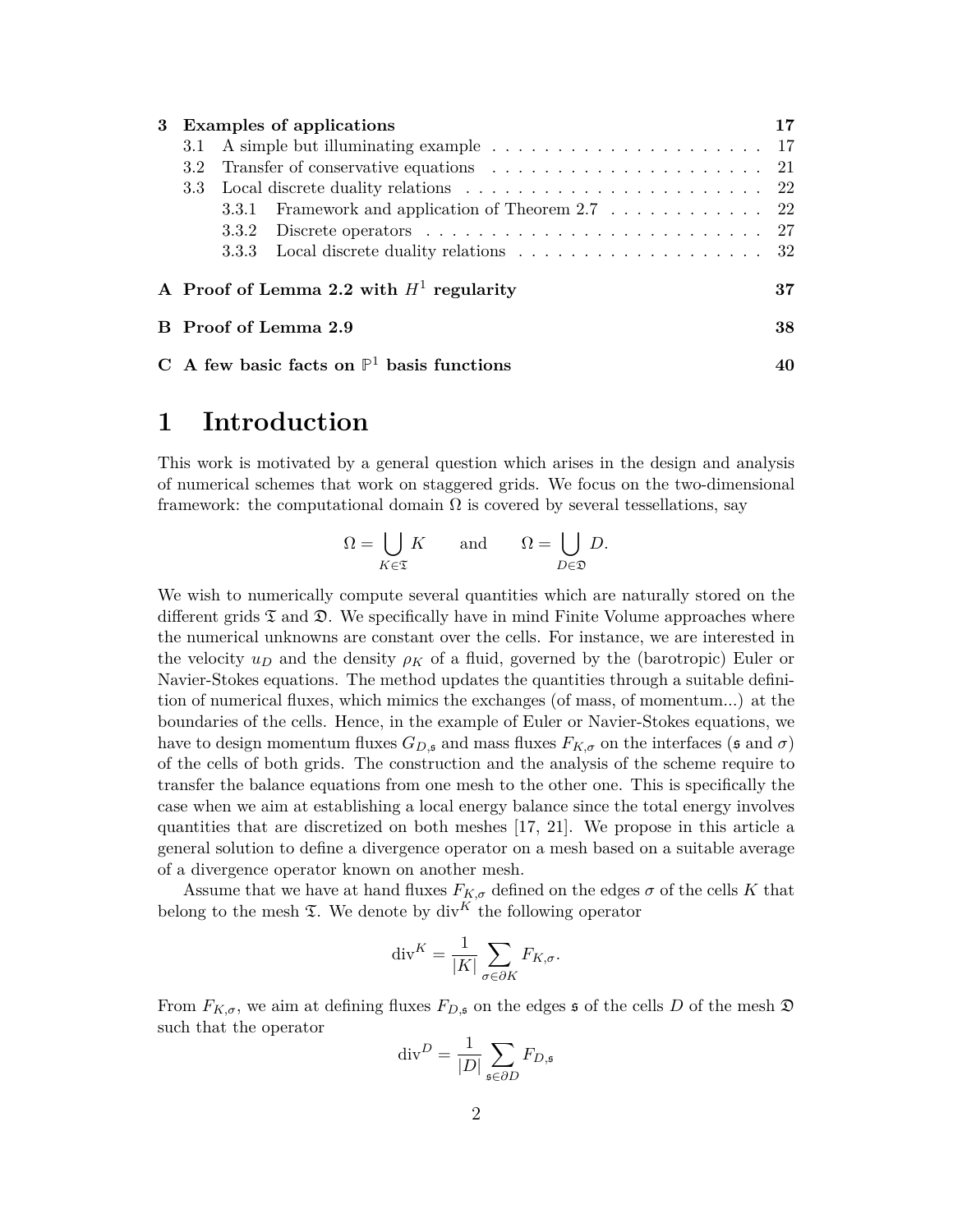can be expressed as the average on the cell *D* of the operators div<sup>K</sup> for the cells  $K \in \mathfrak{T}$ such that  $K \cap D \neq \emptyset$ . This construction is governed by the following concerns:

**(Q1)** Can we define consistently a transfer of information between the grids ? The consistency here refers to the preservation of certain fundamental properties on both grids. To be more specific, we consider a quantity  $\rho$  (the mass density, say) discretized on the mesh  $\mathfrak{T}$ : it is updated on each cell  $K \in \mathfrak{T}$  according to a conservation equation

$$
\frac{\overline{\rho}_K - \rho_K}{\Delta t} + \text{div}^K = 0,
$$

where  $\Delta t$  stands for the time step, with given conservative numerical fluxes  $F_{K,\sigma}$ . Namely, if  $\sigma = K|K'$  is the interface between two cells *K* and *K'*, we have

$$
F_{K,\sigma} = -F_{K',\sigma}.
$$

We now define an averaged quantity on the twin grid  $\mathfrak D$  as follows

$$
\rho_D = \sum_{\substack{K \in \mathfrak{T} \\ K \cap D \neq \emptyset}} \frac{|K \cap D|}{|D|} \rho_K.
$$

We wish to define new numerical mass fluxes  $F_{D,\mathfrak{s}}$  on  $D$  such that a discrete mass conservation

$$
\overline{\rho}_D - \rho_D = -\Delta t \sum_{\mathfrak{s} \in \partial D} F_{D,\mathfrak{s}},
$$

still holds, with *FD,*<sup>s</sup> satisfying the conservation property

$$
F_{D,\mathfrak{s}} = -F_{D',\mathfrak{s}}
$$

for any interface  $\mathfrak{s} = D|D'$ .

**(Q2)** Can we derive discrete duality relations that mimic the equalities

$$
\int_{\mathcal{O}} u \cdot \nabla \phi \, dx + \int_{\mathcal{O}} \text{div}u \, \phi \, dx = \int_{\mathcal{O}} \text{div}(u\phi) \, dx = \int_{\partial \mathcal{O}} u\phi \cdot \nu \, d\sigma \tag{1}
$$

at the discrete level (with  $\mathcal O$  an open set of  $\Omega$ )? We expect to recover such duality relations on the grids  $\mathfrak T$  and  $\mathfrak D$ , involving the discrete operators div<sup>K</sup> and div<sup>D</sup>, and numerical quantities  $u, \phi$  that live on the different grids.

Question **(Q1)** is addressed in [3] and solutions are proposed in the framework of Crouzeix-Raviart and Rannacher-Turek discretizations. We also refer the reader to [5] which deals with quadrilateral cells, and to [15] where the problem is addressed in the framework of Discrete Duality Finite Volume (DDFV) methods for non-homogeneous Navier-Stokes equations. Question **(Q2)** appears when discretizing the Euler system on staggered grids: the full energy mixes up quantities stored on different grids, and checking the consistency of the scheme with the total energy conservation relies on such duality relations [17, 21].

In Section 2, we consider the construction of the fluxes  $F_{D,\mathfrak{s}}$  from the  $F_{K,\sigma}$ 's, dealing with fully general meshes  $\mathfrak T$  and  $\mathfrak D$ . We thus generalize the solutions proposed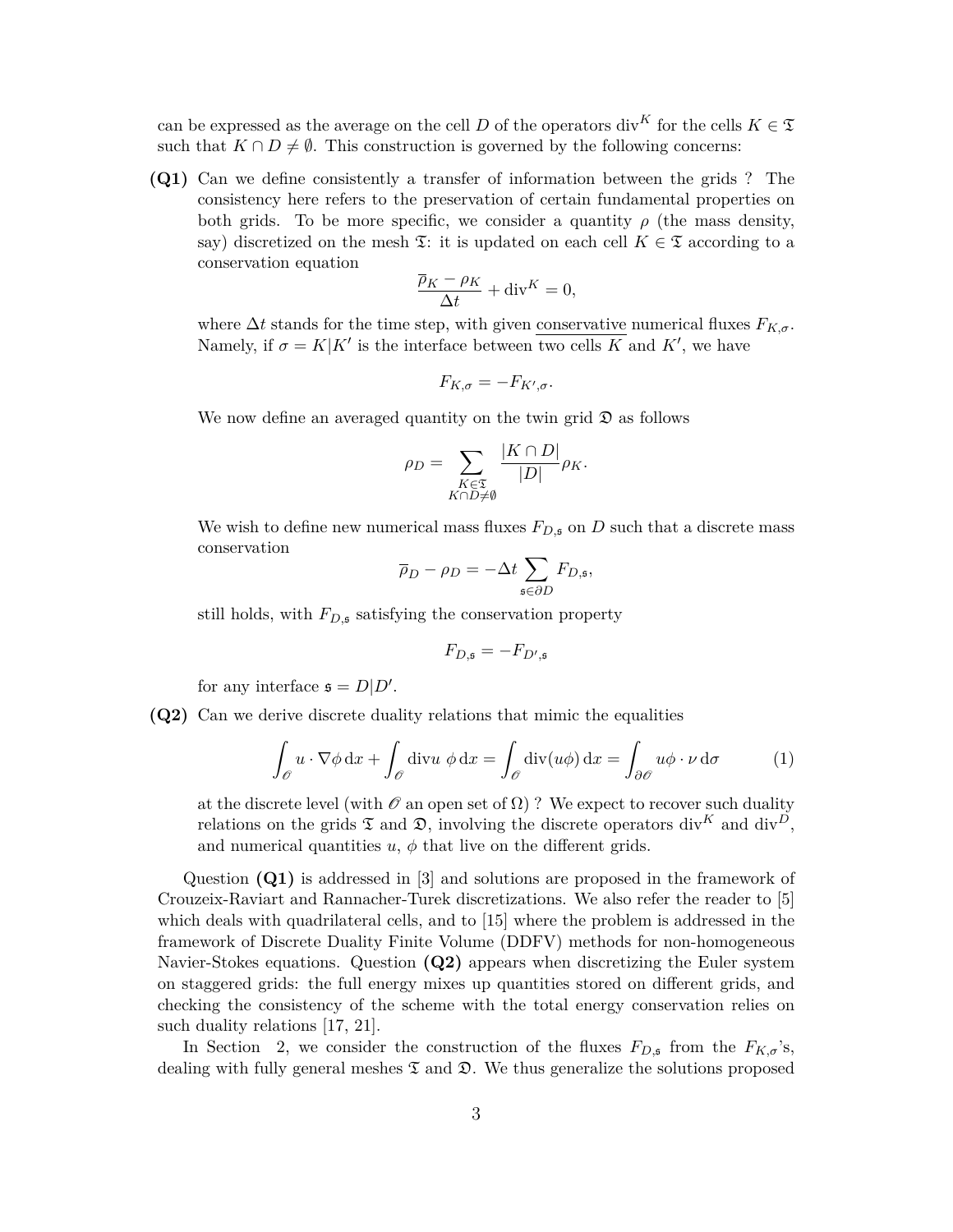in [3, 5, 15]. In fact, our argument is two-fold. On the one hand the construction relies on the capability of solving a boundary-value problem for the divergence operator, and properties of the solution can be deduced from general PDEs statements coming from [4]. On the other hand, we also propose approaches to compute effectively the new fluxes, which is important in the perspective of designing schemes on staggered grids. Complementary to the general strategy, these simple and explicit constructions provide practical tools, possibly applicable for particular subclasses of meshes. In Section 3.2 we go back to the conservation issue **(Q1)** and the local discrete duality relation **(Q2)** is addressed in Section 3.3. The latter requires some geometric relations in the construction of the two meshes  $\mathfrak T$  and  $\mathfrak D$ , which in particular apply to the Two-Point Flux Approximation (TPFA) and the DDFV discretizations.

### **2 Cell-average of divergence operators**

We prove in this section the main result of the article. It is presented in Section 2.1 and it states the existence of the fluxes  $F_{D,\mathfrak{s}}$  mentionned in the introduction. The proof is based on regularity results for the inverse of the (continuous) divergence operator and does not offer a practical construction of the fluxes. Such a construction becomes important if these fluxes are not only used for the purpose of numerical analysis but also they are incorporated in the definition of the scheme which effectively runs to approximate the solutions of the equations. Several constructions are presented in Section 2.2. The discussion makes repeated use of the following elementary claim.

**Lemma 2.1.** Let K be a polygon in  $\mathbb{R}^2$ , with edges  $\sigma_1, ..., \sigma_n$ . We denote by  $\mathbf{n}_j$  the *unit outward normal on the edge*  $\sigma_j$ *. Then, we have* 

$$
\sum_{j=1}^n |\sigma_j| \mathbf{n}_j = 0.
$$

*Proof.* We denote  $\mathbf{n}_j = (\mathbf{n}_{j,1}, \mathbf{n}_{j,2})$ . Let  $\mathbf{e}_1 = (1,0), \mathbf{e}_2 = (0,1)$ . Denoting similarly the constant function over *K*, the Green formula yields

$$
\int_K \mathbf{\nabla} \cdot (\mathbf{e}_i) = 0 = \sum_{j=1}^n \int_{\sigma_j} \mathbf{e}_i \cdot \mathbf{n}_j = \sum_{j=1}^n |\sigma_j| \mathbf{n}_{j,i},
$$

which is the componentwise expression of the statement.

 $\Box$ 

### **2.1 Existence of the average operator**

The proof of the existence of the average operator relies on the following lemma. This statement is reminiscent of ideas presented in [3] where the case of triangular or rectangular cells is treated. Here and in Section 2.2, we consider general polygonal domains. We shall work with the space  $H_{\text{div}}(\mathscr{O})$ , which contains the vector fields **v** defined on an open set  $\mathscr O$  and such that  $\mathbf v \in L^2(\mathscr O)$ ,  $\nabla \cdot \mathbf v \in L^2(\mathscr O)$ . In what follows we shall work with closed subsets X in  $\mathbb{R}^2$  (typically cells of different meshes) and  $\mathring{X}$  stands for the topological interior of *X*.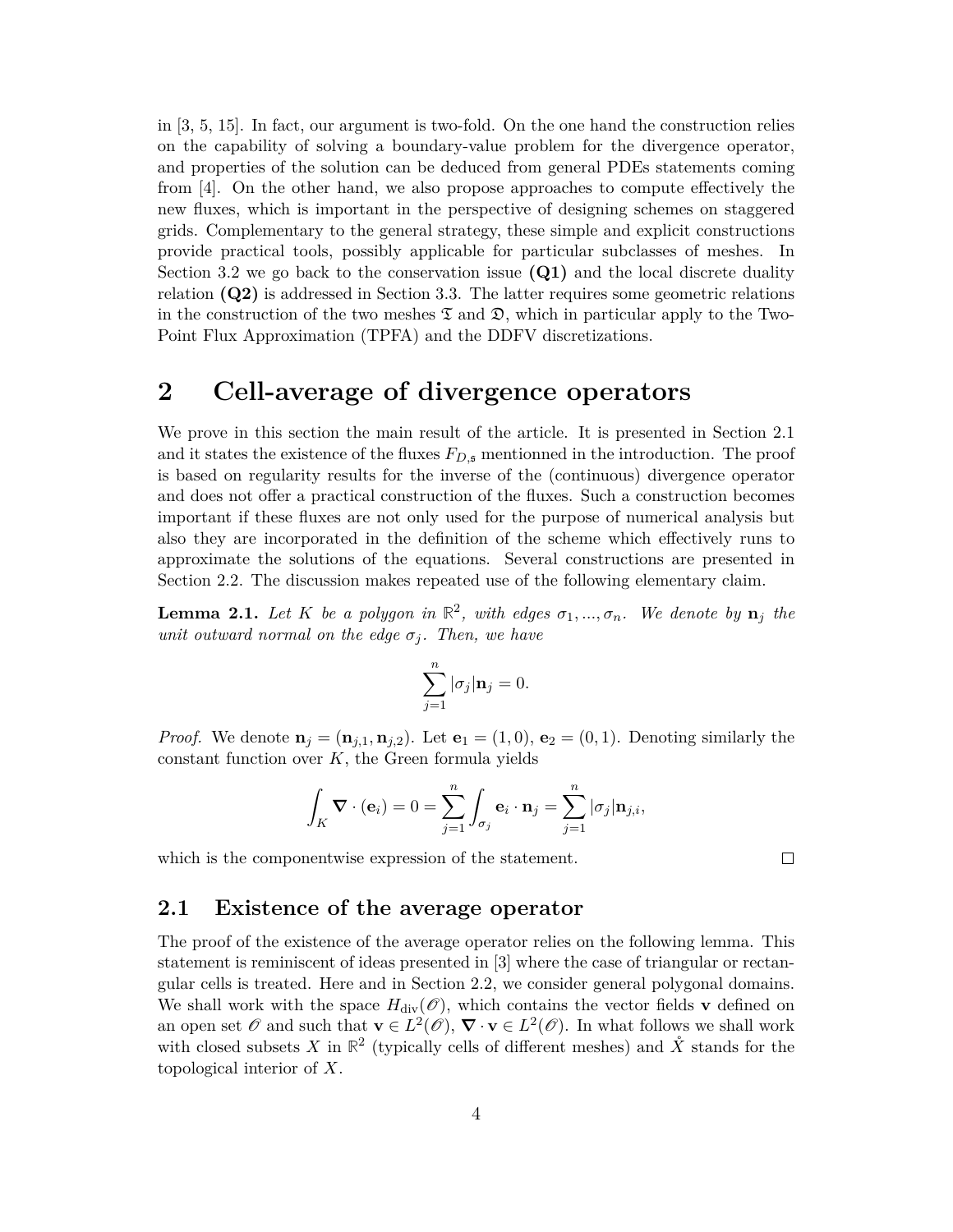**Lemma 2.2.** *Let us consider a (bounded, simply-connected) star-shaped polygon K in*  $\mathbb{R}^2$ . We denote by  $\mathscr{E}^K$  the set of the edges  $\sigma$  of K. For all edge  $\sigma \in \mathscr{E}^K$ , we denote *by*  $\mathbf{n}_{K,\sigma}$  *the unit normal vector to σ pointing outwards the cell K. At each*  $\sigma \in \mathcal{E}^K$ *it is associated a given scalar (flux-type) quantity*  $\mathcal{X}_{K,\sigma}$ . Then, there exists a function  $\omega_K \in H_{\text{div}}(\tilde{K})$  *such that* 

$$
\nabla \cdot \boldsymbol{\omega}_K = \frac{1}{|K|} \sum_{\sigma \in \mathscr{E}^K} \mathcal{X}_{K,\sigma} \quad a.e. \text{ on } K
$$
 (2)

*and*

$$
\int_{\sigma} \omega_K \cdot \mathbf{n}_{K,\sigma} = \mathcal{X}_{K,\sigma}, \quad \forall \sigma \in \mathscr{E}^K.
$$
\n(3)

*Proof.* A natural approach consists in looking for  $\omega_K$  as the gradient of a scalar potential function Φ, which is thus defined as the solution of a Poisson problem with suitable Neumann boundary conditions. This approach provides, by the standard variational argument, a solution  $\Phi \in H^1(\mathring{K})$  and thus  $\omega_K = \nabla \Phi \in H_{\text{div}}(\mathring{K})$ .

In the specific case of a convex domain  $K$ , the regularity is strengthened: the potential  $\Phi$  lies in  $H^2(\mathring{K})$ , and thus  $\omega_K$  has the full  $H^1$  regularity. This argument fails when the domain  $K$  is not convex, see [18, Theorem 2.3.7 (case ii), Theorem 2.4.3 and Remark 2.4.5].

**Remark 2.3.** The  $H_{\text{div}}$  regularity for  $\omega_K$  as stated in Lemma 2.2 turns out to be enough for our purposes. However, it is possible to find a solution  $\omega_K$  with the  $H^1$ regularity. Indeed, let us consider the solution **u** of the following boundary value problem for the divergence operator

$$
\begin{cases} \nabla \cdot \mathbf{u} = f, & \text{in } \mathring{K}, \\ \mathbf{u} = \mathbf{g}, & \text{on } \partial K. \end{cases}
$$

This problem admits solutions under suitable regularity and compatibility assumptions on the functions  $f$  and  $g$  [4, Theorem 7.1]. Suitable functions  $f$  and  $g$  which will lead to the desired conclusion are given in Appendix A. In some cases, practical constructions of the function  $\omega_K$  provided in Section 2.2.1 also lead to full  $H^1$  regularity.

**Remark 2.4.** The proof does not use any condition on the orientation of one edge compared to the others. Thus the result still applies for degenerate polygonal domains with several (consecutive) aligned vertices.

**Remark 2.5.** The construction of a function with the  $H_{\text{div}}$  or  $H^1$  regularity defined by given fluxes on the boundary of a domain naturally appears for defining efficient a posteriori estimators. Indeed, a finite volume scheme constructs a piecewise constant function  $p^h$  intended to approximate the solution of an elliptic equation  $\nabla \cdot (A \nabla p) = f \in$  $L^2$ ; this quantity does not satisfy the natural regularity of the solution of the problem: in general it does not belong to  $H^1$  and  $A\nabla p^h \notin H_{\text{div}}$  neither. From the discrete unknowns  $p^h$ , one needs to define a more regular function which can be used to evaluate the error [14]. Except on particular mesh geometries, the practical construction of such

 $\Box$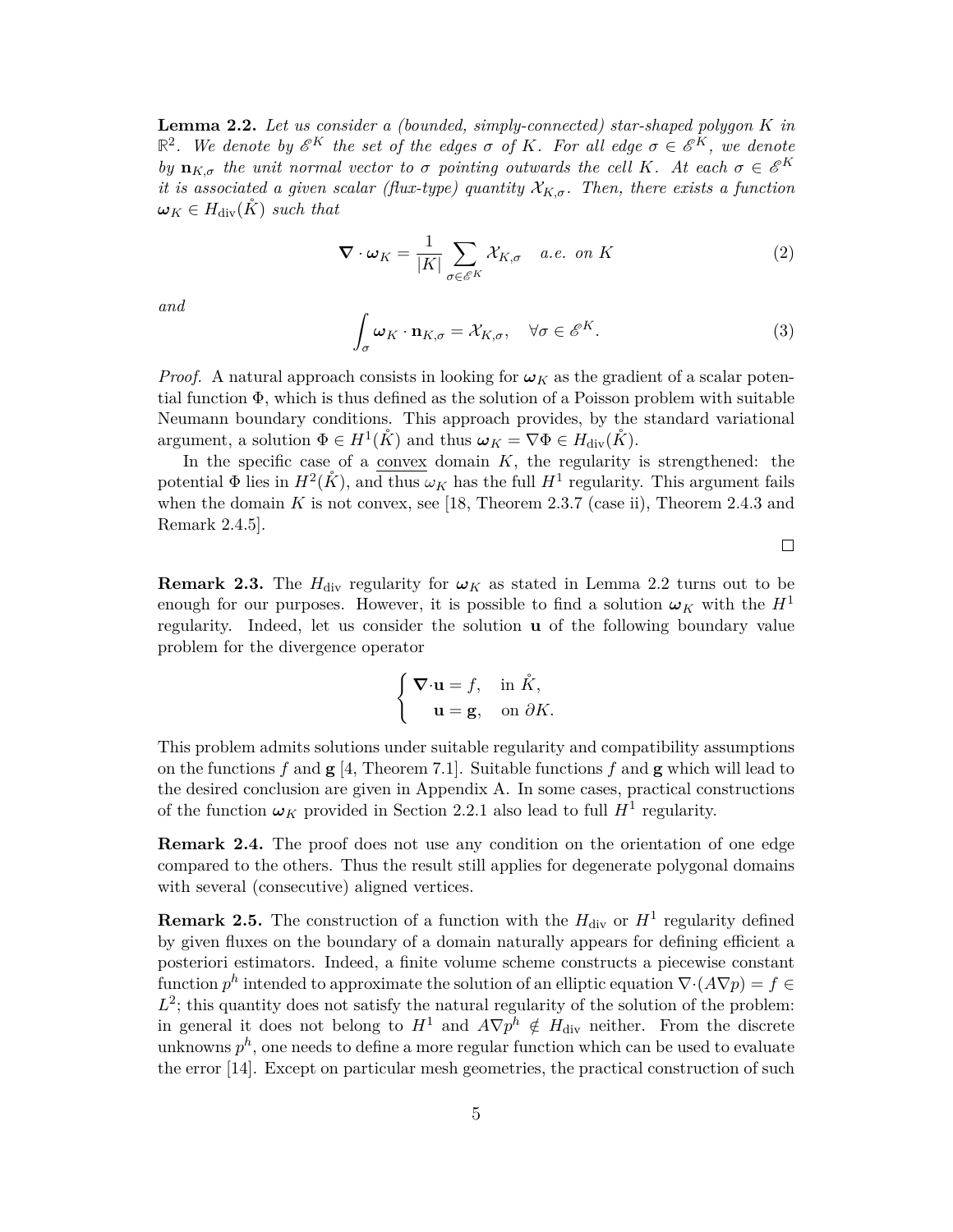functions, and its robustness, is a delicate issue. We refer the reader to [11, 12, 24, 25] for the development of a unified viewpoint on these questions. Despite a natural connection, it is not direct to adapt these results to the present purpose. Here, we both use the general statement Lemma 2.2 to derive useful formula for the transfer of information between different grids, and we propose practical constructions, which have been effectively implemented for solving PDE systems of fluid mechanics [15, 16, 17, 21]

With Lemma 2.2 at hand, we now consider, as mentioned in the introduction, two meshes  $\mathfrak T$  and  $\mathfrak D$  of the 2D computational domain  $\Omega$ :

$$
\Omega = \bigcup_{K \in \mathfrak{T}} K \quad \text{and} \quad \Omega = \bigcup_{D \in \mathfrak{D}} D.
$$

For the time being, we do not assume that the construction of  $\mathfrak D$  depends on the geometry of  $\mathfrak T$ . We only assume that the interior edges of  $\mathfrak T$  and  $\mathfrak D$  do not overlap (see Assumption 2.6). For an element  $K \in \mathfrak{T}$  (resp.  $D \in \mathfrak{D}$ ), we denote by  $\mathscr{E}^K$  (resp.  $\mathscr{E}^D$ ) the set of the edges  $\sigma$  of K (resp. the edges  $\mathfrak s$  of D). We denote by  $\mathscr E^{\mathfrak T}$  and  $\mathscr E^{\mathfrak D}$  the set of all edges of the elements in  $\mathfrak T$  and in  $\mathfrak D$  respectively:

$$
\mathscr{E}^{\mathfrak{T}} = \bigcup_{K \in \mathfrak{T}} \mathscr{E}^K \quad \text{and} \quad \mathscr{E}^{\mathfrak{D}} = \bigcup_{D \in \mathfrak{D}} \mathscr{E}^D.
$$

The edges on the boundary of the domain  $\Omega$  are gathered in  $\mathscr{E}^{\mathfrak{X}, \text{ext}}$  and  $\mathscr{E}^{\mathfrak{D}, \text{ext}}$ 

$$
\mathscr{E}^{\mathfrak{T},\mathrm{ext}} = \left\{ \sigma \in \mathscr{E}^{\mathfrak{T}}; \ \sigma \subset \partial \Omega \right\} \qquad \mathrm{and} \qquad \mathscr{E}^{\mathfrak{D},\mathrm{ext}} = \left\{ \mathfrak{s} \in \mathscr{E}^{\mathfrak{D}}; \ \mathfrak{s} \subset \partial \Omega \right\},
$$

while  $\mathscr{E}^{\mathfrak{I},\mathrm{int}} = \mathscr{E}^{\mathfrak{I}} \setminus \mathscr{E}^{\mathfrak{I},\mathrm{ext}}$  and  $\mathscr{E}^{\mathfrak{D},\mathrm{int}} = \mathscr{E}^{\mathfrak{D}} \setminus \mathscr{E}^{\mathfrak{D},\mathrm{ext}}$  stand for the sets of interior edges.

The mesh  $\mathfrak D$  splits the edges of a cell  $K \in \mathfrak T$  in several sub-edges (see Fig. 1). We will consider that it gives rise to a "degenerate" polygonal cell  $K^{\mathfrak{D}}$  which coincides with  $K$ , "degenerate" meaning here that several vertices may be aligned. Hence, we define the following set of edges

$$
\mathfrak{E}_{\mathfrak{D}}^K = \bigcup_{\sigma \in \mathscr{E}^K} \mathfrak{E}_{\mathfrak{D}}^{\sigma} \quad \text{with} \quad \mathfrak{E}_{\mathfrak{D}}^{\sigma} = \Big\{ \sigma \cap D, D \in \mathfrak{D}^{\sigma} \Big\},
$$

where  $\mathfrak{D}^{\sigma}$  is the set of the cells  $D \in \mathfrak{D}$  intersecting the edge  $\sigma$ 

$$
\mathfrak{D}^{\sigma} = \Big\{ D \in \mathfrak{D}; \sigma \cap D \neq \emptyset \Big\}.
$$

Thus, the boundary of  $K \in \mathfrak{T}$  can be described as the boundary of  $K^{\mathfrak{D}}$  (since the two cells coincide)

$$
\partial K = \bigcup_{\sigma \in \mathscr{E}^K} \sigma = \bigcup_{\sigma^D \in \mathfrak{E}_{\mathfrak{D}}^K} \sigma^D = \partial K^{\mathfrak{D}}.
$$

We define  $\mathfrak{E}_{\mathfrak{D}}^{\mathfrak{T}}$  as the set of all sub-edges and we gather in  $\mathfrak{E}_{\mathfrak{D}}^{\mathfrak{T},\mathrm{ext}}$  $\mathfrak{D}^{\mathfrak{L},\mathrm{ext}}$  all the sub-edges on the boundary of the domain  $\Omega$ 

$$
\mathfrak{E}^{\mathfrak{T}}_{\mathfrak{D}} = \bigcup_{\sigma \in \mathscr{E}^{\mathfrak{T}}} \mathfrak{E}^{\sigma}_{\mathfrak{D}}, \qquad \mathfrak{E}^{\mathfrak{T},\mathrm{ext}}_{\mathfrak{D}} = \bigcup_{\sigma \in \mathscr{E}^{\mathfrak{T},\mathrm{ext}}} \mathfrak{E}^{\sigma}_{\mathfrak{D}}, \qquad \mathfrak{E}^{\mathfrak{T},\mathrm{int}}_{\mathfrak{D}} = \mathfrak{E}^{\mathfrak{T}}_{\mathfrak{D}} \setminus \mathfrak{E}^{\mathfrak{T},\mathrm{ext}}_{\mathfrak{D}}.
$$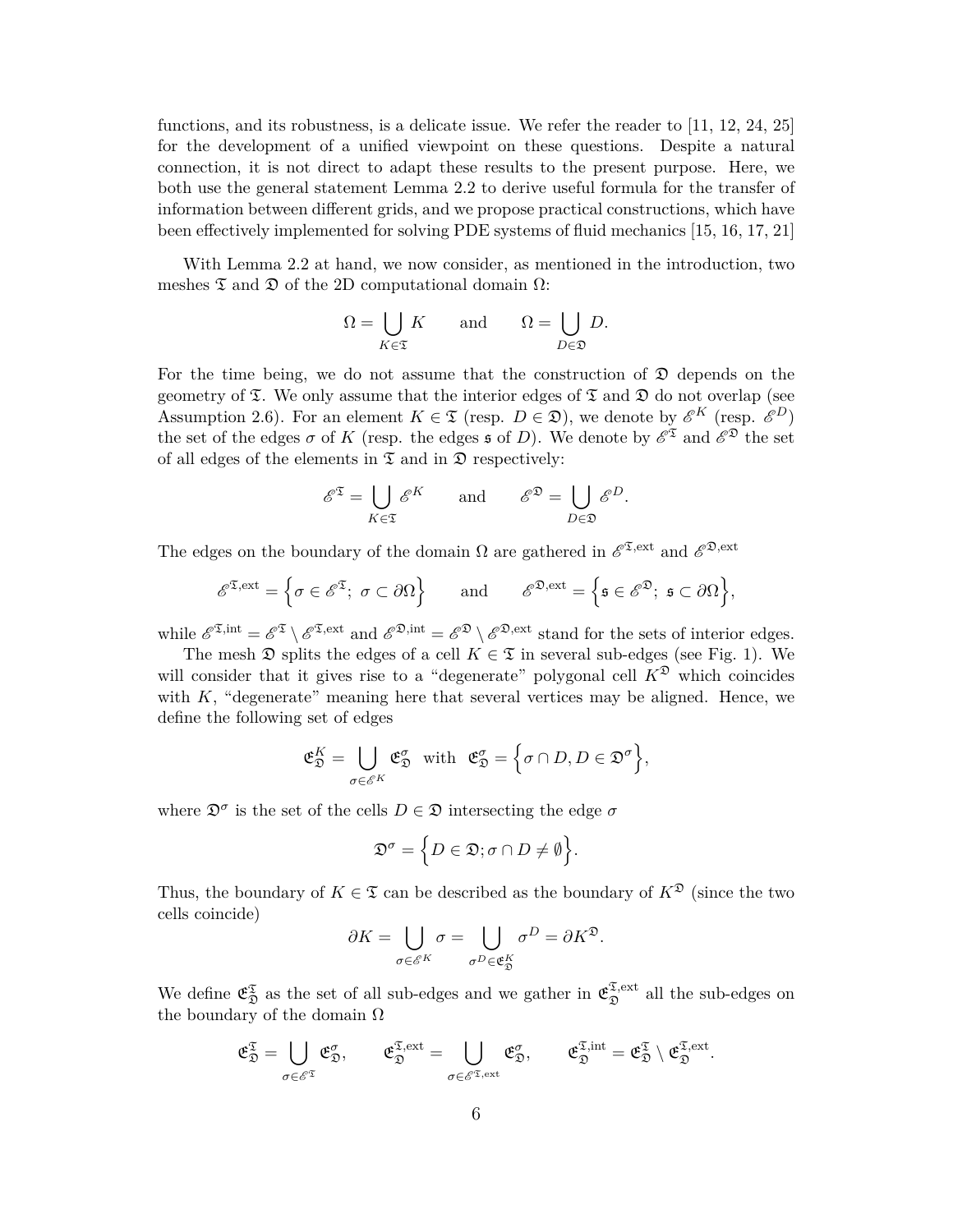

Figure 1: Sub-edges  $\sigma^D$  (splitting of the edges  $\sigma \in \mathscr{E}^{\mathfrak{T}}$  by the mesh  $\mathfrak{D}$ ).

Remark that we denote the elements of  $\mathfrak{E}_{\mathfrak{D}}^{\mathfrak{T}}$  by  $\sigma^D$  with a label  $D \in \mathfrak{D}$  such that  $\sigma^D \subset D$ . This label is actually uniquely determined since in the sequel we adopt the following assumption which ensures that an element of  $\mathfrak{E}_{\mathfrak{D}}^{\mathfrak{T}}$  can not be shared by several cells of D.

**Assumption 2.6.** We assume that the interior edges of  $\mathfrak{T}$  and  $\mathfrak{D}$  do not overlap

$$
\forall \sigma^D \in \mathfrak{E}_\mathfrak{D}^{\mathfrak{T},\mathrm{int}},\; \forall \mathfrak{s} \in \mathscr{E}^\mathfrak{D},\quad \sigma^D \not\subset \mathfrak{s}.
$$

The main result of the article can be stated as follows.

**Theorem 2.7.** Let  $\mathfrak{T}$  and  $\mathfrak{D}$  two meshes satisfy Assumption 2.6. Assume that (flux*type)* quantities  $F_{K,\sigma}$  $D \in \mathbb{R}$  are given for all  $K \in \mathfrak{T}$ , for all  $\sigma^D \in \mathfrak{E}_\mathfrak{D}^K$ . For  $K \in \mathfrak{T}$  and  $\sigma \in \mathscr{E}^K$ , we denote by  $F_{K,\sigma}$  the sum

$$
F_{K,\sigma} = \sum_{\sigma^D \in \mathfrak{E}_{\mathfrak{D}}^{\sigma}} F_{K,\sigma^D}.
$$

*Then, there exist (flux-type) quantities*  $F_{D,5} \in \mathbb{R}$  *for all*  $D \in \mathcal{D}$ *, for all*  $\mathfrak{s} \in \mathcal{E}^D$  *such that*

 $F_{D, \mathfrak{s}} = -F_{D', \mathfrak{s}}$  *if*  $\mathfrak{s} = D|D' \in \mathscr{E}^{\mathfrak{D}, \text{int}}$  *is the edge between D* and *D'* (conservativity),

$$
F_{D,\mathfrak{s}}=\sum_{K\in\mathfrak{T}}\ \sum_{\substack{\sigma^D\in\mathfrak{E}_\mathfrak{D}^{\mathfrak{T},\mathrm{ext}}\cap\mathfrak{E}_\mathfrak{D}^K\\\sigma^D\subset\mathfrak{s}}}F_{K,\sigma^D},\quad\text{if }\mathfrak{s}\in\mathscr{E}^{\mathfrak{D},\mathrm{ext}}\cap\mathscr{E}^D,
$$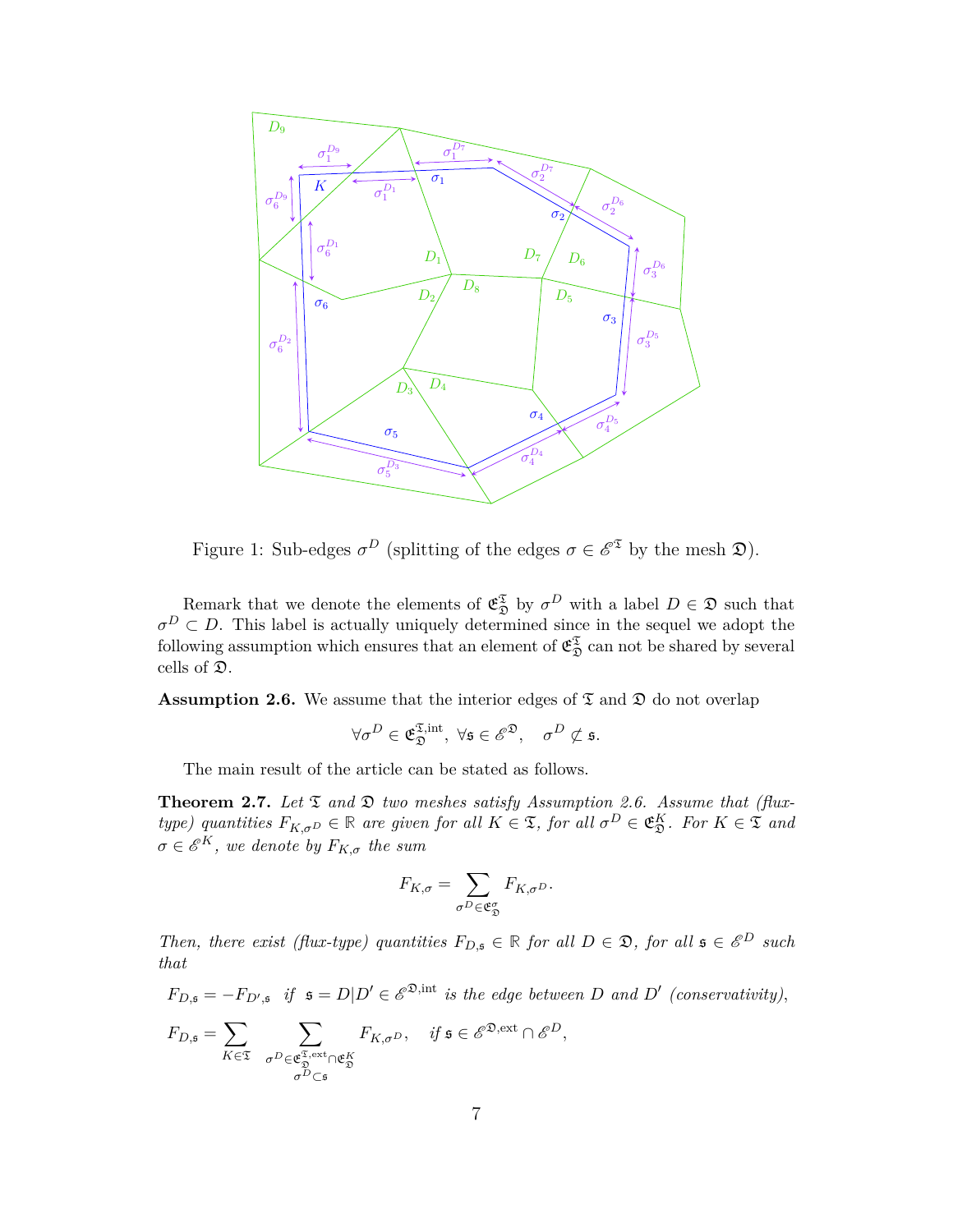*and*

$$
|D|\text{div}^{D} = \sum_{K \in \mathfrak{T}} |K \cap D|\text{div}^{K} - \sum_{K \in \mathfrak{T}} \sum_{\substack{\sigma^{D} \in \mathfrak{E}_{\mathfrak{D}}^{K} \\ \sigma^{D} \subset D, \sigma^{D} \not\subset \partial D}} F_{K, \sigma^{D}}, \quad \forall D \in \mathfrak{D}, \quad (4)
$$

*where*

$$
\operatorname{div}^D = \frac{1}{|D|} \sum_{\mathfrak{s} \in \mathcal{E}^D} F_{D,\mathfrak{s}} \qquad and \qquad \operatorname{div}^K = \frac{1}{|K|} \sum_{\sigma \in \mathcal{E}^K} F_{K,\sigma}.
$$

*Proof.* Let us consider a cell  $K \in \mathfrak{T}$ . Since the cells K and  $K^{\mathfrak{D}}$  coincide, we can apply Lemma 2.2 (see also Remark 2.4) to prove the existence of a function  $\omega_K \in H_{\text{div}}(\mathring{K})$ such that

$$
\nabla \cdot \boldsymbol{\omega}_K = \frac{1}{|K|} \sum_{\sigma^D \in \mathfrak{E}_{\mathfrak{D}}^K} F_{K, \sigma^D},
$$

and

$$
\int_{\sigma^D} \boldsymbol{\omega}_K \cdot \mathbf{n}_{K,\sigma^D} = F_{K,\sigma^D}, \quad \forall \sigma^D \in \mathfrak{E}_{\mathfrak{D}}^K.
$$

Since the edges  $\sigma^D \in \mathfrak{E}_\mathfrak{D}^K$  are defined by  $\sigma^D = \sigma \cap D$ ,  $\sigma \in \mathscr{E}^K$ ,  $D \in \mathfrak{D}^{\sigma}$ , we have

$$
\sum_{\sigma^D \in \mathfrak{E}_{\mathfrak{D}}^K} F_{K,\sigma^D} = \sum_{\sigma \in \mathcal{E}^K} \sum_{\sigma^D \in \mathfrak{E}_{\mathfrak{D}}^{K,\sigma}} F_{K,\sigma^D}
$$

$$
= \sum_{\sigma \in \mathcal{E}^K} F_{K,\sigma}
$$

$$
= |K| \text{div}^K.
$$

Thus, the function  $\omega_K$  satisfies

$$
\nabla \cdot \boldsymbol{\omega}_K = \text{div}^K. \tag{5}
$$

We can now set

$$
F_{D,\mathfrak{s}} = \sum_{K \in \mathfrak{T}} \int_{K \cap \mathfrak{s}} \omega_K \cdot \mathbf{n}_{D,\mathfrak{s}}.\tag{6}
$$

These fluxes are well defined since they involve the normal trace of the  $H_{div}$  function  $\omega_K$ . The conservativity of these fluxes directly comes from the definition of the normal  $\mathbf{n}_{D,\mathfrak{s}}$ . Indeed, if  $\mathfrak{s} = D|D'$  is the edge between *D* and *D'*, we have  $\mathbf{n}_{D,\mathfrak{s}} = -\mathbf{n}_{D',\mathfrak{s}}$ . Moreover, if  $\mathfrak{s} \in \mathscr{E}^{\mathfrak{D}, \text{ext}} \cap \mathscr{E}^D$  then

$$
\left\{K \cap \mathfrak{s} \neq \emptyset; K \in \mathfrak{T}\right\} = \left\{\sigma^D \in \mathfrak{E}_{\mathfrak{D}}^{\mathfrak{T},\mathrm{ext}}; \ \sigma^D \subset \mathfrak{s}\right\}
$$

and, if  $\sigma^D = K \cap \mathfrak{s}$ , the normal vectors  $\mathbf{n}_{D,\mathfrak{s}}$  and  $\mathbf{n}_{K,\sigma^D}$  both coincide with the outward normal vector to the boundary of the domain. Thus, if  $\mathfrak{s} \in \mathscr{E}^{\mathfrak{D}, \text{ext}} \cap \mathscr{E}^D$ , we have

$$
F_{D,\mathfrak{s}} = \sum_{\substack{\sigma^D \in \mathfrak{E}_{\mathfrak{D}}^{\mathfrak{T},\mathrm{ext}} \\ \sigma^D \subset \mathfrak{s} \\ \sigma^D \subset \mathfrak{s} \\ \sigma^D \in \mathfrak{E}_{\mathfrak{D}}^{\mathfrak{T},\mathrm{ext}}} F_{K,\sigma^D}.
$$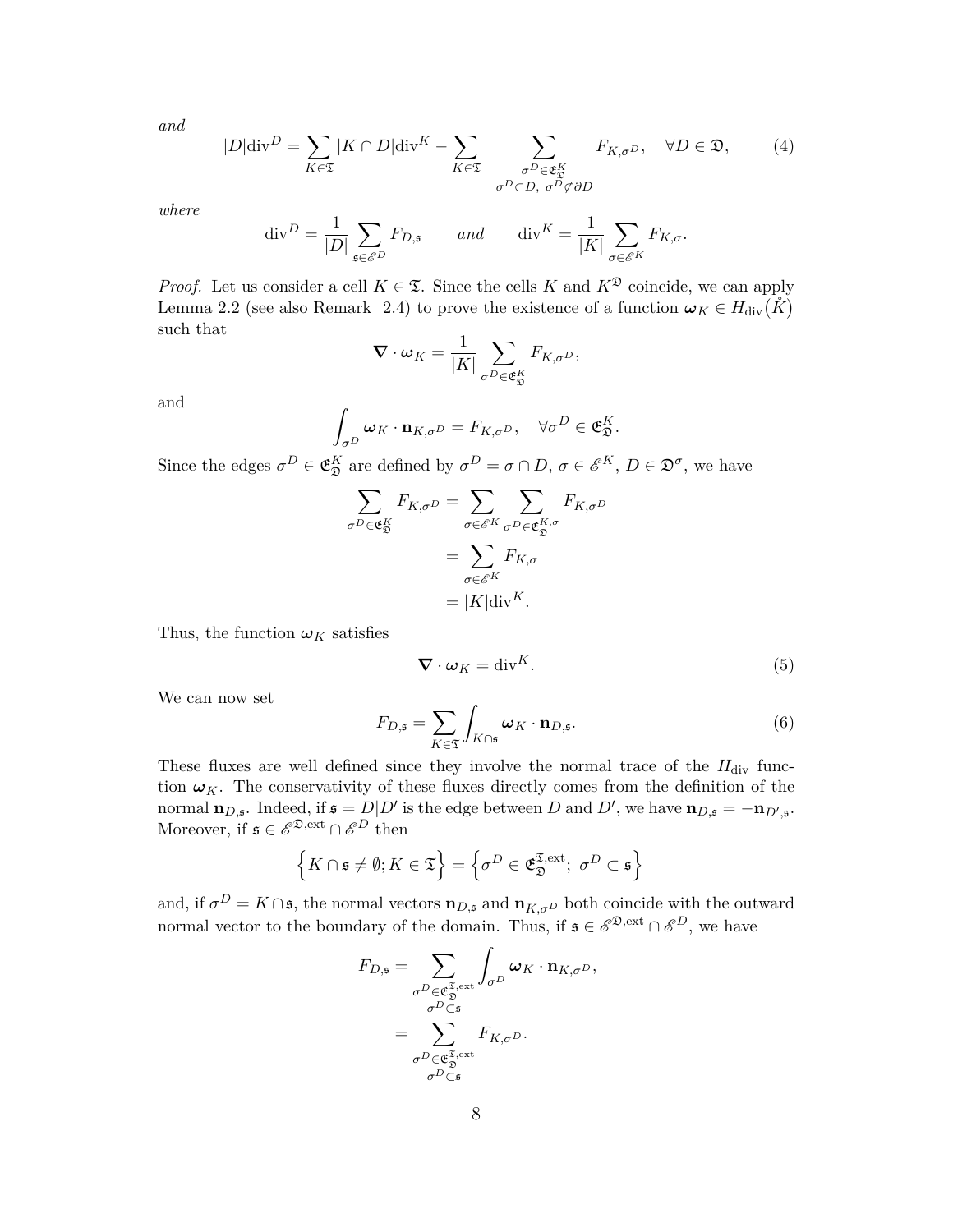Let us now turn to the proof of (4). We consider a cell  $D \in \mathfrak{D}$ . For all  $K \in \mathfrak{T}$ , the Green formula applied on the polygonal domain  $K \cap D$  (see Fig. 2) yields

$$
\int_{K\cap D}\boldsymbol{\nabla}\cdot\boldsymbol{\omega}_{K}=\sum_{\mathfrak{s}\in \mathscr{E}^{D}}\int_{K\cap\mathfrak{s}}\boldsymbol{\omega}_{K}\cdot\mathbf{n}_{D,\mathfrak{s}}+\sum_{\sigma\in \mathscr{E}^{K}}\int_{\mathring{D}\cap \sigma}\boldsymbol{\omega}_{K}\cdot\mathbf{n}_{K,\sigma}.
$$

Note that in the second term of the right hand side, we exclude the edges  $\sigma \in \mathscr{E}^K$ embedded in *∂D* since they are already taken into account in the first sum. This situation (see Fig. 2 right) cannot occur in the interior of the domain since  $\mathfrak T$  and  $\mathfrak D$ satisfy Assumption 2.6 but it may occur on the boundary of the domain. Note also that Assumption 2.6 is important here since it excludes the case where  $K \cap D$  is not a polygonal domain but an union of segments. Owing to (5), the left hand side can be cast as

$$
\int_{K \cap D} \mathbf{\nabla} \cdot \boldsymbol{\omega}_{K} = |K \cap D| \text{div}^{K}.
$$
  
Since  $\left\{ \overrightarrow{D} \cap \sigma; \sigma \in \mathscr{E}^{K} \right\} = \left\{ \sigma^{D} \in \mathfrak{E}_{\mathfrak{D}}^{K}; \sigma^{D} \subset D, \sigma^{D} \not\subset \partial D \right\}, \text{ for all } K, \text{ we arrive at}$   

$$
|K \cap D| \text{div}^{K} = \sum_{\mathfrak{s} \in \mathscr{E}^{D}} \int_{K \cap \mathfrak{s}} \boldsymbol{\omega}_{K} \cdot \mathbf{n}_{D, \mathfrak{s}} + \sum_{\substack{\sigma^{D} \in \mathfrak{E}_{\mathfrak{D}}^{K} \\ \sigma^{D} \subset D, \sigma^{D} \not\subset \partial D}} \int_{\sigma^{D}} \boldsymbol{\omega}_{K} \cdot \mathbf{n}_{K, \sigma^{D}}, \quad \forall K \in \mathfrak{T}.
$$

Summing these equalities for  $K \in \mathfrak{T}$ , we find

$$
\sum_{K\in\mathfrak{T}}|K\cap D|\mathrm{div}^{K}=\sum_{K\in\mathfrak{T}}\sum_{\mathfrak{s}\in\mathscr{E}^{D}}\int_{K\cap\mathfrak{s}}\boldsymbol{\omega}_{K}\cdot\mathbf{n}_{D,\mathfrak{s}}+\sum_{K\in\mathfrak{T}}\sum_{\substack{\sigma^{D}\in\mathfrak{E}_{\mathfrak{D}}^{K}\\ \sigma^{D}\subset D,\ \sigma^{D}\not\subset\partial D}}F_{K,\sigma^{D}}.
$$

The conclusion is obtained by inverting the two sums in the first term of the right hand side

$$
\sum_{K \in \mathfrak{T}} \sum_{\mathfrak{s} \in \mathcal{E}^D} \int_{K \cap \mathfrak{s}} \omega_K \cdot \mathbf{n}_{D, \mathfrak{s}} = \sum_{\mathfrak{s} \in \mathcal{E}^D} \sum_{K \in \mathfrak{T}} \int_{K \cap \mathfrak{s}} \omega_K \cdot \mathbf{n}_{D, \mathfrak{s}} \n= \sum_{\mathfrak{s} \in \mathcal{E}^D} F_{D, \mathfrak{s}}.
$$

 $\Box$ 

**Remark 2.8.** The following comments are worthwhile:

- in Theorem 2.7, we do not assume the conservativity of the fluxes  $F_{K,\sigma D}$  or fluxes  $F_{K,\sigma}$  but the resulting fluxes  $F_{D,\mathfrak{s}}$  are conservative.
- in the second sum in the right hand side of (4), the edges  $\sigma^D$  embedded in  $\partial D$  are excluded. As a matter of fact, this implies that this sum does not contain fluxes through the boundary of the domain *∂*Ω. The boundary conditions are included in the operators div<sup> $K$ </sup> and div<sup>D</sup>.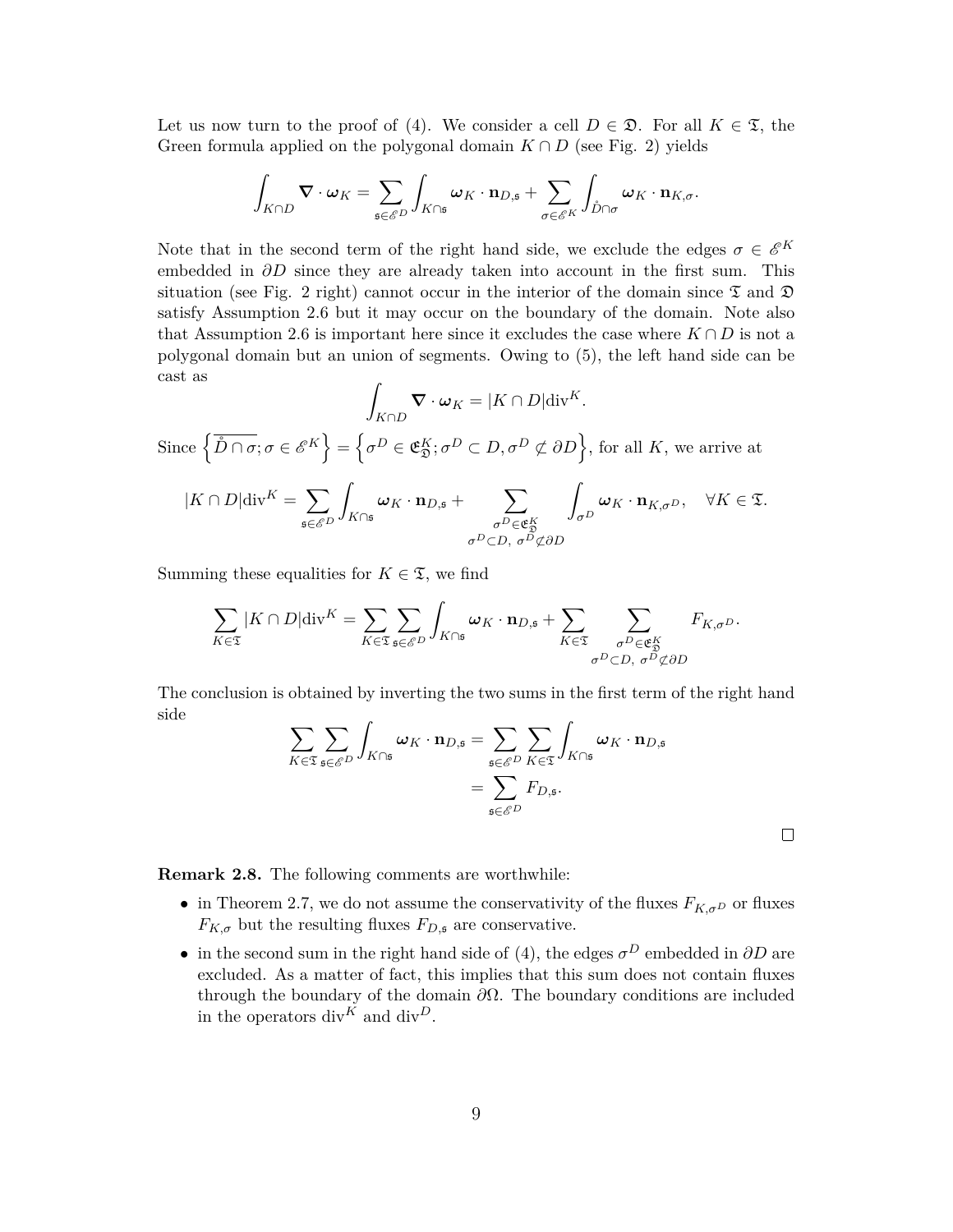

Figure 2: Two examples of intersection  $D \cap K$  between a cell  $D \in \mathfrak{D}$  and a cell  $K \in \mathfrak{T}$ .

• in practice, we have only at hand the fluxes  $F_{K,\sigma}$  associated to the entire edge  $\sigma \in \mathscr{E}^K$ . From this, it is possible to apply Theorem 2.7 by simply setting

$$
F_{K,\sigma D} = \frac{|\sigma \cap D|}{|\sigma|} F_{K,\sigma}, \quad \forall D \in \mathfrak{D}^{\sigma}.
$$

Then, the conclusion of Theorem 2.7 can be cast as

$$
|D|\text{div}^D = \sum_{K \in \mathfrak{T}} |K \cap D|\text{div}^K - \sum_{K \in \mathfrak{T}} \sum_{\sigma \in \mathscr{E}^K} \frac{|\sigma \cap \mathring{D}|}{|\sigma|} F_{K,\sigma}, \quad \forall D \in \mathfrak{D}.
$$

### **2.2 Practical construction of the average operator**

In this section, we detail practical constructions of the transfer fluxes *FD,*<sup>s</sup> that can replace those constructed in Theorem 2.7. Since we have in mind applications to time dependent problems in fluid mechanics, where the transfer should be proceeded at each time step, it is crucial to design a construction which remains computationally affordable.

In the proof of Theorem 2.7, we note that the transfer fluxes are entirely determined by the function  $\omega_K$  having the properties required in the statement of Lemma 2.2, see (6). We thus propose in Section 2.2.1, several practical constructions of this function depending on the geometry of the considered cell *K*. There exist nevertheless several situations, of practical interest, in which the transfer fluxes  $F_{D,\mathfrak{s}}$  can be directly expressed as linear combination of  $F_{K,\sigma}$ . We detail the case of quadrangular cells in Section 2.2.2.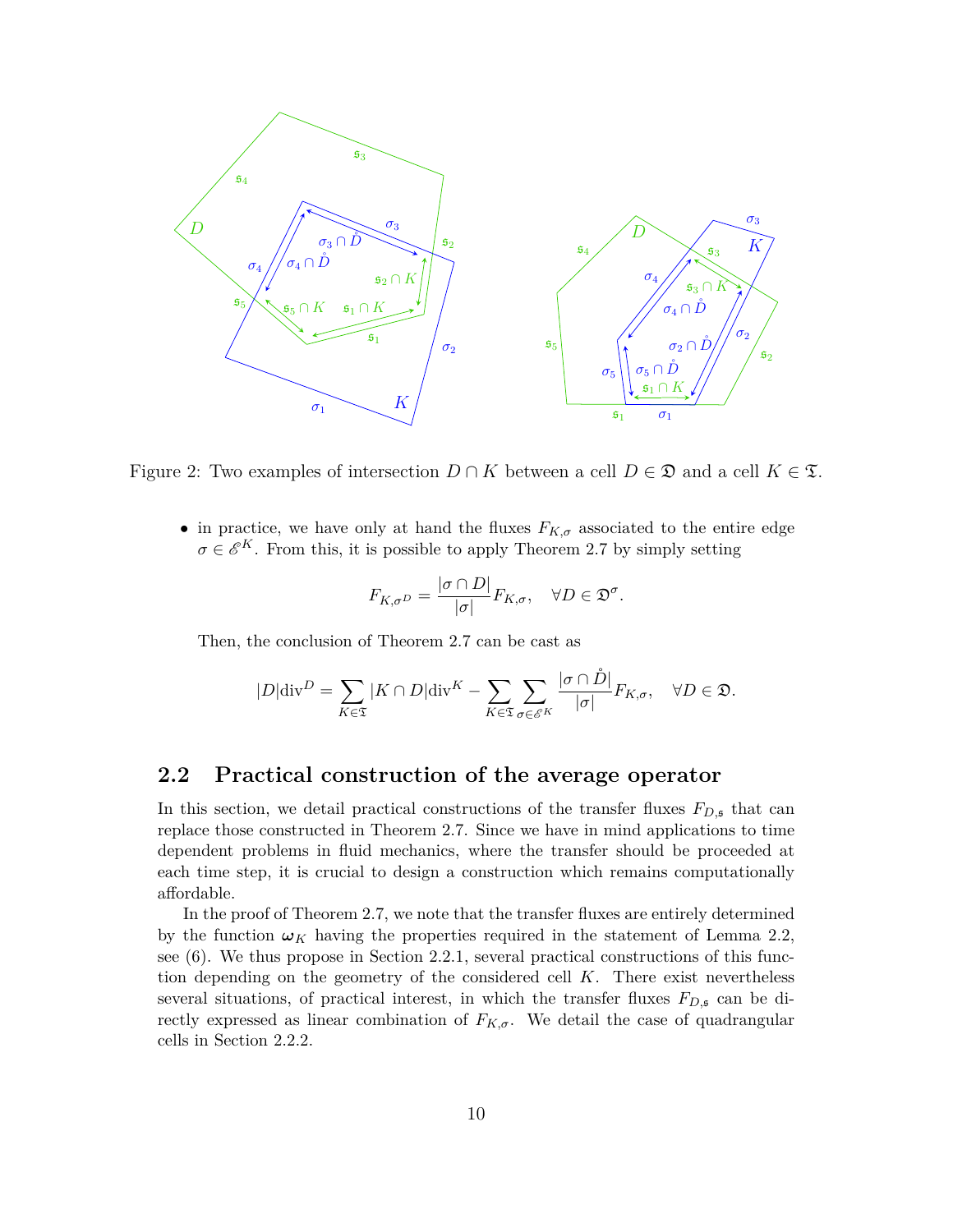#### **2.2.1** Construction of the function  $\omega_K$

In this Section, we are going to detail several ways to define the function  $\omega_K$  whose existence is ensured by Lemma 2.2. These constructions thus provide alternative proofs of this statement in the restricted situations where they apply, and with regularity properties that depend on the framework. Thus, we assume to have at hand a polygonal domain *K* and fluxes  $F_{K,\sigma}$  associated to each edges  $\sigma \in \mathscr{E}^K$ . We look for a function  $\omega_K \in H_{\text{div}}(\check{K})$  such that  $\nabla \cdot \omega_K$  is constant and

$$
\int_{\sigma} \omega_K \cdot \mathbf{n}_{K,\sigma} = F_{K,\sigma}, \quad \forall \sigma \in \mathscr{E}^K. \tag{7}
$$

Our constructions rely on the definition of piecewise polynomial functions reminiscent of finite element approximation spaces based on a convenient tessellation of *K*. Since we will use **P** <sup>1</sup> polynomial function it is useful to associate to flux-quantities, stored on the edges, a vector field which is associated to the vertices in the following way.

**Lemma 2.9.** Let K be a polygon in  $\mathbb{R}^2$  with *n* vertices denoted  $P_1, ..., P_n$ . For all  $\sigma \in \mathscr{E}^K$ , we consider a given quantity  $F_{K,\sigma}$ . There exist vector quantities  $\mathbf{w}_i \in \mathbb{R}^2$ ,  $i = 1, \ldots, n$  *associated to the vertices of*  $K$  *such that, for all*  $\sigma \in \mathscr{E}^K$ ,

$$
\frac{\mathbf{w}_i + \mathbf{w}_j}{2} \cdot \mathbf{n}_{K,\sigma} = \frac{1}{|\sigma|} F_{K,\sigma},
$$

*where i* and *j* are the two indexes of  $P_i$  and  $P_j$  the vertices of  $\sigma = [P_i, P_j]$ .

For the sake of completeness, the proof of this Lemma is detailed in Appendix B. This statement is useful for the first two constructions presented below. Further we observe that, if  $\omega_K$  is  $\mathbb{P}^1$  on  $\sigma \in \mathscr{E}^K$ , then we have

$$
\int_{\sigma} \omega_K \cdot \mathbf{n}_{K,\sigma} = |\sigma| \omega_K \left(\frac{P_i + P_j}{2}\right) \cdot \mathbf{n}_{K,\sigma},
$$

$$
= |\sigma| \frac{\omega_K (P_i) + \omega_K (P_j)}{2} \cdot \mathbf{n}_{K,\sigma},
$$

where  $P_i$  and  $P_j$  stand for the vertices of  $\sigma = [P_i, P_j]$ . Thus, in the case where we look for a piecewise  $\mathbb{P}^1$  function  $\omega_K$ , denoting by  $\mathbf{w}_i$  the vectors provided by Lemma 2.9 from  $F_{K,\sigma}$ , we observe that it is sufficient to ensure that

$$
\boldsymbol{\omega}_K\left(P_i\right) = \mathbf{w}_i, \quad \forall i \in \{1, ..., n\},\tag{8}
$$

to guarantee that (7) holds. A key (but basic) observation is the fact that if  $\omega_K$ has a constant divergence over a domain *K* and it satisfies (7), then the value of the divergence is automatically given by  $\nabla \cdot \boldsymbol{\omega}_K = \frac{1}{|K|}$  $\frac{1}{|K|} \sum_{\sigma \in \mathscr{E}^K} F_{K,\sigma}$  since

$$
\int_{K} \nabla \cdot \omega_{K} = |K| \nabla \cdot \omega_{K} \quad \text{since } \nabla \cdot \omega_{K} \text{ is constant over } K
$$
\n
$$
= \sum_{\sigma \in \mathscr{E}^{K}} \int_{\sigma} \omega_{K} \cdot \mathbf{n}_{K,\sigma} \quad \text{by Green's formula}
$$
\n
$$
= \sum_{\sigma \in \mathscr{E}^{K}} F_{K,\sigma} \quad \text{by (7).}
$$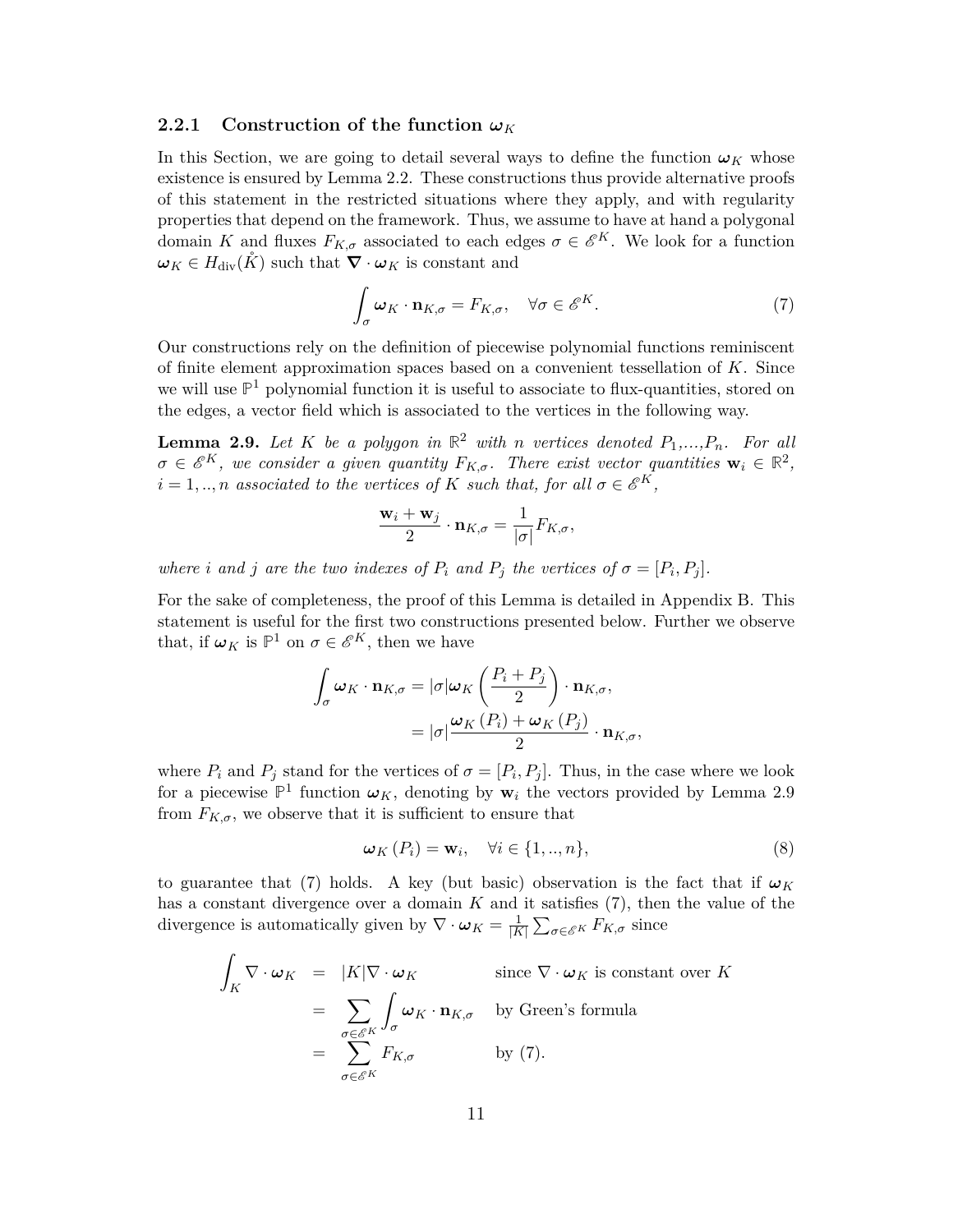**Triangular domains:** the  $\mathbb{P}^1$  approach As a warm up, observe that when K is a triangle, we readily find a  $\mathbb{P}^1$  function  $\omega_K$  (ensuring that  $\nabla \cdot \omega_K$  constant) which fulfils (8). Let  $P_1, P_2, P_3$  be the vertices of *K*. Let  $\phi_1, \phi_2, \phi_3$  be the  $\mathbb{P}^1$  interpolation functions defined by  $\phi_i(P_j) = \delta_{i,j}$ . We simply set  $\omega_K = \sum_{i=1}^3 \mathbf{w}_i \phi_i$  where  $\mathbf{w}_i$  are the vectors provided by Lemma 2.9 from  $F_{K,\sigma}$ . It clearly satisfies  $\omega_K(P_i) = \mathbf{w}_i$ .

**Quadrilateral domains: the Nagtegaal approach** The case of quadrilateral and convex cells is investigated in [15]; in this specific case, the proof is reminiscent of the construction of the Nagtegaal finite element [22]. Let *P*1*, P*2*, P*3*, P*<sup>4</sup> be the four vertices of *K*. We are going to prove the existence of a piecewise  $\mathbb{P}^1$  function  $\omega_K$ belonging to  $H^1(\mathring{K})$ , satifying (8) and such that  $\nabla \cdot \omega_K$  is constant. We denote by  $P_0$  the intersection of the diagonals  $[P_1, P_3]$  and  $[P_2, P_4]$ , which defines a subdivision of *K* into four triangles  $T_{1,2}$ ,  $T_{2,3}$ ,  $T_{3,4}$  and  $T_{4,1}$  see Fig. 3. Let  $\phi_0$ , ...,  $\phi_4$  be the usual  $\mathbb{P}^1$ Lagrange basis on *K*, defined by the points  $P_0, ..., P_4$ : the functions  $\phi_k$ 's are  $\mathbb{P}^1$  on each triangles  $T_{i,j}$  in Fig. 3, and satisfy  $\phi_i(P_j) = \delta_{ij}$ , for all  $i, j = 0, \ldots, 4$ . For any piecewise  $\mathbb{P}^1$  function *p*, we have  $p = \sum_{i=0}^4 p(P_i) \phi_i$ . In particular, we have

$$
\sum_{i=0}^{4} \phi_i = 1.
$$
\n(9)

Further useful details about the gradient of the basis functions  $\phi_k$  can be found in Appendix C.



Figure 3: Case of a convex quadrangle *K*.

We turn to the determination of the vector field  $\omega_K$  under the form

$$
\boldsymbol{\omega}_K : (x, y) \in K \longmapsto \boldsymbol{\omega}(x, y) = \sum_{i=0}^4 \mathbf{w}_i \phi_i(x, y),
$$

which is  $\mathbb{P}^1$  on each subdomain  $T_{i,j}$  (see Fig. 3) and belongs to  $H^1(\mathring{K})$ . The coefficients  $\mathbf{w}_1, \ldots, \mathbf{w}_4$  are provided by Lemma 2.9 from  $F_{K,\sigma}$ , so that (8) holds, and we seek  $\mathbf{w}_0$ such that  $\nabla \cdot \omega_K$  is constant on *K*. Owing to (9), we write

$$
\boldsymbol{\omega}_K = \sum_{i=1}^4 \mathbf{w}_i \phi_i + \mathbf{w}_0 \Big( 1 - \sum_{i=1}^4 \phi_i \Big),
$$

and thus

$$
\nabla \cdot \boldsymbol{\omega}_K = \sum_{i=1}^4 \mathbf{w}_i \cdot \nabla \phi_i - \mathbf{w}_0 \cdot \sum_{i=1}^4 \nabla \phi_i.
$$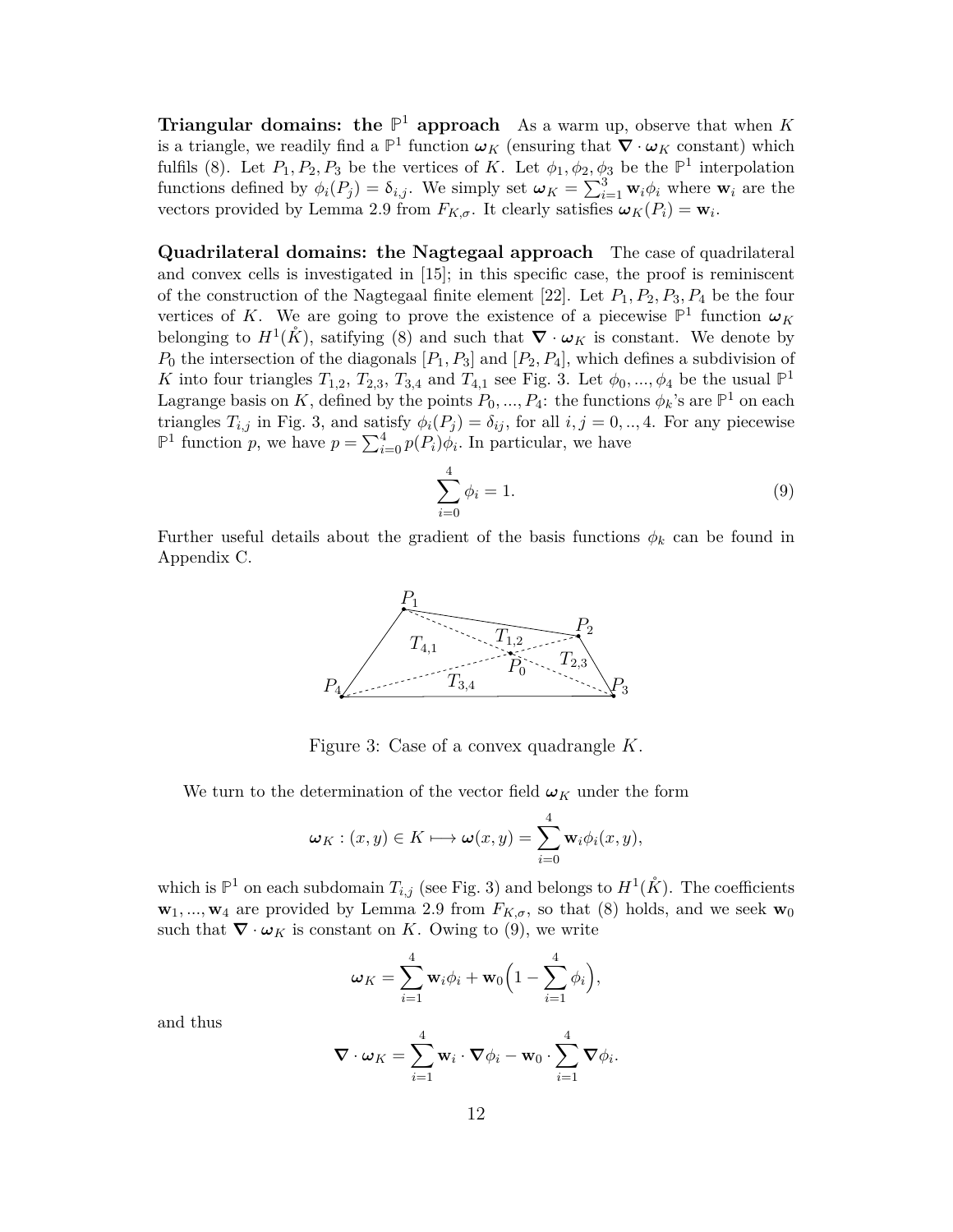This leads to four equations, one for each triangle  $T_{j,k}$ :

$$
\begin{cases}\n(e_{T_{1,2}}): \nabla \cdot \omega_K = \mathbf{w}_1 \cdot \nabla \phi_1 + \mathbf{w}_2 \cdot \nabla \phi_2 - \mathbf{w}_0 \cdot \nabla (\phi_1 + \phi_2), \\
(e_{T_{2,3}}): \nabla \cdot \omega_K = \mathbf{w}_2 \cdot \nabla \phi_2 + \mathbf{w}_3 \cdot \nabla \phi_3 - \mathbf{w}_0 \cdot \nabla (\phi_2 + \phi_3), \\
(e_{T_{3,4}}): \nabla \cdot \omega_K = \mathbf{w}_3 \cdot \nabla \phi_3 + \mathbf{w}_4 \cdot \nabla \phi_4 - \mathbf{w}_0 \cdot \nabla (\phi_3 + \phi_4), \\
(e_{T_{4,1}}): \nabla \cdot \omega_K = \mathbf{w}_4 \cdot \nabla \phi_4 + \mathbf{w}_1 \cdot \nabla \phi_1 - \mathbf{w}_0 \cdot \nabla (\phi_4 + \phi_1).\n\end{cases}
$$
\n(10)

We bear in mind that not only  $\nabla \phi_i$  is constant over each of these triangles, but, furthermore, due to the specific geometric configuration, since  $P_4$ ,  $P_0$  and  $P_2$  are aligned,  $\nabla \phi_1$  is the same in  $T_{1,2}$  and  $T_{4,1}$  (see Appendix C). Similarly, since  $P_1$ , *P*<sub>0</sub> and *P*<sub>3</sub> are aligned,  $\nabla \phi_2$  is the same in  $T_{1,2}$  and  $T_{2,3}$ , etc. We thus remark that  $(e_{T_{1,2}}) - (e_{T_{2,3}}) + (e_{T_{3,4}}) - (e_{T_{4,1}}) = 0$ . We deduce from this equality that  $\nabla \cdot \omega_K$  takes a single value over K iff we have on the one hand  $(e_{T_{1,2}}) - (e_{T_{2,3}}) = 0$  and on the other hand  $(e_{T_{2,3}}) - (e_{T_{3,4}}) = 0$ , that is, in other words,

$$
\begin{cases}\n\mathbf{w}_1 \cdot \nabla \phi_1 - \mathbf{w}_3 \cdot \nabla \phi_3 = \mathbf{w}_0 \cdot \nabla (\phi_1 - \phi_3), \\
\mathbf{w}_2 \cdot \nabla \phi_2 - \mathbf{w}_4 \cdot \nabla \phi_4 = \mathbf{w}_0 \cdot \nabla (\phi_2 - \phi_4).\n\end{cases}
$$
\n(11)

This is a linear system of two equations for the components of  $w_0$  and we are wondering whether or not it is invertible. We know that  $\nabla \phi_1$  and  $\nabla \phi_3$  are both colinear to  $[P_2, P_4]$  but of opposite sign (see Appendix C), so that  $\nabla(\phi_1 - \phi_3) \neq 0$ . Similarly,  $\nabla(\phi_2 - \phi_4) \neq 0$  is colinear to  $[P_1, P_3]$ . Therefore  $\nabla(\phi_1 - \phi_3)$  and  $\nabla(\phi_2 - \phi_4)$  are linearly independent which implies that the system (11) admits a unique solution. It determines  $\mathbf{w}_0$ . Eventually, we have found a piecewise  $\mathbb{P}^1$  function  $\omega_K \in H^1(\mathring{K})$  such that (8) holds and  $\nabla \cdot \omega_K$  is constant on *K*.

**Star-shaped polygonal domains: the Raviart-Thomas (***RT*0**) approach** In this section, we consider that *K* is a star-shaped polygonal domain. We denote by *n* the number of edges of *K*. The edges  $\sigma_i$ ,  $i \in 1, ..., n$ , are labelled by browsing  $\partial K$ clockwise (see Fig. 4). At each edges  $\sigma_i$ , it is associated the given flux  $F_{K,\sigma_i}$ . We pick a point in the domain so that joining the vertices to this point (this is where we use the star-shaped assumption) we construct a tessellation of the domain by *n* triangles. We denote by  $T_i$ ,  $i \in \{1, ..., n\}$ , these triangles (with  $\sigma_i \subset \partial T_i$ ) and  $t_i = |T_i|$ ,  $i \in \{1, ..., n\}$ , the volume of  $T_i$ .

We wish to define fluxes  $f_{i,i+1}$ ,  $i \in \{1, ..., n\}$  from  $T_i$  to  $T_{i+1}$  on the interfaces between these triangles with the convention that  $f_{n,n+1} = f_{n,1}$  stands for the flux from  $T_n$  to  $T_1$ . We consider these fluxes as defining an  $RT_0$  function  $\omega_K$  [23] over the triangular tessellation of *K*. Over the triangle  $T_i$ , the divergence of  $\omega_K$  is constant, and we get

$$
\int_{T_i} \mathbf{\nabla} \cdot (\boldsymbol{\omega}_{K|T_i}) = t_i \mathbf{\nabla} \cdot (\boldsymbol{\omega}_{K|T_i}) = F_{K,\sigma_i} + f_{i,i+1} - f_{i-1,i}.
$$

Accordingly, the divergence of  $\omega_K$  on the triangle  $T_i$  reads

$$
\nabla \cdot (\boldsymbol{\omega}_{K|T_i}) = \frac{1}{t_i}(F_{K,\sigma_i} + f_{i,i+1} - f_{i-1,i}).
$$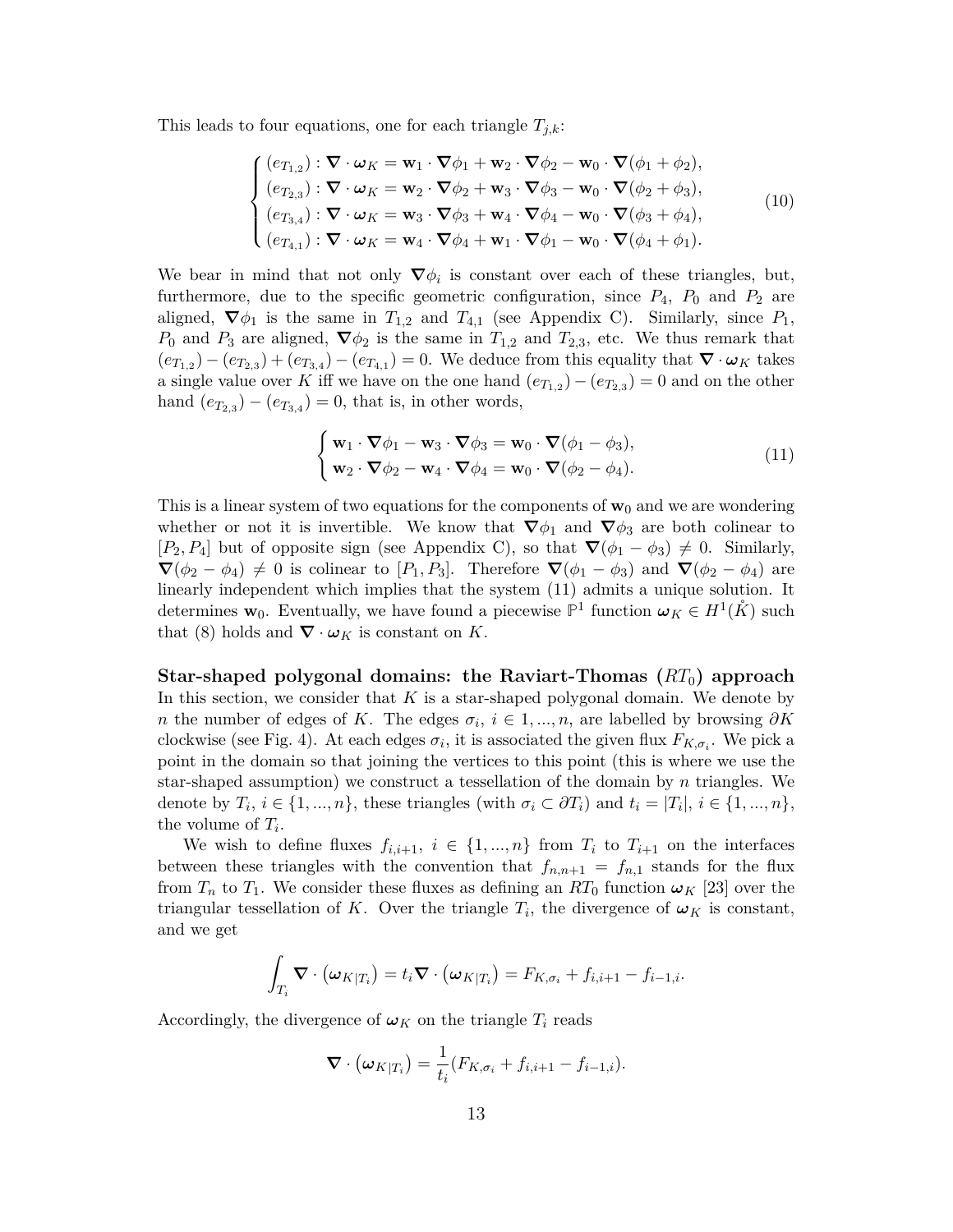

Figure 4: Construction of the auxiliary fluxes

We wish to define the internal fluxes  $f_{i,i+1}$  by requesting that this quantity remains constant over all the domain. It leads to the following linear system

$$
\begin{pmatrix} t_1+t_2 & -t_1 & 0 & \cdots & 0 & -t_2 \\ -t_3 & t_2+t_3 & -t_2 & 0 & \cdots & 0 & 0 \\ -t_n & 0 & \cdots & 0 & 0 & -t_1 & t_1+t_n \end{pmatrix} \begin{pmatrix} f_{1,2} \\ f_{2,3} \\ \vdots \\ f_{n,1} \end{pmatrix}
$$

$$
= \begin{pmatrix} -t_2 & t_1 & 0 & 0 & \cdots & 0 \\ 0 & -t_3 & t_2 & 0 & \cdots & 0 \\ t_n & 0 & 0 & \cdots & 0 & -t_1 \end{pmatrix} \begin{pmatrix} F_{K,\sigma_1} \\ F_{K,\sigma_2} \\ \vdots \\ F_{K,\sigma_n} \end{pmatrix},
$$
(12)

that we denote  $Af = BF$ .

Let *e* be the vector in  $\mathbb{R}^n$  with all components equal to 1. We claim that  $\text{Ker}(A) =$ Span(*e*). It is clear that  $Ae = 0$ . Now, let *u* be such that  $Au = 0$  and consider *i* ∈ {1, ..., *n*} such that  $u_i = \min\{u_j, j \in \{1, \dots n\}\}$ . We have

$$
t_i \underbrace{(u_i - u_{i+1})}_{\leq 0} + t_{i+1} \underbrace{(u_i - u_{i-1})}_{\leq 0} = 0,
$$

which imposes  $u_i = u_{i+1} = u_{i-1}$ . Repeating this process with  $i-1$  instead of *i* and so on, we conclude that *u* is colinear to *e*. It follows that  $\text{Ker}(A^{\dagger})$  has dimension 1 and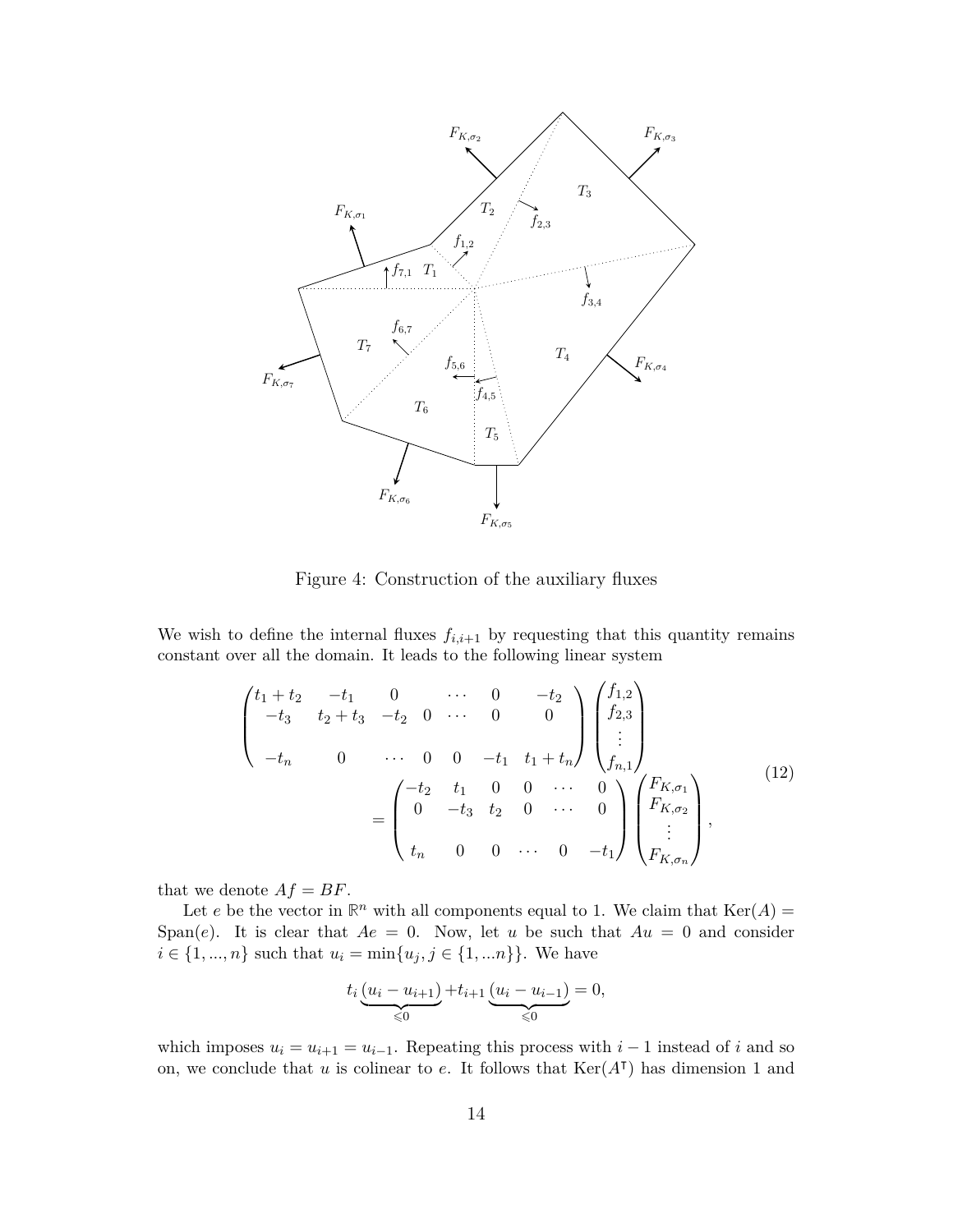we check that it is spanned by *u* the vector whose components are given by

$$
u_i = t_1...t_{i-1}t_{i+2}...t_n.
$$

We indeed observe that  $B^{\intercal}u = 0$ , so that for any  $F \in \mathbb{R}^n$ ,  $BF$  belongs to  $(\text{Ker}(A^{\intercal}))^{\perp}$ Ran(*A*). We conclude that the system  $Af = BF$  admits a solution, which can be uniquely defined by imposing for instance that it is also orthogonal to *e*. Thus, by construction, the function  $\omega_K$  belongs to  $H_{\text{div}}(\tilde{K})$ , satisfy (7) and  $\nabla \cdot \omega_K$  is constant over the domain *K*.

#### **2.2.2 Expression of the transfer fluxes for quadrangular cells**

We focus here on the specific case of quadrangles (convex or not). Quadrangular meshes are often use in practice and, furthermore, they can also be encountered in unstructured methods (*e.g.* DDFV methods [15]) which make use of diamond meshes which are always constituted of quadrangles.



Figure 5: Spectific case of quadrangle

In these cases, a point lies in the quadrangle and we have to compute the transfer fluxes through the lines joining this point to the vertices of the quadrangle, the fluxes through the edges of the quadrangle being known (see Fig. 5). In the case of quadrangular meshes, the interior lines often correspond to the edges of a diamond mesh (see *e.g.* [3, 5]) whereas in the case of the diamond meshes it corresponds to the edges of the primal or the dual mesh (as in the DDFV framework [15], see also Section 3.3.2). It turns out that the corresponding linear system, as described in the previous section, can be solved by hands.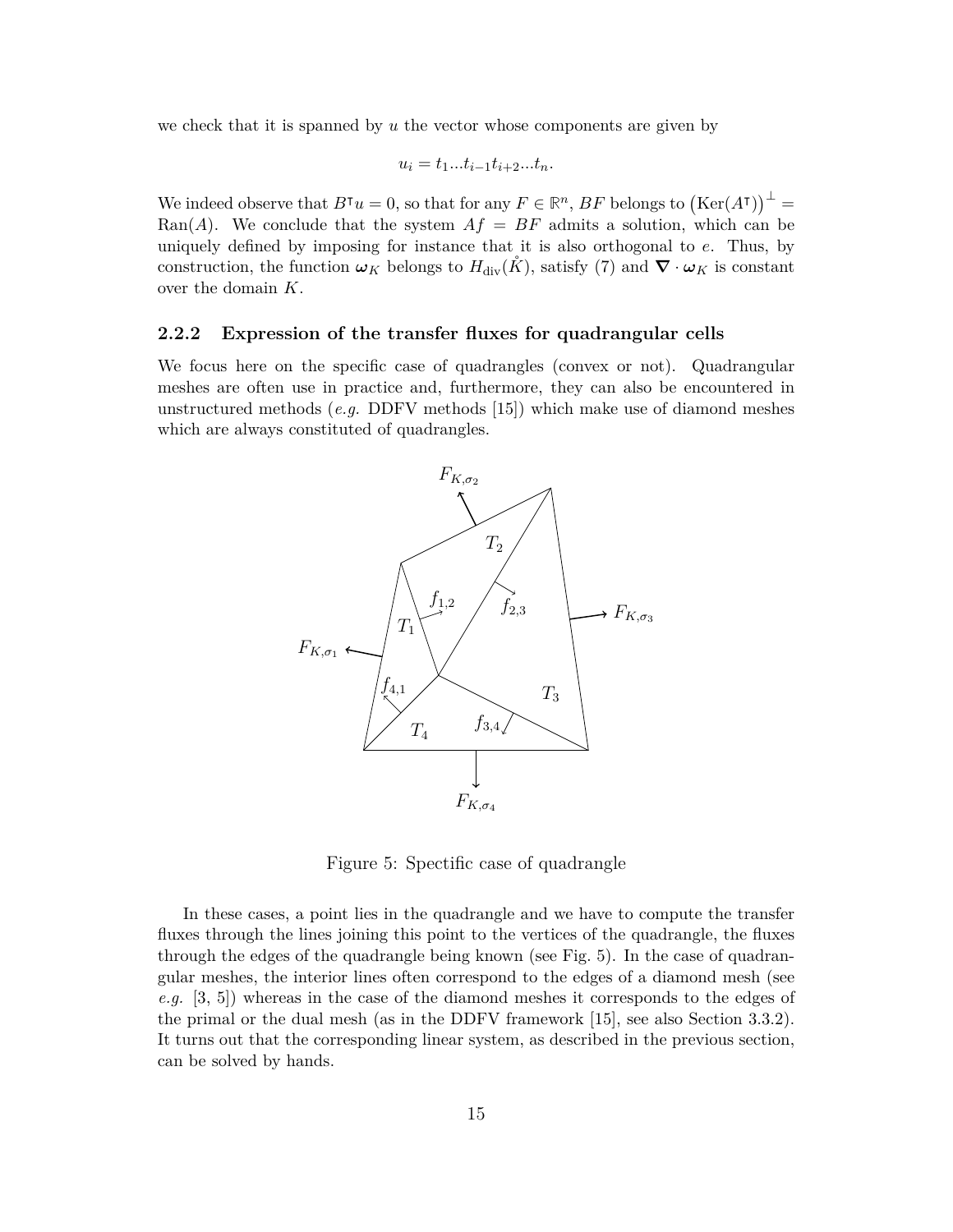Using the same notation as in the previous section, we know the boundary fluxes  $F_{K,\sigma_i}$ ,  $i = 1,..,4$  and we aim at defining the interior fluxes  $f_{1,2}$ ,  $f_{2,3}$ ,  $f_{3,4}$  and  $f_{4,1}$ . It is not necessary to give the expression of the function  $\omega_K$  in this case, we obtain directly the expression of the transfer fluxes by solving the linear system (12). We obtain the following formula with  $t_1$ ,  $t_2$ ,  $t_3$  and  $t_4$  the volumes of the four triangles  $T_i$  splitting  $K$ :

$$
f_{1,2} = \frac{1}{4(t_1 + t_2 + t_3 + t_4)} \bigg[ -(3t_2 + 2t_3 + t_4)F_{K,\sigma_1} + (3t_1 + t_3 + 2t_4)F_{K,\sigma_2} + (2t_1 - t_2 + t_4)F_{K,\sigma_3} - (-t_1 + 2t_2 + t_3)F_{K,\sigma_4} \bigg]
$$

$$
f_{2,3} = \frac{1}{4(t_1 + t_2 + t_3 + t_4)} \Bigg[ -(-t_2 + 2t_3 + t_4)F_{K,\sigma_1} - (t_1 + 3t_3 + 2t_4)F_{K,\sigma_2} + (2t_1 + 3t_2 + t_4)F_{K,\sigma_3} + (t_1 + 2t_2 - t_3)F_{K,\sigma_4} \Bigg]
$$

$$
f_{3,4} = \frac{1}{4(t_1 + t_2 + t_3 + t_4)} \left[ (t_2 + 2t_3 - t_4) F_{K,\sigma_1} - (t_1 - t_3 + 2t_4) F_{K,\sigma_2} - (2t_1 + t_2 + 3t_4) F_{K,\sigma_3} + (t_1 + 2t_2 + 3t_3) F_{K,\sigma_4} \right]
$$

$$
f_{4,1} = \frac{1}{4(t_1 + t_2 + t_3 + t_4)} \left[ (t_2 + 2t_3 + 3t_4) F_{K,\sigma_1} + (-t_1 + t_3 + 2t_4) F_{K,\sigma_2} - (2t_1 + t_2 - t_4) F_{K,\sigma_3} - (3t_1 + 2t_2 + t_3) F_{K,\sigma_4} \right]
$$

These expressions allow to recover formula presented in previous works. If we assume that the volumes of the four triangles are equal (that is  $t_1 = t_2 = t_3 = t_4$ ) we obtain

$$
f_{1,2} = -\frac{3}{8}F_{K,\sigma_1} + \frac{3}{8}F_{K,\sigma_2} + \frac{1}{8}F_{K,\sigma_3} - \frac{1}{8}F_{K,\sigma_4}
$$
  
\n
$$
f_{2,3} = -\frac{1}{8}F_{K,\sigma_1} - \frac{3}{8}F_{K,\sigma_2} + \frac{3}{8}F_{K,\sigma_3} + \frac{1}{8}F_{K,\sigma_4}
$$
  
\n
$$
f_{3,4} = \frac{1}{8}F_{K,\sigma_1} - \frac{1}{8}F_{K,\sigma_2} - \frac{3}{8}F_{K,\sigma_3} + \frac{3}{8}F_{K,\sigma_4}
$$
  
\n
$$
f_{4,1} = \frac{3}{8}F_{K,\sigma_1} + \frac{1}{8}F_{K,\sigma_2} - \frac{1}{8}F_{K,\sigma_3} - \frac{3}{8}F_{K,\sigma_4}
$$

This is exactly the solution proposed in [3, 5] when dealing with rectangles split by their diagonals.

When summing the fluxes along the lines joining two opposite vertices (and passing through the interior point) we obtain

$$
f_{1,2} - f_{3,4} = \frac{t_1 + t_4}{t_1 + t_2 + t_3 + t_4} \Big( F_{K,\sigma_2} + F_{K,\sigma_3} \Big) - \frac{t_2 + t_3}{t_1 + t_2 + t_3 + t_4} \Big( F_{K,\sigma_1} + F_{K,\sigma_4} \Big)
$$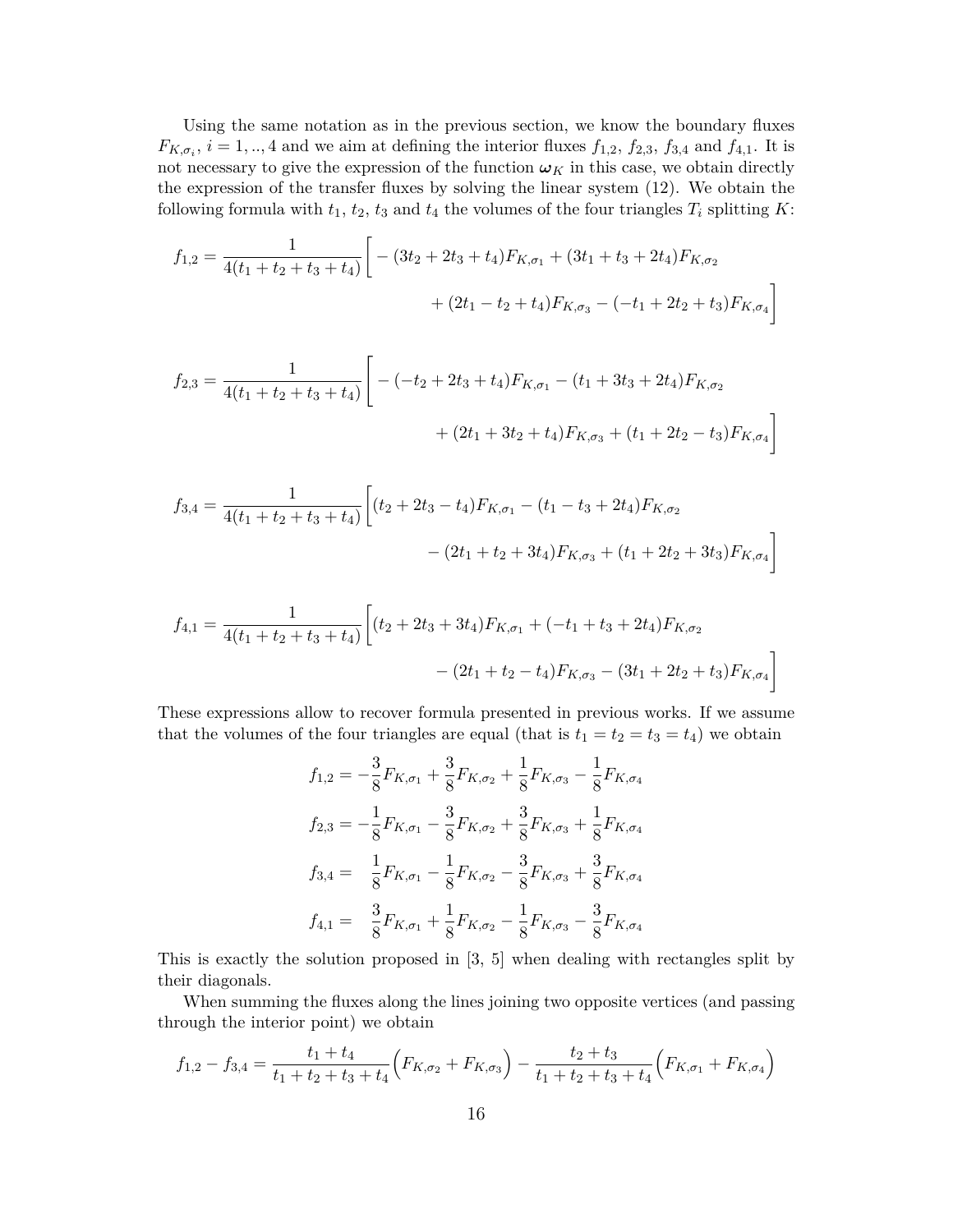$$
f_{2,3} - f_{4,1} = -\frac{t_3 + t_4}{t_1 + t_2 + t_3 + t_4} \Big( F_{K,\sigma_1} + F_{K,\sigma_2} \Big) + \frac{t_1 + t_2}{t_1 + t_2 + t_3 + t_4} \Big( F_{K,\sigma_3} + F_{K,\sigma_4} \Big)
$$

In DDFV framework, it exactly corresponds to the formula presented in [15] to transfer the mass fluxes from diamond mesh to primal or dual meshes. In that case, the fluxes  $f_{1,2}$  and  $-f_{3,4}$  (resp.  $f_{2,3}$  and  $-f_{4,1}$ ) are going out the same cell, so that their sum (instead of their single values) is the quantity of interest. Note that this formula works even if the internal point is not the intersection of the diagonals (as it is the case when considering the barycentric dual mesh). Remarkably, as done in [15], this formula can also be obtained using the existence of the function  $\omega_K$  but not the details of its construction. Indeed, since  $\nabla \cdot \omega_K = (F_{K,\sigma_1} + F_{K,\sigma_2} + F_{K,\sigma_3} + F_{K,\sigma_4})/|K|$ , a balance on  $T_2 \cup T_3$  gives, on the one hand

$$
\int_{T_2 \cup T_3} \mathbf{\nabla} \cdot \boldsymbol{\omega}_K = \frac{t_2 + t_3}{t_1 + t_2 + t_3 + t_4} (F_{K, \sigma_1} + F_{K, \sigma_2} + F_{K, \sigma_3} + F_{K, \sigma_4}),
$$

and, on the other hand, by the Green formula

$$
\int_{T_2 \cup T_3} \mathbf{\nabla} \cdot \boldsymbol{\omega}_K = -f_{1,2} + f_{3,4} + F_{K,\sigma_2} + F_{K,\sigma_3}.
$$

# **3 Examples of applications**

### **3.1 A simple but illuminating example**

Restricting to the one-dimensional framework makes the discussion completely elementary, but it illustrates our aims (we refer the reader to [16, 21] for applications to the analysis of schemes for the Euler equations). In this case in particular, the function  $\omega$ is nothing but the affine function connecting two given values. Let  $K = [x_L, x_R]$ , with given fluxes  $\mathcal{X}_L$ , and  $\mathcal{X}_R$  given at the end points. We have

$$
\omega(x) = \frac{x - x_L}{x_R - x_L} (\mathcal{X}_R - \mathcal{X}_L) + \mathcal{X}_L,
$$

which indeed satisfies  $\omega(x_L) = \mathcal{X}_L$ ,  $\omega(x_R) = \mathcal{X}_R$  and  $\omega'(x) = \mathcal{X}_R - \mathcal{X}_L$ .

In order to keep the discussion less cluttered, we neglect for the time being the difficulties related to boundaries, and we consider a set of points, denoted  $x_{j+\frac{1}{2}}$  on the line. We denote  $\mathscr{C}_j = [x_{j-\frac{1}{2}}, x_{j+\frac{1}{2}}]$  the primal cells, with cell centers  $x_j = (x_{j-\frac{1}{2}} + \cdots + x_{j-\frac{1}{2}})$  $(x_{j+\frac{1}{2}})/2$  and size  $\delta x_j = x_{j+\frac{1}{2}} - x_{j-\frac{1}{2}}$ . Next, we consider the dual cells  $\mathscr{C}_{j+\frac{1}{2}} = [x_j, x_{j+1}],$ with size  $\delta x_{j+\frac{1}{2}} = x_{j+1} - x_j$ . We refer the reader to Fig. 6 for an illustration of this discretization. We deal with discrete quantities, stored on the two meshes, namely the  $\rho_j$ 's are stored at the centers  $x_j$  whereas the  $u_{j+\frac{1}{2}}$ 's are located at the edges  $x_{j+\frac{1}{2}}$ . We define the discrete "gradient" and "divergence"

$$
(\nabla \rho)_{j+\frac{1}{2}} = \frac{\rho_{j+1} - \rho_j}{\delta x_{j+\frac{1}{2}}}, \quad (\text{div} u)_j = \frac{u_{j+\frac{1}{2}} - u_{j-\frac{1}{2}}}{\delta x_j}.
$$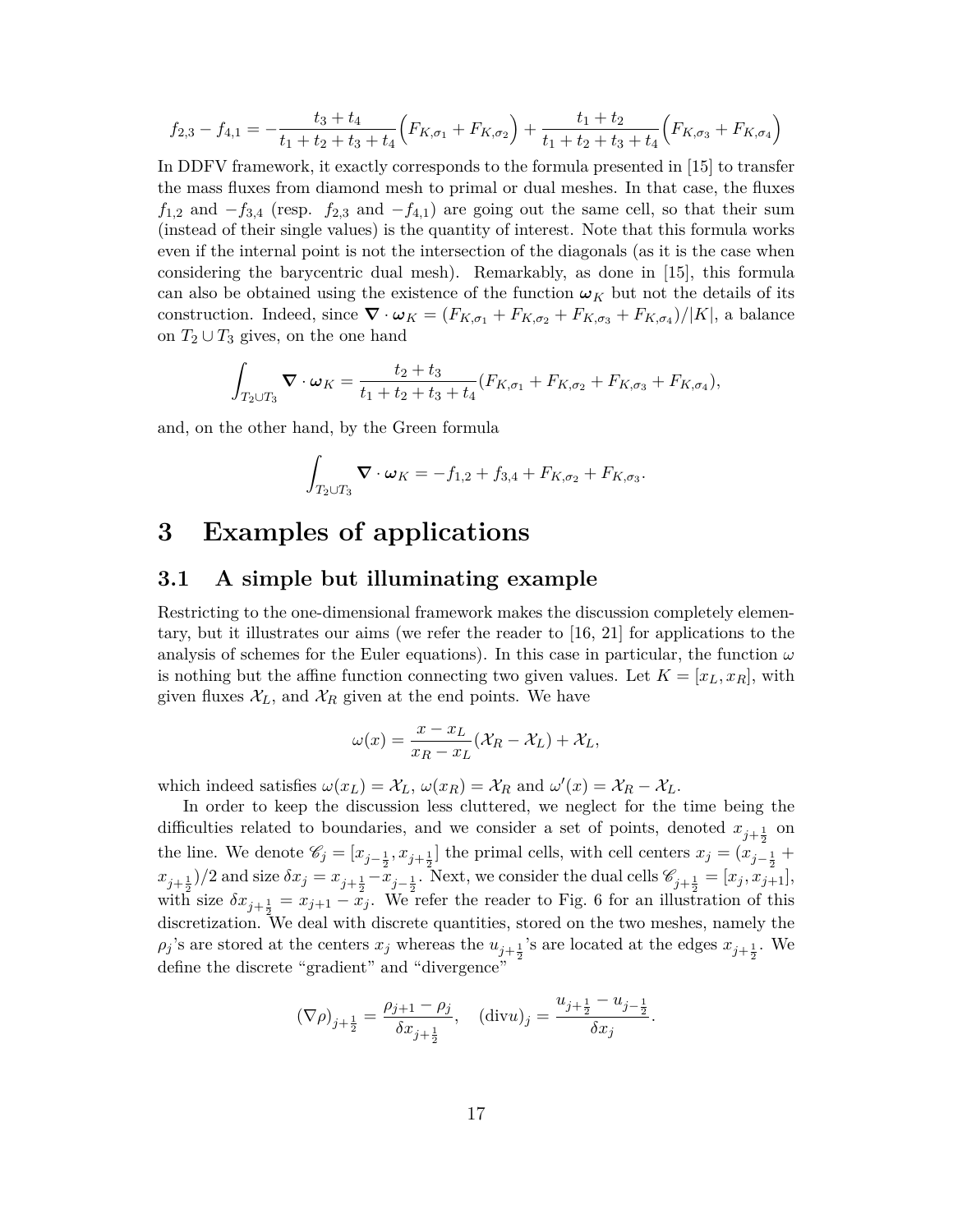We wonder how discrete conservation laws can be transferred from a grid to another and what is the discrete analog of the formula

$$
\int_a^b u \partial_x \rho \, dx + \int_a^b \rho \partial_x u \, dx = u(b) - u(a).
$$

This question is ambiguous since the quantities  $\rho$  and  $u$ , and the associated differential operators, are not defined on the same grid.

Let us suppose that the quantity  $\rho$  is updated with the discrete conservation law

$$
\frac{\bar{\rho}_j - \rho_j}{\Delta t} + \frac{F_{j+\frac{1}{2}} - F_{j-\frac{1}{2}}}{\delta x_j} = 0.
$$

On the dual grid, we define

$$
\rho_{j+\frac{1}{2}} = \frac{\delta x_j \rho_j + \delta x_{j+1} \rho_{j+1}}{2\delta x_{j+\frac{1}{2}}}.
$$

This is the mean over  $\mathscr{C}_{j+\frac{1}{2}}$  of the piecewise constant function  $\rho(x) = \sum_j \rho_j \mathbf{1}_{\mathscr{C}_j}(x)$ . We simply get

$$
\frac{\bar{\rho}_{j+\frac{1}{2}} - \rho_{j+\frac{1}{2}}}{\Delta t} + \frac{F_{j+1} - F_j}{\delta x_{j+\frac{1}{2}}} = 0,
$$

with

$$
F_j = \frac{F_{j+\frac{1}{2}} + F_{j-\frac{1}{2}}}{2}.
$$

It can be interpreted as  $F_j = \omega(x_j)$  with

$$
\omega(x) = \frac{x - x_{j - \frac{1}{2}}}{\delta x_i} (F_{j + \frac{1}{2}} - F_{j - \frac{1}{2}}) + F_{j - \frac{1}{2}}
$$

since  $x_j - x_{j-\frac{1}{2}} = \delta x_j/2$ . Similarly, let us consider the relation

$$
\frac{\bar{u}_{j+\frac{1}{2}} - u_{j+\frac{1}{2}}}{\Delta t} + \frac{G_{j+1} - G_j}{\delta x_{j+\frac{1}{2}}} = 0.
$$

We go back to the primal grid with

$$
u_j = \frac{u_{j+\frac{1}{2}} + u_{j-\frac{1}{2}}}{2}.
$$

Again, this is the mean over  $\mathscr{C}_j$  of  $u(x) = \sum_j u_{j+\frac{1}{2}} \mathbf{1}_{\mathscr{C}_{j+\frac{1}{2}}}(x)$ . We obtain

$$
\frac{\bar{u}_j - u_j}{\Delta t} + \frac{G_{j+1} - G_j}{2\delta x_{j+\frac{1}{2}}} + \frac{G_j - G_{j-1}}{2\delta x_{j-\frac{1}{2}}} = 0
$$
\n
$$
= \frac{\bar{u}_j - u_j}{\Delta t} + \frac{1}{\delta x_j} \left( \frac{\delta x_j}{2\delta x_{j+\frac{1}{2}}} G_{j+1} + \left[ \frac{\delta x_j}{2\delta x_{j-\frac{1}{2}}} - \frac{\delta x_j}{2\delta x_{j+\frac{1}{2}}} \right] G_j - \frac{\delta x_j}{2\delta x_{j-\frac{1}{2}}} G_{j-1} \right).
$$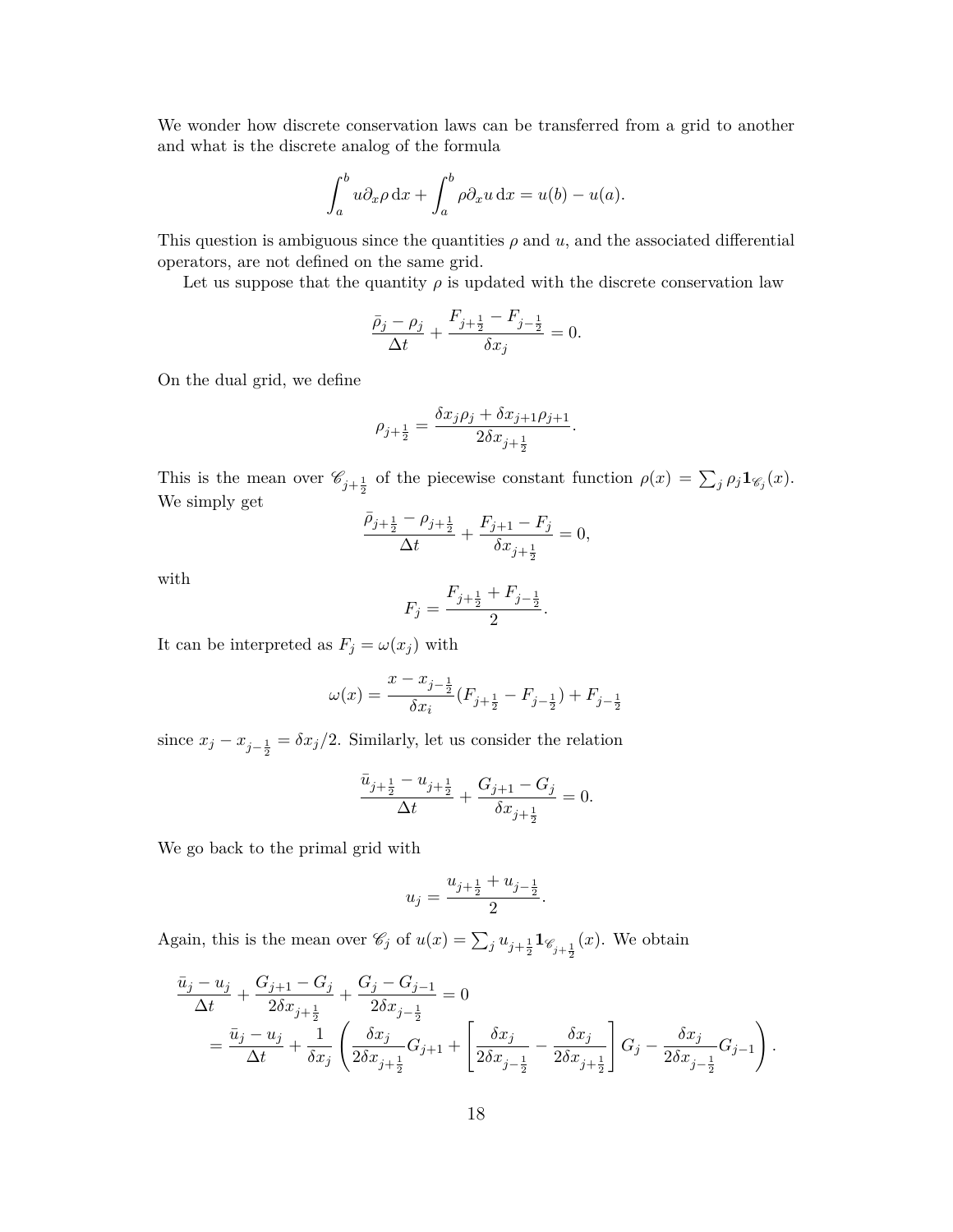The coefficient for  $G_j$  can be recast as

$$
\frac{\delta x_{j+1}}{2\delta x_{j+\frac{1}{2}}} - \underbrace{\frac{\delta x_j + \delta x_{j+1}}{2\delta x_{j+\frac{1}{2}}} - \frac{\delta x_{j-1}}{2\delta x_{j-\frac{1}{2}}} + \underbrace{\frac{\delta x_j + \delta x_{j-1}}{2\delta x_{j-\frac{1}{2}}} = \frac{\delta x_{j+1}}{2\delta x_{j+\frac{1}{2}}} - \frac{\delta x_{j-1}}{2\delta x_{j-\frac{1}{2}}}.
$$

Therefore, we arrive at

$$
\frac{\bar u_j-u_j}{\Delta t}+\frac{G_{j+\frac12}-G_{j-\frac12}}{2\delta x_j}=0
$$

with

$$
G_{j+\frac{1}{2}} = \frac{\delta x_j G_{j+1} + \delta x_{j+1} G_j}{2\delta x_{j+\frac{1}{2}}}.
$$

It can be interpreted as  $G_{j+\frac{1}{2}} = \omega(x_{j+\frac{1}{2}})$  with

$$
\omega(x) = \frac{x - x_j}{\delta x_{j + \frac{1}{2}}} (G_{j + 1} - G_j) + G_j
$$

since  $x_{j+\frac{1}{2}} - x_j = \delta x_j/2$  and  $2\delta x_{j+\frac{1}{2}} = \delta x_j + \delta x_{j+1}$ .



Figure 6: Staggered grid in dimension one.

We turn to the duality formula. We start by evaluating the discrete version of

$$
I = \frac{1}{\delta x_{j+\frac{1}{2}}} \int_{C_{j+\frac{1}{2}}} (\rho \text{div} u + u \nabla \rho) \, dx = \frac{\rho u(x_{j+1}) - \rho u(x_j)}{\delta x_{j+\frac{1}{2}}}.
$$

We already have at hand the product  $u_{j+\frac{1}{2}}(\nabla \rho)_{j+\frac{1}{2}} = u_{j+\frac{1}{2}}(\rho_{j+1} - \rho_j)/\delta x_{j+\frac{1}{2}}$ . The product  $\rho$ div*u* is not naturally evaluated on  $x_{j+\frac{1}{2}}$  and we make use of the following formula

$$
(\rho \text{div} u)_{j+\frac{1}{2}} = \frac{1}{2\delta x_{j+\frac{1}{2}}} (\delta x_j \rho_j (\text{div} u)_j + \delta x_{j+1} \rho_{j+1} (\text{div} u)_{j+1})
$$
  

$$
= \frac{1}{2\delta x_{j+\frac{1}{2}}} \left( \delta x_j \rho_j \frac{u_{j+\frac{1}{2}} - u_{j-\frac{1}{2}}}{\delta x_j} + \delta x_{j+1} \rho_{j+1} \frac{u_{j+\frac{3}{2}} - u_{j+\frac{1}{2}}}{\delta x_{j+1}} \right).
$$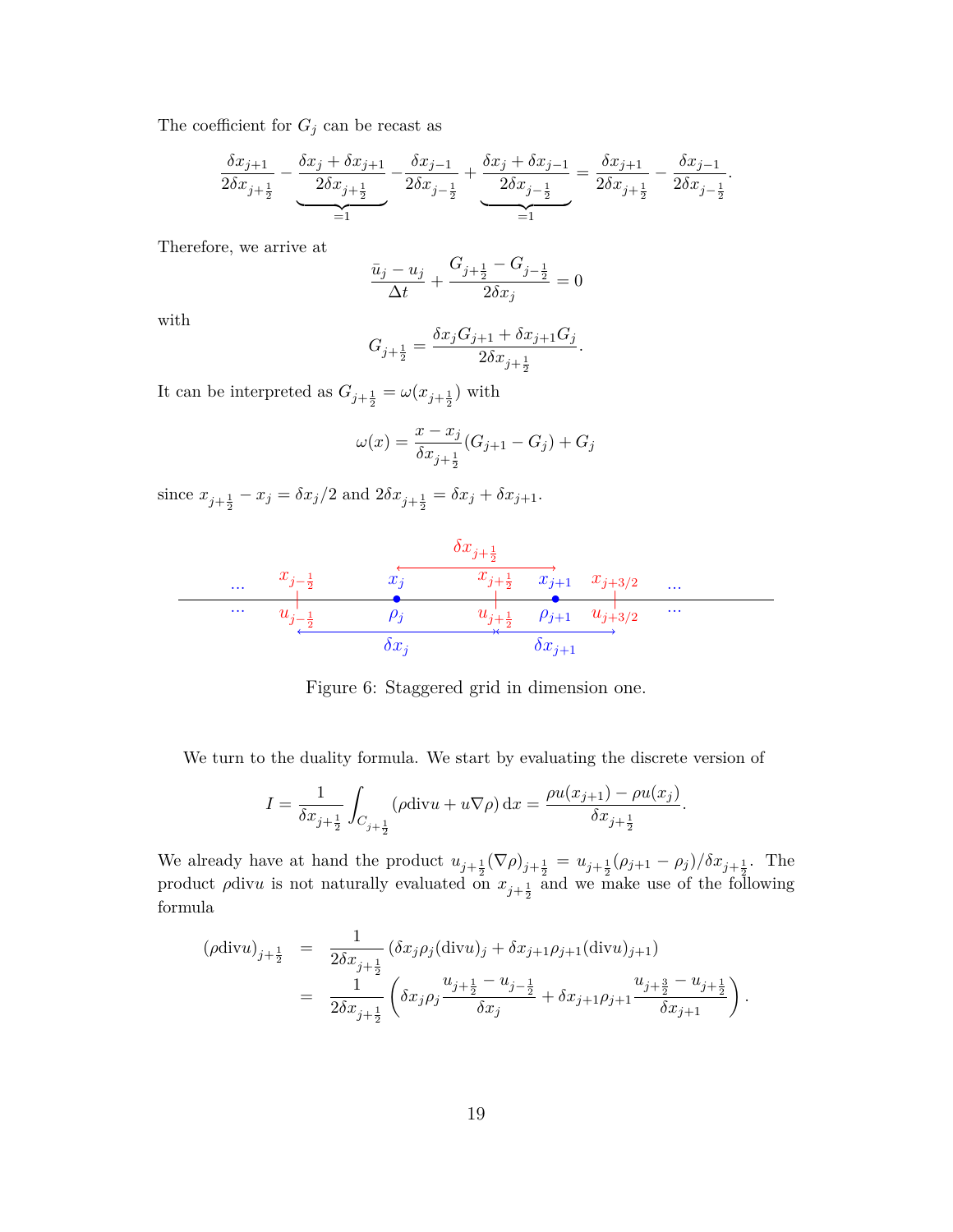Summing these identities, we get

$$
I_{j+\frac{1}{2}} = u_{j+\frac{1}{2}} (\nabla \rho)_{j+\frac{1}{2}} + (\rho \text{div} u)_{j+\frac{1}{2}}
$$
  
\n
$$
= u_{j+\frac{1}{2}} \frac{\rho_{j+1} - \rho_j}{\delta x_{j+\frac{1}{2}}} + \frac{1}{2\delta x_{j+\frac{1}{2}}} (\rho_j (u_{j+\frac{1}{2}} - u_{j-\frac{1}{2}}) + \rho_{j+1} (u_{j+\frac{3}{2}} - u_{j+\frac{1}{2}}))
$$
  
\n
$$
= \frac{1}{2\delta x_{j+\frac{1}{2}}} (u_{j+\frac{1}{2}} (\rho_{j+1} - \rho_j) + \rho_{j+1} u_{j+\frac{3}{2}} - \rho_j u_{j-\frac{1}{2}})
$$
  
\n
$$
= \frac{1}{2\delta x_{j+\frac{1}{2}}} (\rho_{j+1} (u_{j+\frac{3}{2}} + u_{j+\frac{1}{2}}) - \rho_j (u_{j+\frac{1}{2}} + u_{j-\frac{1}{2}}))
$$
  
\n
$$
= \frac{1}{\delta x_{j+\frac{1}{2}}} (\rho_{j+1} u_{j+1} - \rho_j u_j).
$$

The other way around, we can also consider the duality relation on  $\mathcal{C}_j$ . Now, we have at hand the quantity  $\rho_j(\text{div}u)_j = \rho_j(u_{j+\frac{1}{2}} - u_{j-\frac{1}{2}})/2$  and we need to define the product  $(u\nabla \rho)_j$ . We set

$$
(u\nabla \rho)_j = \frac{1}{2} (u_{j+\frac{1}{2}} \nabla \rho_{j+\frac{1}{2}} + u_{j-\frac{1}{2}} \nabla \rho_{j-\frac{1}{2}})
$$
  
= 
$$
\frac{1}{2} \left( u_{j+\frac{1}{2}} \frac{\rho_{j+1} - \rho_j}{\delta x_{j+\frac{1}{2}}} + u_{j-\frac{1}{2}} \frac{\rho_j - \rho_{j-1}}{\delta x_{j-\frac{1}{2}}} \right)
$$

*.*

Therefore, the quantity  $\frac{1}{\delta x_j} \int_{\mathscr{C}_j} (\rho \text{div} u + u \nabla \rho) dx = (\rho u(x_{j+\frac{1}{2}}) - \rho u(x_{j-\frac{1}{2}})) / \delta x_j$  is approximated by

$$
I_j = \rho_j(\text{div}u)_j + (u\nabla \rho)_j
$$
  
=  $\frac{1}{\delta x_j} \left( u_{j+\frac{1}{2}} \left[ \rho_j \left( 1 - \frac{\delta x_j}{2\delta x_{j+\frac{1}{2}}} \right) + \frac{\delta x_j}{2\delta x_{j+\frac{1}{2}}} \rho_{j+1} \right] - u_{j-\frac{1}{2}} \left[ \rho_j \left( \frac{\delta x_j}{2\delta x_{j-\frac{1}{2}}} - 1 \right) - \frac{\delta x_j}{2\delta x_{j-\frac{1}{2}}} \rho_{j-1} \right] \right).$ 

Owing to the identity

$$
\frac{\delta x_{j+\frac{1}{2}} - \delta x_j/2}{\delta x_{j+\frac{1}{2}}} = \frac{\delta x_{j+1}/2 + \delta x_j/2 - \delta x_j/2}{\delta x_{j+\frac{1}{2}}} = \frac{\delta x_{j+1}}{2\delta x_{j+\frac{1}{2}}},
$$

we arrive at

$$
I_j = \frac{1}{\delta x_j} \left( u_{j+\frac{1}{2}} \langle \rho \rangle_{j+\frac{1}{2}} - u_{j-\frac{1}{2}} \langle \rho \rangle_{j-\frac{1}{2}} \right)
$$

with

$$
\langle \rho \rangle_{j+\frac{1}{2}} = \frac{\delta x_{j+1} \rho_j + \delta x_j \rho_{j+1}}{2 \delta x_{j+\frac{1}{2}}}
$$

The weights in this formula correspond to the harmonic mean.

Hence, our goal is to extend these simple observations (which turns out to be useful for establishing consistency and the local conservation of the energy for schemes for the Euler equations on staggered grids [17, 21]) to the two-dimensional framework, dealing with quite general and unstructured meshes.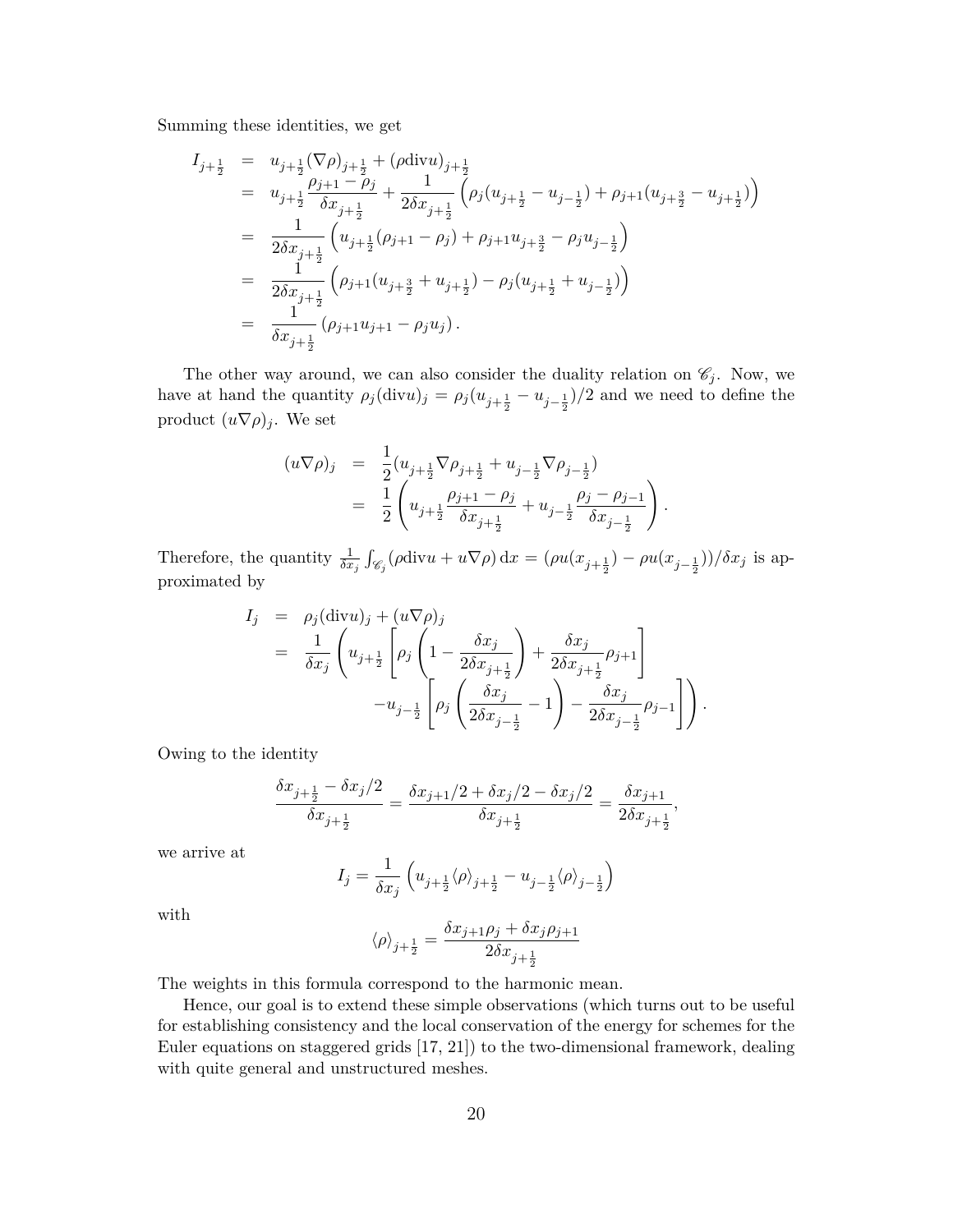### **3.2 Transfer of conservative equations**

An important framework of application is the case where conservative fluxes  $F_{K,\sigma}$  are considered. This is precisely the situation which arises for the simulation of conservation laws in fluid mechanics, with, for instance, the mass conservation equation, as explained in **(Q1)**. In this specific case we can prove the following corollary to Theorem 2.7.

**Corollary 3.1.** *Let the hypotheses of Theorem 2.7 be fulfilled. Moreover, assume that the given fluxes*  $F_{K,\sigma}$  *are conservative, which means that*  $F_{K,\sigma} = -F_{L,\sigma}$  *if*  $\sigma = K|L \in$  $\mathscr{E}^{\mathfrak{T},\mathrm{int}}$  *is the edge between K and L.* Then, there exist (flux-type) quantities  $F_{D,\mathfrak{s}} \in \mathbb{R}$ *for all*  $D \in \mathfrak{D}$ *, for all*  $\mathfrak{s} \in \mathscr{E}^D$  *such that* 

 $F_{D, \mathfrak{s}} = -F_{D', \mathfrak{s}}$  *if*  $\mathfrak{s} = D|D' \in \mathscr{E}^{\mathfrak{D}, \mathrm{int}}$  *is the edge between D* and *D'* (conservativity),

$$
F_{D,\mathfrak{s}}=\sum_{K\in \mathfrak{T}}\ \ \sum_{\substack{\sigma^D\in \mathfrak{E}_\mathfrak{D}^{\mathfrak{T},\mathrm{ext}}\cap \mathfrak{E}_\mathfrak{D}^K\\\sigma^D\subset \mathfrak{s}}}F_{K,\sigma^D},\quad \textit{if $\mathfrak{s}\in \mathscr{E}^{\mathfrak{D},\mathrm{ext}}\cap \mathscr{E}^D$},
$$

*and*

$$
|D|\mathrm{div}^D = \sum_{K \in \mathfrak{T}} |K \cap D|\mathrm{div}^K, \quad \forall D \in \mathfrak{D}.
$$

*where*

$$
\operatorname{div}^D = \frac{1}{|D|} \sum_{\mathfrak{s} \in \mathcal{E}^D} F_{D,\mathfrak{s}} \qquad and \qquad \operatorname{div}^K = \frac{1}{|K|} \sum_{\sigma \in \mathcal{E}^K} F_{K,\sigma}.
$$

*Proof.* Let  $D \in \mathcal{D}$ . As already pointed out in Remark 2.8, we can apply Theorem 2.7 by setting

$$
F_{K,\sigma D} = \frac{|\sigma \cap D|}{|\sigma|} F_{K,\sigma}, \quad \forall D \in \mathfrak{D}^{\sigma}.
$$

We obtain the following equality

$$
|D|\text{div}^{D} = \sum_{K \in \mathfrak{T}} |K \cap D|\text{div}^{K} - \sum_{K \in \mathfrak{T}} \sum_{\sigma \in \mathcal{E}^{K}} \frac{|\sigma \cap \mathring{D}|}{|\sigma|} F_{K,\sigma}.
$$

A reordering of the terms in the second sum of the right hand side leads to

$$
|D|\text{div}^{D} = \sum_{K \in \mathfrak{T}} |K \cap D|\text{div}^{K} - \sum_{\substack{\sigma \in \mathcal{E}^{\mathfrak{T}, \text{int}} \\ \sigma = K|L}} \frac{|\sigma \cap \mathring{D}|}{|\sigma|} \Big( F_{K,\sigma} + F_{L,\sigma} \Big).
$$

In the case of conservative fluxes, we have  $F_{K,\sigma} + F_{L,\sigma} = 0$  so that the conclusion is obtained.  $\Box$ 

This statement allows us to go back to the question **(Q1)** addressed in the Introduction. On the mesh  $\mathfrak{T}$ , we have the discrete conservation equation

$$
\frac{\overline{\rho}_K - \rho_K}{\Delta t} + \text{div}^K = 0,
$$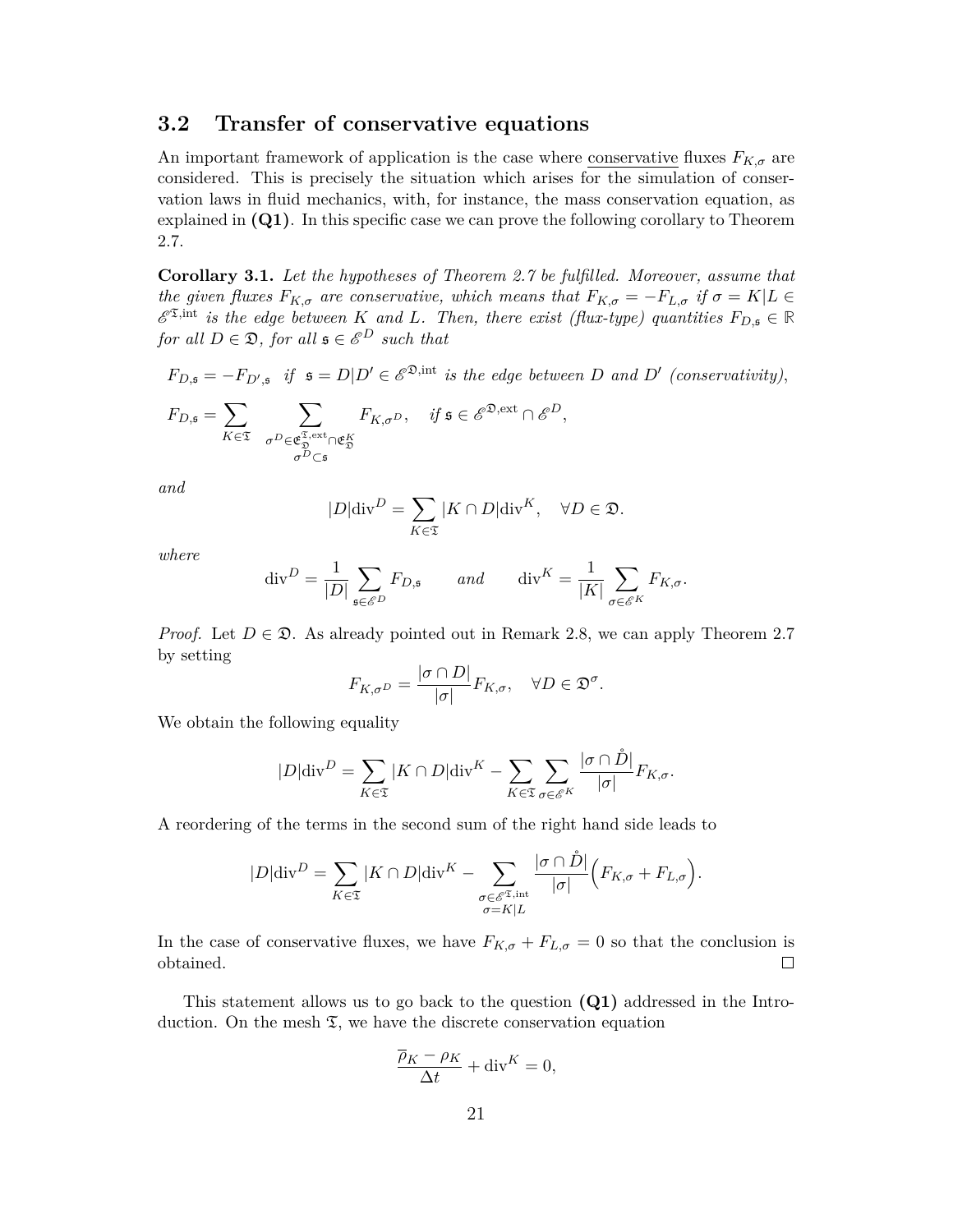where

$$
\operatorname{div}^K = \frac{1}{|K|} \sum_{\sigma \in \mathscr{E}^K} F_{K,\sigma}
$$

involves the <u>conservative</u> numerical fluxes  $F_{K,\sigma}$ . We transfer the quantity  $\rho$  to the twin grid  $\mathfrak D$  by setting

$$
\rho_D = \sum_{\substack{K \in \mathfrak{T} \\ K \cap D \neq \emptyset}} \frac{|K \cap D|}{|D|} \rho_K.
$$

Corollary 3.1 proves the existence of new numerical fluxes  $F_{D,\mathfrak{s}}$  on  $\partial D$  such that a discrete conservative equation

$$
\frac{\overline{\rho}_D - \rho_D}{\Delta t} + \text{div}^D = 0
$$

still holds, with  $div^D = \frac{1}{\sqrt{D}}$  $\frac{1}{|D|}$   $\sum_{s \in \mathcal{E}^D} F_{D,s}$  and  $F_{D,s}$  satisfying the conservation property

$$
F_{D,\mathfrak{s}} = -F_{D',\mathfrak{s}} \text{ if } \mathfrak{s} = D|D' \in \mathcal{E}^{\mathfrak{D},\text{int}}.
$$

Indeed, we have

$$
\frac{\overline{\rho}_D - \rho_D}{\Delta t} = \sum_{\substack{K \in \mathfrak{T} \\ K \cap D \neq \emptyset}} \frac{|K \cap D|}{|D|} \frac{\overline{\rho}_K - \rho_K}{\Delta t} \quad \text{from the definition of } \rho_D
$$

$$
= - \sum_{\substack{K \in \mathfrak{T} \\ K \cap D \neq \emptyset}} \frac{|K \cap D|}{|D|} \text{div}^K \quad \text{from the discrete mass balance on } \mathfrak{T}
$$

$$
= -\text{div}^D \quad \text{from Corollary 3.1.}
$$

### **3.3 Local discrete duality relations**

In this section, we show that Theorem 2.7 can also be useful to prove discrete duality relations between divergence and gradient operators defined on staggered grids. We have in mind finite volume discretizations of systems where the different discrete unknowns are not defined at the same location: roughly speaking we consider discretizations where the unknowns can be defined either at the cell centers or at the edges of a mesh  $\mathfrak{T}$ .

Therefore, in this discussion, the construction of the mesh  $\mathfrak D$  depends on the geometry of the primal mesh  $\mathfrak{T}$ . In contrast to the results of the previous section, which were general, the two meshes  $\mathfrak T$  and  $\mathfrak D$  do not play a symmetric role anymore and we shall now need additional assumptions, related to this construction.

#### **3.3.1 Framework and application of Theorem 2.7**

To formulate the additional assumptions on the meshes  $\mathfrak{D}$  and  $\mathfrak{T}$ , we distinguish the cells of  $\mathfrak D$  the edges of which do not intersect the boundary of the domain  $\Omega$  from the others. We set

$$
\mathfrak{D}^{\mathrm{int}} = \left\{ D \in \mathfrak{D}; \ \mathscr{E}^{\mathfrak{D}, \mathrm{ext}} \cap \mathscr{E}^D = \emptyset \right\} \ \ \text{and} \ \ \mathfrak{D}^{\mathrm{ext}} = \mathfrak{D} \setminus \mathfrak{D}^{\mathrm{int}}.
$$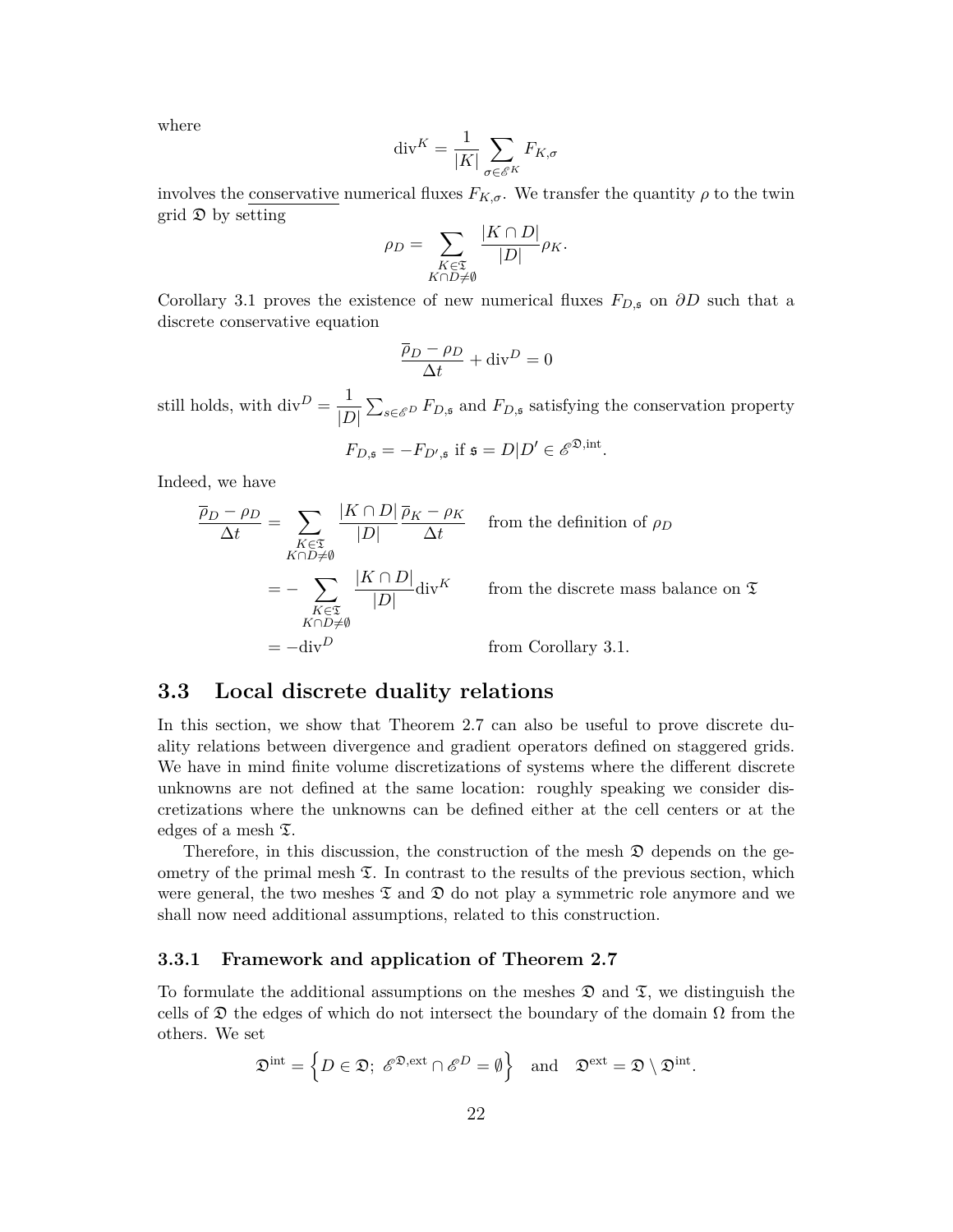

Figure 7: Fictitious edges.

We assume that the mesh  $\mathfrak T$  splits a cell  $D \in \mathfrak D^{\rm int}$  in exactly two parts, so that we can associate the cell *D* and the part of the edges that split it into two parts. A cell  $D \in \mathfrak{D}^{\text{ext}}$  is assumed to be split in at most two parts, the non-split cells being possibly used to set boundary conditions. More precisely, we adopt the following hypothesis.

**Assumption 3.2.** We assume that there exists a partition of  $\mathfrak{D}^{\text{ext}}$  in the form  $\mathfrak{D}^{\text{ext}}$ Dext*,∂* ∪ Dext*,∂/* such that

- for any cell  $D \in \mathfrak{D}^{\text{int}} \cup \mathfrak{D}^{\text{ext},\emptyset}$ , there exist exactly two cells  $K_1$  and  $K_2$  which intersect the cell *D*; accordingly, the edges  $\sigma^D \in \mathfrak{E}_{\mathfrak{D}}^{\mathfrak{T}}$  intersecting the interior of *D* are interfaces of  $K_1$ ,  $K_2$  and we suppose they form a connected set;
- for any cell  $D \in \mathfrak{D}^{\text{ext},\partial}$ , there exists a cell  $K_1 \in \mathfrak{T}$  such that  $D \subset K_1$ .

**Remark 3.3.** Assumption 3.2 induces geometrical restrictions. It covers many relevant situations, but it excludes some cases like the covolume/FVE meshes and the MAC schemes, where each diamond intersects three or four cells of  $\Sigma$ . It is likely that the present framework can be adapted to handle these specific schemes, for instance inspired from [1] for the covolume/FVE meshes, or by suitably combining formula of the one-dimensional framework, see Section 3.1 and [21].

Thus, the interior of a cell  $D \in \mathfrak{D}^{\text{int}} \cup \mathfrak{D}^{\text{ext},\emptyset}$  may be crossed by several consecutive edges  $\sigma^D \in \mathfrak{E}_{\mathfrak{D}}^{\mathfrak{T}}$  but all these edges must share the same elements  $K_1$  and  $K_2$ . To handle all these edges at the same time, it is possible and useful to introduce a fictitious edge, denoted  $\mathfrak{S}$ , which is defined as the segment joining the starting and ending points of the sequence of the consecutive edges in  $\mathfrak{E}_{\mathfrak{D}}^{\mathfrak{T}}$  crossing *D* (see Fig. 7). There exists a one-to-one application between the fictitious edges  $\epsilon$  and the cells *D* of  $\mathfrak{D}^{\text{int}} \cup \mathfrak{D}^{\text{ext},\emptyset}$ . To bring forward this connection we use the notation  $D<sub>g</sub>$  and, with a slight abuse of notation,  $\mathfrak{s} = K_1 | K_2$  means that  $K_1$  and  $K_2$  are the two cells that intersect the interior of  $D_{\mathfrak{S}}$ . We denote by  $\mathbf{n}_{K_1,\mathfrak{S}}$  (resp.  $\mathbf{n}_{K_2,\mathfrak{S}}$ ) the unit normal vector to  $\mathfrak{S}$  from  $K_1$  to  $K_2$ (resp. from  $K_2$  to  $K_1$ ). Note that we have

$$
\mathbf{n}_{K_1,\mathfrak{S}} = -\mathbf{n}_{K_2,\mathfrak{S}} \tag{13}
$$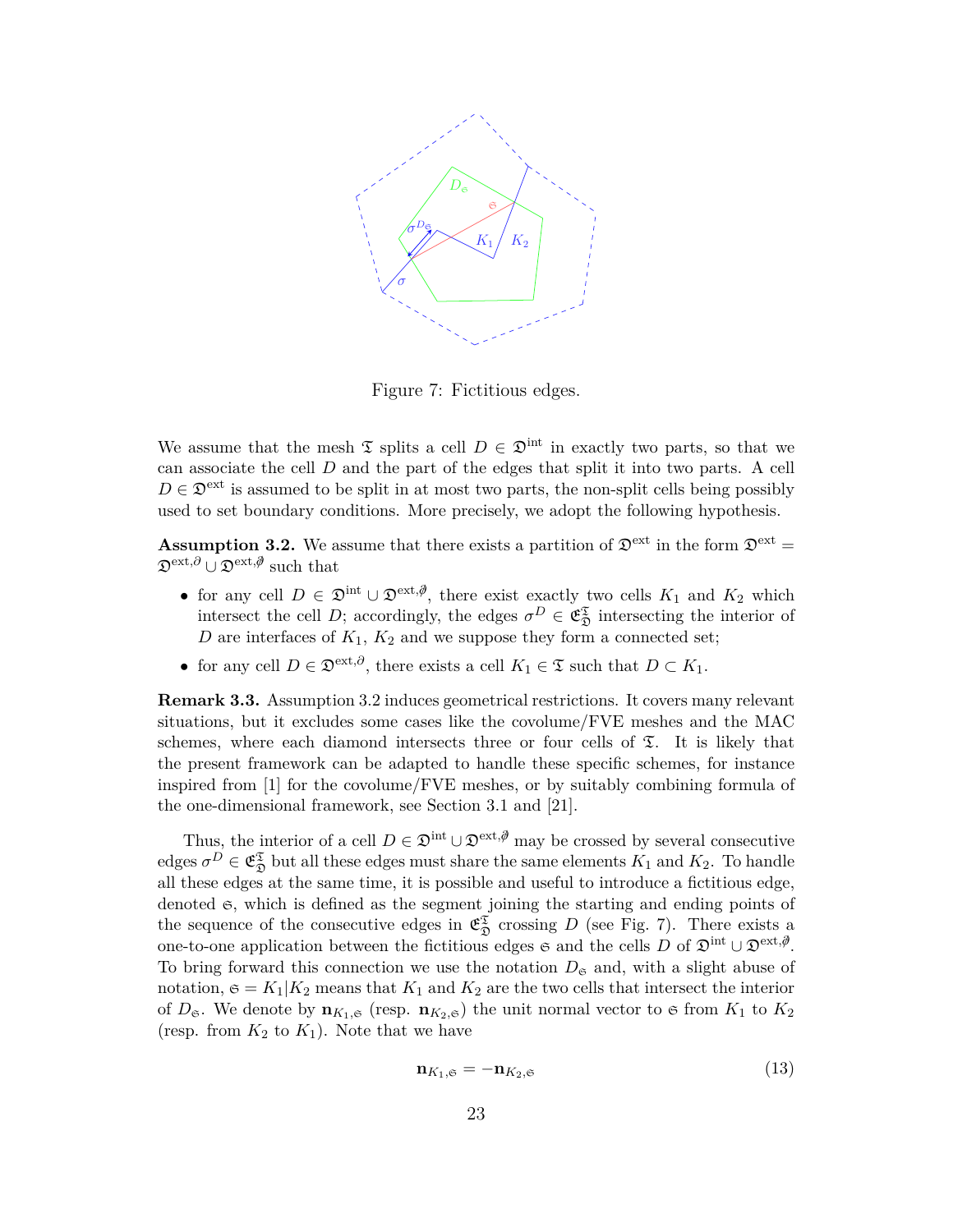

Figure 8: Two types of cells at the boundary.

and, using Lemma 2.1,

$$
|\mathfrak{S}| \mathbf{n}_{K_i, \mathfrak{S}} = \sum_{\substack{\sigma^D \in \mathfrak{E}_{\mathfrak{D}}^{K_i} \\ \sigma^D \subset D_{\mathfrak{S}}, \sigma^D \not\subset \partial D_{\mathfrak{S}}}} |\sigma^D| \mathbf{n}_{K_i, \sigma^D}, \qquad i = 1, 2.
$$

By convention, we denote by  $F_{K_i, \mathfrak{S}}$  the following flux

$$
F_{K_i, \mathfrak{S}} = \sum_{\substack{\sigma^D \in \mathfrak{E}_{\mathfrak{D}}^{K_i} \\ \sigma^D \subset D_{\mathfrak{S}}, \sigma^D \not\subset \partial D_{\mathfrak{S}}}} F_{K_i, \sigma^D}, \qquad i = 1, 2.
$$

For  $D \in \mathcal{D}^{\text{ext}}$ , it is also useful to introduce fictitious edges to gather in a single notation the boundary edges. We refer the reader to Fig. 8 for following the forthcoming discussion.

For  $D_{\mathfrak{S}} \in \mathfrak{D}^{\text{ext},\emptyset}$ ,  $\mathfrak{S} = K_1 | K_2$ , we use the notation  $\mathfrak{S}^{\partial,K_i}$ ,  $i = 1,2$  to handle the part of boundary edges of  $K_i$  embedded in  $D_{\mathfrak{S}}$ , that is the edges  $\sigma^D \in \mathfrak{E}_{\mathfrak{D}}^{\mathfrak{D}, \text{ext}} \cap \mathfrak{E}_{\mathfrak{D}}^{K_i}$  such that  $\sigma^D \subset D_{\mathfrak{S}}$ . The fictitious boundary edges  $\mathfrak{S}^{\partial, K_i}$  are defined as the segments joining the starting and ending points of these consecutive edges. Then, we set (see Lemma 2.1)

$$
|\mathfrak{S}^{\partial,K_i}| \mathbf{n}_{K_i,\mathfrak{S}^{\partial,K_i}} = \sum_{\substack{\sigma^D \in \mathfrak{E}_\mathfrak{D}^{\mathfrak{T},\mathrm{ext}} \cap \mathfrak{E}_\mathfrak{D}^{\bar{K}_i} \\ \sigma^D \subset D_{\mathfrak{S}}}} |\sigma^D | \mathbf{n}_{K_i,\sigma^D}, \qquad i=1,2.
$$

and

$$
F_{K_i,\mathfrak{S}^{\partial,K_i}}=\sum_{\substack{\sigma^D\in \mathfrak{E}_\mathfrak{D}^{\mathfrak{T},\mathrm{ext}}\cap \mathfrak{E}_\mathfrak{D}^{\bar{K}_i}\\ \sigma^D\subset D_{\mathfrak{S}}}}F_{K_i,\sigma^D},\qquad i=1,2.
$$

For  $D \in \mathfrak{D}^{\text{ext},\partial}$ , by assumption, there exists a cell  $K_1 \in \mathfrak{T}$  such that  $D \subset K_1$ . For the sake of uniformity of notation, we denote again  $D = D_{\mathfrak{S}}$  with  $\mathfrak{S} = K_1|K_2$ . In this case, *K*<sup>2</sup> may be considered as a fictitious cell exterior to the domain. Associating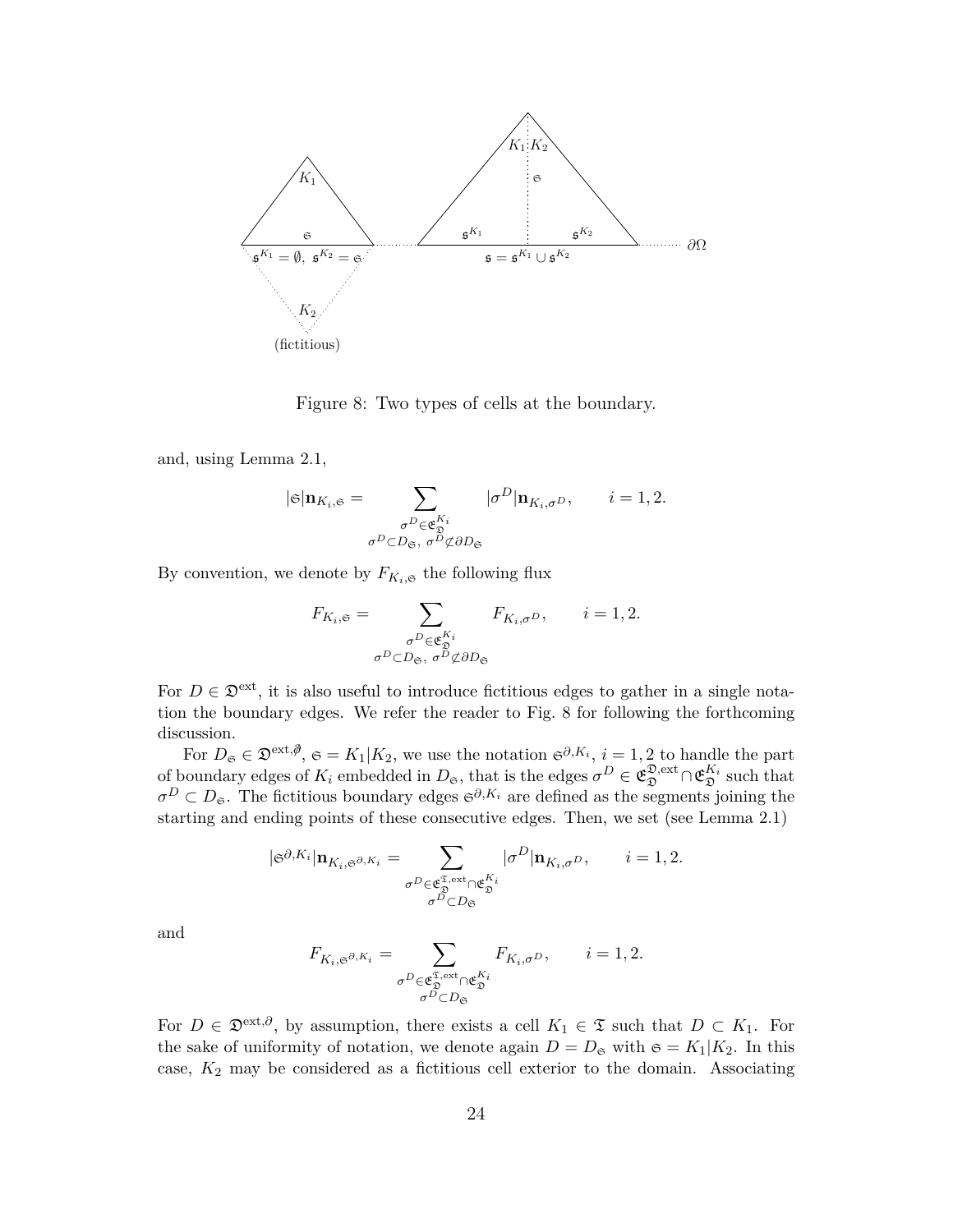an unknown to the fictitious cell  $K_2$  can be useful to take into account boundary conditions. The notation  $\mathfrak g$  allows us to handle the boundary edges of  $K_1$  embedded in  $D_{\mathfrak{S}}$ , that is the edges  $\sigma^D \in \mathfrak{E}_{\mathfrak{D}}^{\mathfrak{D},\text{ext}} \cap \mathfrak{E}_{\mathfrak{D}}^{K_1}$  such that  $\sigma^D \subset D_{\mathfrak{S}}$ . Thus,  $\mathfrak{S}$  is defined here as the fictitious boundary edge joining the starting and ending points of these consecutive edges. Then we set

$$
|\mathfrak{S}|{\mathbf {n}}_{K_1,\mathfrak{S}}=\sum_{\substack{\sigma^D\in \mathfrak{E}_\mathfrak{D}^{\mathfrak{T},\mathrm{ext}}\cap \mathfrak{E}_\mathfrak{D}^{K_1}\\ \sigma^D\subset D_{\mathfrak{S}}}}|\sigma^D|{\mathbf {n}}_{K_1,\sigma^D},
$$

and

$$
F_{K_1,\mathfrak{S}}=\sum_{\substack{\sigma^D\in \mathfrak{E}_\mathfrak{D}^{\mathfrak{X},\mathrm{ext}}\cap \mathfrak{E}_\mathfrak{D}^{K_1}\\ \sigma^D\subset D_{\mathfrak{S}}}}F_{K_1,\sigma^D}.
$$

This provides a way to describe all the edges of a cell  $K \in \mathfrak{T}$  gathering the ones which belong to the same cell of  $\mathfrak{D}$ . Indeed, if we introduce the following sets

$$
\mathfrak{D}^K = \Big\{ D_{\mathfrak{S}} \in \mathfrak{D}; D_{\mathfrak{S}} \cap K \neq \emptyset \Big\},
$$
  

$$
\mathfrak{D}^{K, \emptyset} = \mathfrak{D}^K \cap \mathfrak{D}^{\text{ext}, \emptyset},
$$

we obtain a description of div*<sup>K</sup>* as follows

$$
\operatorname{div}^{K} = \frac{1}{|K|} \left( \sum_{D_{\mathfrak{S}} \in \mathfrak{D}^{K}} F_{K, \mathfrak{S}} + \sum_{D_{\mathfrak{S}} \in \mathfrak{D}^{K, \beta}} F_{K, \mathfrak{S}^{\partial, K}} \right).
$$
(14)

In the right hand side the boundary fluxes are distributed among the two sums: the first sum contains interior fluxes but also the boundary fluxes through the edges of the cells  $D_{\mathfrak{S}}$  that are split into two parts; the second sum only contains the boundary fluxes through the edges of the cells  $D_{\mathfrak{S}}$  that are not split.

An edge  $\mathfrak{s} \in \mathcal{E}^{\mathfrak{D}}$  of a cell  $D_{\mathfrak{S}} \in \mathfrak{D}$  can be split into (at most) two parts by the mesh T. We introduce the following notation (see Fig. 8)

• for all  $D_{\mathfrak{S}} \in \mathfrak{D}^{\text{int}} \cup \mathfrak{D}^{\text{ext},\emptyset}$ ,  $\mathfrak{S} = K_1 | K_2$ ,

$$
\mathfrak{s}^{K_i} = \mathfrak{s} \cap K_i, \quad i = 1, 2, \quad \forall \mathfrak{s} \in \mathscr{E}^{D_{\mathfrak{S}}}.
$$

• for all  $D_{\mathfrak{S}} \in \mathfrak{D}^{\text{ext},\partial}, \mathfrak{S} = K_1 | K_2,$ 

$$
\begin{aligned} \mathfrak{s}^{K_1} &= \mathfrak{s}, \ \mathfrak{s}^{K_2} = \emptyset, \quad \forall \mathfrak{s} \in \mathscr{E}^{D_{\mathfrak{S}}} \cap \mathscr{E}^{\mathfrak{D}, \text{int}}, \\ \mathfrak{s}^{K_1} &= \emptyset, \ \mathfrak{s}^{K_2} &= \mathfrak{s}, \quad \forall \mathfrak{s} \in \mathscr{E}^{D_{\mathfrak{S}}} \cap \mathscr{E}^{\mathfrak{D}, \text{ext}}. \end{aligned}
$$

Thus, when the cell  $D_{\mathfrak{S}}$  is split into two parts,  $\mathfrak{s}^{K_1}$  and  $\mathfrak{s}^{K_2}$  stand for the part of  $\mathfrak{s}$ (possibly empty) embedded respectively in  $K_1$  and  $K_2$ . If the cell  $D_{\mathfrak{S}}$  is fully embedded in  $K_1$ , we adopt the convention that all interior edges are associated to  $K_1$  whereas the boundary edges are associated to  $K_2$ .

We can now translate the statement of Thereom 2.7 in the framework presented above.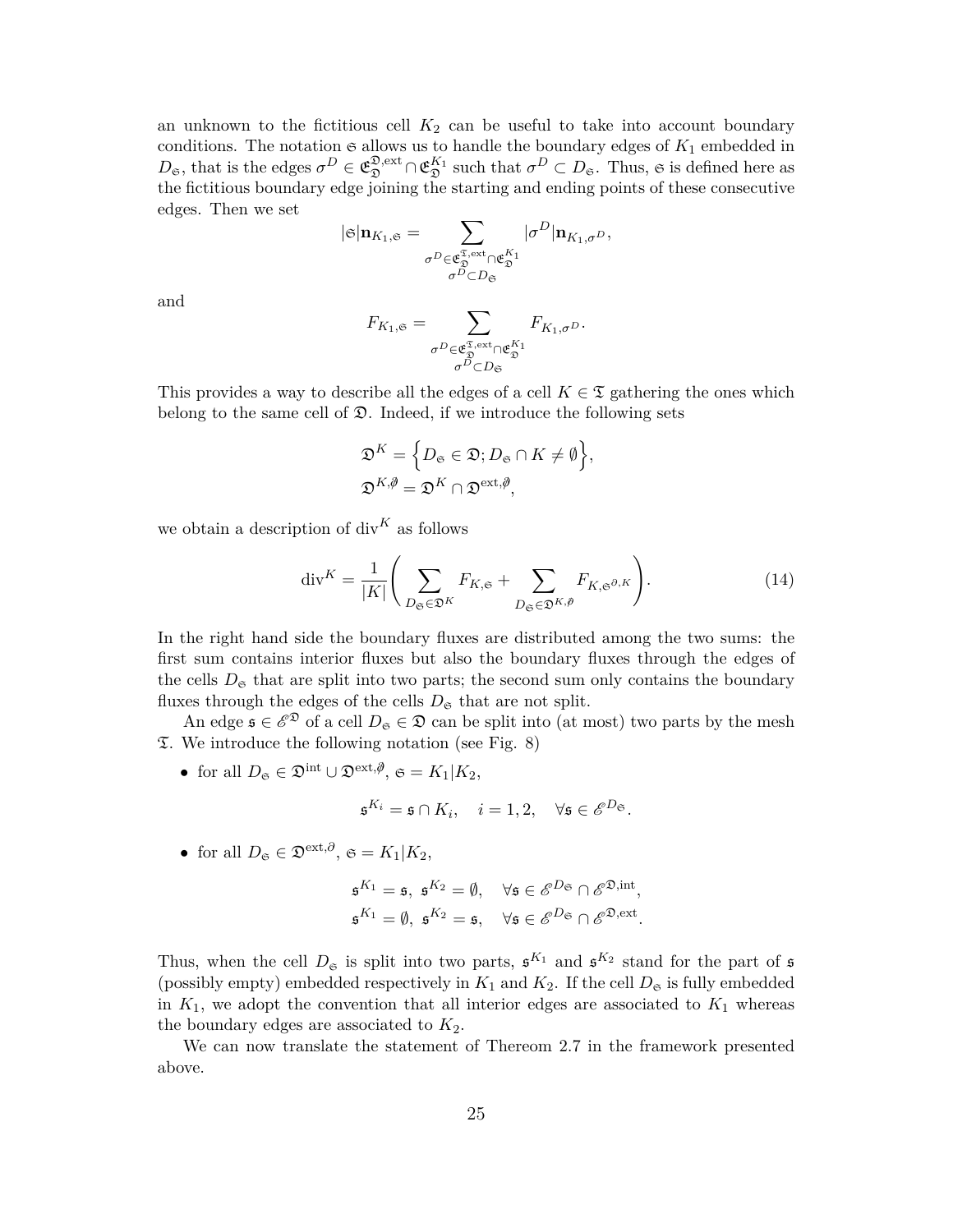**Corollary 3.4.** *Let the assumptions of Theorem 2.7 be fulfilled, so that (flux-type) quantities*  $F_{K,\sigma}$   $\in \mathbb{R}$  *are given for all*  $K \in \mathfrak{T}$ *, for all*  $\sigma^D \in \mathfrak{E}^K_{\mathfrak{D}}$ *. We assume moreover that Assumption 3.2 holds. Then, there exist (flux-type) quantities*  $F_{D_{\mathfrak{S}},\mathfrak{s}} \in \mathbb{R}$  for all  $D_{\mathfrak{S}} \in \mathfrak{D}$ *, for all*  $\mathfrak{s} \in \mathscr{E}^{D_{\mathfrak{S}}}$  *such that* 

$$
|D_{\mathfrak{S}}| \text{div}^{D_{\mathfrak{S}}} = \sum_{K \in \mathfrak{T}} |K \cap D_{\mathfrak{S}}| \text{div}^{K} - \left(F_{K_{1}, \mathfrak{S}} + F_{K_{2}, \mathfrak{S}}\right), \quad \forall D_{\mathfrak{S}} \in \mathfrak{D}^{\text{int}} \cup \mathfrak{D}^{\text{ext}, \emptyset}, \ \mathfrak{S} = K_{1} | K_{2},
$$

*and*

$$
|D_{\mathfrak{S}}|{\rm div}^{D_{\mathfrak{S}}}=\sum_{K\in\mathfrak{T}}|K\cap D_{\mathfrak{S}}|{\rm div}^K,\quad\forall D_{\mathfrak{S}}\in\mathfrak{D}^{\rm ext,\partial},
$$

 $where \, |D_{\mathfrak{S}}| \text{div}^{D_{\mathfrak{S}}} = \sum_{\mathfrak{s} \in \mathcal{E}^{D_{\mathfrak{S}}} F_{D_{\mathfrak{S}},\mathfrak{s}}} \, and \, \text{div}^{K} \, is \, given \, by \, (14).$  Moreover the fluxes on *the boundary of the domain satisfy*

• *for all*  $D_{\mathfrak{S}} \in \mathfrak{D}^{\text{ext},\emptyset}$ ,  $\mathfrak{S} = K_1 | K_2$ ,

$$
\sum_{\mathfrak{s}\in \mathscr{E}^D\mathfrak{s}\cap \mathscr{E}^{\mathfrak{D},\mathrm{ext}}}F_{D_{\mathfrak{S}},\mathfrak{s}}=F_{K_1,\mathfrak{s}^{\partial,K_1}}+F_{K_2,\mathfrak{s}^{\partial,K_2}}.
$$

• *for all*  $D_{\mathfrak{S}} \in \mathfrak{D}^{\text{ext},\partial}, \mathfrak{S} = K_1 | K_2,$ 

$$
\sum_{\mathfrak{s}\in \mathscr{E}^D\mathfrak{S}\cap \mathscr{E}^{\mathfrak{D},\mathrm{ext}}}F_{D_{\mathfrak{S}},\mathfrak{s}}=F_{K_1,\mathfrak{S}}.
$$

*Proof.* Let us first consider  $D_{\mathfrak{S}} \in \mathfrak{D}^{\text{int}} \cup \mathfrak{D}^{\text{ext},\emptyset}$ ,  $\mathfrak{S} = K_1 | K_2$ . Theorem 2.7 leads to

$$
|D_{\mathfrak{S}}| \text{div}^{D_{\mathfrak{S}}} = \sum_{K \in \mathfrak{T}} |K \cap D_{\mathfrak{S}}| \text{div}^{K} - \sum_{K \in \mathfrak{T}} \sum_{\substack{\sigma^{D} \in \mathfrak{E}_{\mathfrak{D}}^{K} \\ \sigma^{D} \subset D_{\mathfrak{S}}, \sigma^{D} \nsubseteq \partial D_{\mathfrak{S}}}} F_{K, \sigma^{D}}.
$$

Assumption 3.2 ensures that all edges  $\sigma^D$  appearing in the second sum of the right hand side share the elements  $K_1$  and  $K_2$  so that the sum over  $K \in \mathfrak{T}$  reduces to a sum over  $K_1$  and  $K_2$ . Moreover, by definition, we have

$$
F_{K_i, \mathfrak{S}} = \sum_{\substack{\sigma^D \in \mathfrak{E}_{\mathfrak{D}}^K \\ \sigma^D \subset D_{\mathfrak{S}}, \sigma^D \not\subset \partial D_{\mathfrak{S}}}} F_{K_i, \sigma^D}, \quad i = 1, 2.
$$

This gives the conclusion. We now turn to the case where  $D \in \mathfrak{D}^{\text{ext},\partial}$ . The conclusion follows directly from Theorem 2.7 since there exists  $K_1 \in \mathfrak{T}$  such that  $D \subset K_1$  and, consequently, there is no  $\sigma^D \in \mathfrak{E}_{\mathfrak{D}}^{K_1}$  such that  $\sigma^D \subset D$  and  $\sigma^D \not\subset \partial D$ .

Concerning boundary fluxes, for all  $D_{\mathfrak{S}} \in \mathfrak{D}^{\text{ext}}$ , Theorem 2.7 gives the expression

$$
F_{D_{\mathfrak{S}},\mathfrak{s}} = \sum_{K \in \mathfrak{T}} \sum_{\substack{\sigma^D \in \mathfrak{E}_\mathfrak{D}^{\mathfrak{S},\mathrm{ext}} \cap \mathfrak{E}_\mathfrak{D}^K \\ \sigma^D \subset \mathfrak{s}}} F_{K,\sigma^D}, \quad \forall \mathfrak{s} \in \mathscr{E}^{\mathfrak{D},\mathrm{ext}} \cap \mathscr{E}^{D_{\mathfrak{S}}}.
$$

Hence, we obtain

$$
\sum_{\mathfrak{s}\in \mathscr{E}^{\mathfrak{D}, \mathrm{ext}}\cap \mathscr{E}^D \mathrm{G}} F_{D_{\mathfrak{S}}, \mathfrak{s}} = \sum_{K\in \mathfrak{T}} \sum_{\substack{\sigma^D\in \mathfrak{E}_\mathfrak{D}^{\mathfrak{T}, \mathrm{ext}}\cap \mathfrak{E}_\mathfrak{D}^K \\ \sigma^D\subset D_{\mathfrak{S}}}} F_{K, \sigma^D}.
$$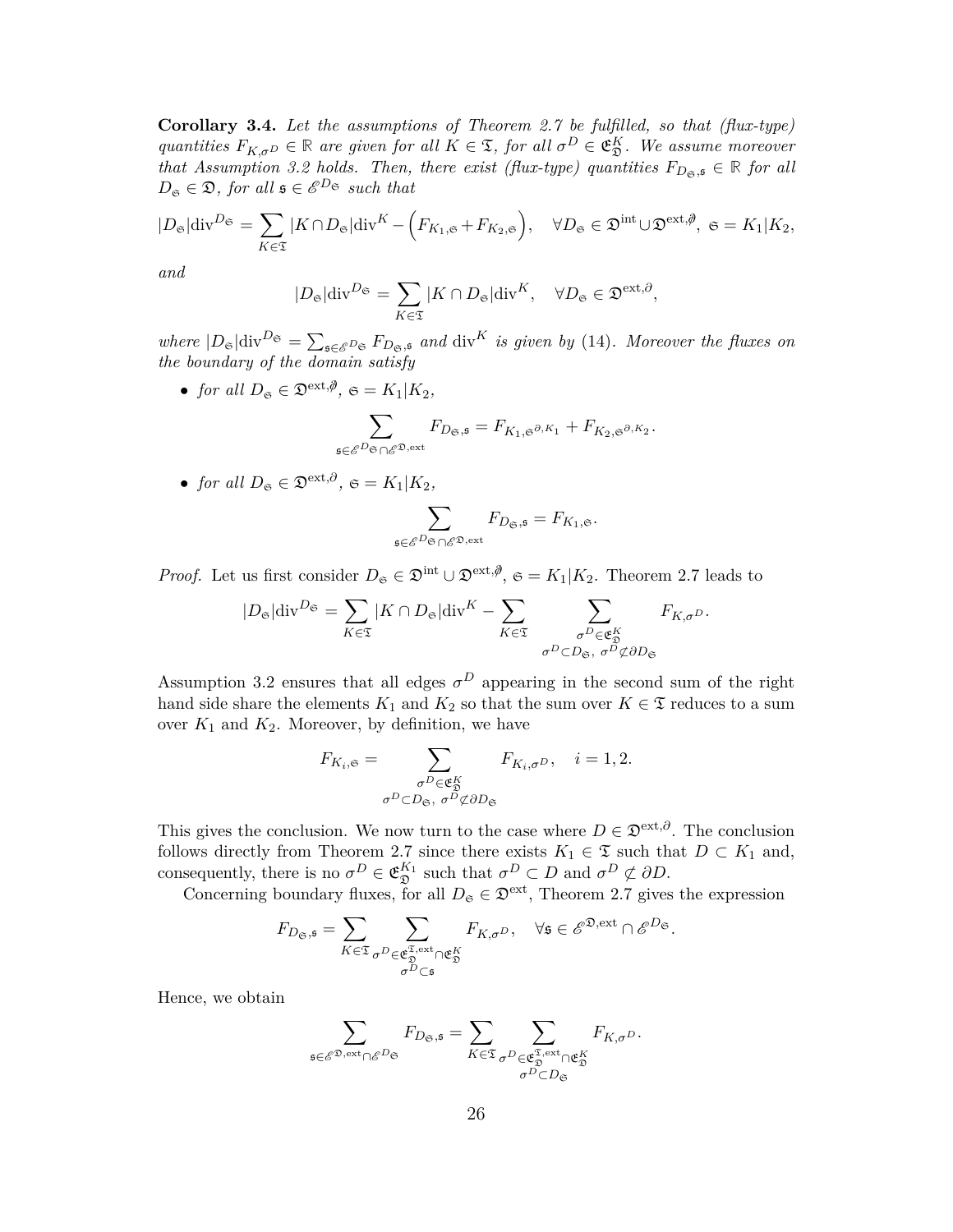Now, if  $D_{\mathfrak{S}} \in \mathfrak{D}^{\text{ext}, \emptyset}$ ,  $\mathfrak{S} = K_1 | K_2$ , by assumption, as previously, all edges  $\sigma^D$  appearing in the sum of the right hand side share the elements  $K_1$  and  $K_2$  so that the sum over  $K \in \mathfrak{T}$  reduces to a sum over  $K_1$  and  $K_2$  and the result is obtained by definition of  $F_{K_i, \mathfrak{S}^{\partial, K_i}}$ ,  $i = 1, 2$ . If  $D_{\mathfrak{S}} \in \mathfrak{D}^{\text{ext}, \partial}$ ,  $\mathfrak{S} = K_1 | K_2$ , the sum over  $K \in \mathfrak{T}$  reduces to a sum over  $K_1$  since  $D_{\mathfrak{S}} \subset K_1$  and the conclusion is obtained by definition of  $F_{K_1,\mathfrak{S}}$ .

 $\Box$ 

#### **3.3.2 Discrete operators**

We now consider a vector field  $\mathbf{u}^{\mathfrak{T}} = (\mathbf{u}_K)_{K \in \mathfrak{T}}$  and a scalar field  $\Psi^{\mathfrak{T}} = (\Psi_K)_{K \in \mathfrak{T}}$  located at the cell centers of  $\Sigma$ . We then define the following discrete operators at cell centers of  $\mathfrak{D}$ : for all  $D_{\mathfrak{S}} \in \mathfrak{D}$ ,  $\mathfrak{S} = K_1 | K_2$ ,

$$
\operatorname{div}^{D_{\mathfrak{S}}} \mathbf{u}^{\mathfrak{T}} = \frac{1}{|D_{\mathfrak{S}}|} \sum_{\mathfrak{s} \in \mathcal{E}^{D_{\mathfrak{S}}}} F_{D_{\mathfrak{S}},\mathfrak{s}} \quad \text{with } F_{D_{\mathfrak{S}},\mathfrak{s}} = \left( |\mathfrak{s}^{K_1} | \mathbf{u}_{K_1} + |\mathfrak{s}^{K_2} | \mathbf{u}_{K_2} \right) \cdot \mathbf{n}_{D_{\mathfrak{S}},\mathfrak{s}},
$$
  

$$
\nabla^{D_{\mathfrak{S}}} \Psi^{\mathfrak{T}} = \frac{1}{|D_{\mathfrak{S}}|} \sum_{\mathfrak{s} \in \mathcal{E}^{D_{\mathfrak{S}}}} \mathbf{G}_{D_{\mathfrak{S}},\mathfrak{s}} \quad \text{with } \mathbf{G}_{D_{\mathfrak{S}},\mathfrak{s}} = \left( |\mathfrak{s}^{K_1} | \Psi_{K_1} + |\mathfrak{s}^{K_2} | \Psi_{K_2} \right) \mathbf{n}_{D_{\mathfrak{S}},\mathfrak{s}}.
$$
<sup>(15)</sup>

Note that, when  $D_{\mathfrak{S}} \in \mathfrak{D}^{\text{ext},\partial}$ ,  $K_2$  is a fictitious cell, so that the values  $\mathbf{u}_{K_2}$  or  $\Psi_{K_2}$  have to be considered as data which allows us to impose boundary conditions. The operators  $div^{D_{\mathfrak{S}}}$  and  $\nabla^{D_{\mathfrak{S}}}$  can be rewritten as explained in the following lemma, where we make a more natural expression appear, by means of finite differences. Note however, as it will be further discussed below, that the consistency of these discrete operators is not guaranteed; it requires additional assumption on the mesh geometry.

**Lemma 3.5.** *The following equalities hold*

$$
|D_{\mathfrak{S}}|\mathrm{div}^{D_{\mathfrak{S}}}\mathbf{u}^{\mathfrak{T}}=|\mathfrak{S}|(\mathbf{u}_{K_2}-\mathbf{u}_{K_1})\cdot\mathbf{n}_{K_1,\mathfrak{S}},\quad\forall D_{\mathfrak{S}}\in\mathfrak{D},\ \mathfrak{S}=K_1|K_2,
$$

*and*

$$
|D_{\mathfrak{S}}|\nabla^{D_{\mathfrak{S}}}\Psi^{\mathfrak{T}}=|\mathfrak{S}|(\Psi_{K_2}-\Psi_{K_1})\mathbf{n}_{K_1,\mathfrak{S}},\quad\forall D_{\mathfrak{S}}\in\mathfrak{D},\ \mathfrak{S}=K_1|K_2.
$$

*Proof.* Let us consider  $D_{\mathfrak{S}} \in \mathfrak{D}$ ,  $\mathfrak{S} = K_1 | K_2$ . The proof relies on the following equalities:

$$
\sum_{\mathfrak{s}\in\mathcal{E}^{D_{\mathfrak{S}}}}|\mathfrak{s}^{K_{1}}|\mathbf{n}_{D_{\mathfrak{S}},\mathfrak{s}}=-|\mathfrak{S}|\mathbf{n}_{K_{1},\mathfrak{S}}\quad\text{and}\quad\sum_{\mathfrak{s}\in\mathcal{E}^{D_{\mathfrak{S}}}}|\mathfrak{s}^{K_{2}}|\mathbf{n}_{D_{\mathfrak{S}},\mathfrak{s}}=-|\mathfrak{S}|\mathbf{n}_{K_{2},\mathfrak{S}}.\tag{16}
$$

If  $D_{\mathfrak{S}} \in \mathfrak{D}^{\text{int}} \cup \mathfrak{D}^{\text{ext},\emptyset}$ ,  $\mathfrak{S} = K_1 | K_2$ , the cell  $D_{\mathfrak{S}}$  is split in two non-empty polygons  $D_{\mathfrak{S}} \cap K_1$  and  $D_{\mathfrak{S}} \cap K_2$ . The equalities (16) come from Lemma 2.1 applied to these two polygons. If  $D_{\mathfrak{S}} \in \mathfrak{D}^{\text{ext},\partial}$ ,  $\mathfrak{S} = K_1 | K_2$ , the first equality is obtained by applying the Green formula on  $D_{\mathfrak{S}}$  whereas, in the second equality, there is only one term in the sum of the left hand side which coincides exactly with the right hand side by definition.

Using these equalities leads to

$$
|D_{\mathfrak{S}}| \text{div}^{D_{\mathfrak{S}}} \mathbf{u}^{\mathfrak{T}} = \sum_{\mathfrak{s} \in \mathscr{E}^{D_{\mathfrak{S}}}} |\mathfrak{s}^{K_{1}}| \mathbf{u}_{K_{1}} \cdot \mathbf{n}_{D_{\mathfrak{S}},\mathfrak{s}} + \sum_{\mathfrak{s} \in \mathscr{E}^{D_{\mathfrak{S}}}} |\mathfrak{s}^{K_{2}}| \mathbf{u}_{K_{2}} \cdot \mathbf{n}_{D_{\mathfrak{S}},\mathfrak{s}} = \mathbf{u}_{K_{1}} \cdot \sum_{\mathfrak{s} \in \mathscr{E}^{D_{\mathfrak{S}}}} |\mathfrak{s}^{K_{1}}| \mathbf{n}_{D_{\mathfrak{S}},\mathfrak{s}} + \mathbf{u}_{K_{2}} \cdot \sum_{\mathfrak{s} \in \mathscr{E}^{D_{\mathfrak{S}}}} |\mathfrak{s}^{K_{2}}| \mathbf{n}_{D_{\mathfrak{S}},\mathfrak{s}}.
$$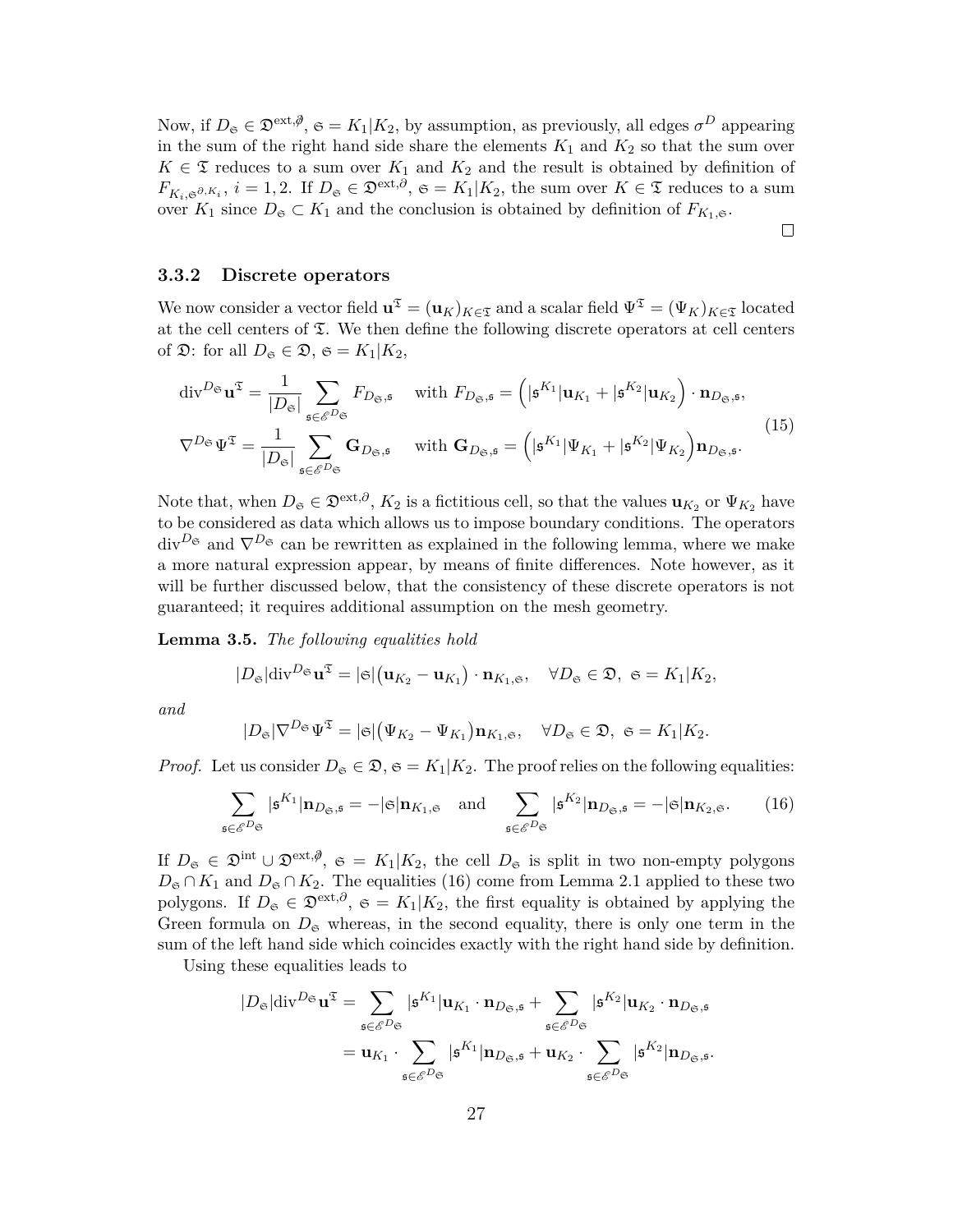This relation combined with the equalities (16) leads to the conclusion. In the same vein, we have

$$
\begin{aligned} |D_{\mathfrak{S}}| \nabla^{D_{\mathfrak{S}}} \Psi^{\mathfrak{T}}&=\sum_{\mathfrak{s}\in \mathscr{E}^{D_{\mathfrak{S}}}} |\mathfrak{s}^{K_{1}}| \Psi_{K_{1}} \ \mathbf{n}_{D_{\mathfrak{S}},\mathfrak{s}}+\sum_{\mathfrak{s}\in \mathscr{E}^{D_{\mathfrak{S}}}} |\mathfrak{s}^{K_{2}}| \Psi_{K_{2}} \ \mathbf{n}_{D_{\mathfrak{S}},\mathfrak{s}}\\ &=\Psi_{K_{1}} \sum_{\mathfrak{s}\in \mathscr{E}^{D_{\mathfrak{S}}}} |\mathfrak{s}^{K_{1}}| \mathbf{n}_{D_{\mathfrak{S}},\mathfrak{s}}+\Psi_{K_{2}} \sum_{\mathfrak{s}\in \mathscr{E}^{D_{\mathfrak{S}}}} |\mathfrak{s}^{K_{2}}| \mathbf{n}_{D_{\mathfrak{S}},\mathfrak{s}}. \end{aligned}
$$

As previously, this relation combined with equalities (16) allows us to conclude.

 $\Box$ 

The other way around, we consider a vector field  $\mathbf{v}^{\mathfrak{D}} = (\mathbf{v}_{D_{\mathfrak{S}}})_{D_{\mathfrak{S}} \in \mathfrak{D}}$  and a scalar field  $\Phi^{\mathfrak{D}} = (\Phi_{D_{\mathfrak{S}}})_{D_{\mathfrak{S}} \in \mathfrak{D}}$  now located at the cell centers of  $\mathfrak{D}$ . We then define the following discrete operators at cell centers of  $\mathfrak{T}$ : for all  $K \in \mathfrak{T}$ ,

$$
\operatorname{div}^{K} \mathbf{v}^{\mathfrak{D}} = \frac{1}{|K|} \bigg( \sum_{D_{\mathfrak{S}} \in \mathfrak{D}^{K}} G_{K, \mathfrak{S}} + \sum_{D_{\mathfrak{S}} \in \mathfrak{D}^{K}, \mathfrak{D}} G_{K, \mathfrak{S}^{\partial, K}} \bigg)
$$
  

$$
\nabla^{K} \Phi^{\mathfrak{D}} = \frac{1}{|K|} \bigg( \sum_{D_{\mathfrak{S}} \in \mathfrak{D}^{K}} \mathbf{F}_{K, \mathfrak{S}} + \sum_{D_{\mathfrak{S}} \in \mathfrak{D}^{K}, \mathfrak{D}} \mathbf{F}_{K, \mathfrak{S}^{\partial, K}} \bigg)
$$
(17)

with

$$
G_{K,\mathfrak{S}} = |\mathfrak{S}|\mathbf{v}_{D_{\mathfrak{S}}} \cdot \mathbf{n}_{K,\mathfrak{S}} \quad \text{and} \quad \mathbf{F}_{K,\mathfrak{S}} = |\mathfrak{S}|\Phi_{D_{\mathfrak{S}}}\mathbf{n}_{K,\mathfrak{S}},
$$
  

$$
G_{K,\mathfrak{S}^{\partial,K}} = |\mathfrak{S}^{\partial,K}|\mathbf{v}_{D_{\mathfrak{S}}} \cdot \mathbf{n}_{K,\mathfrak{S}^{\partial,K}} \quad \text{and} \quad \mathbf{F}_{K,\mathfrak{S}^{\partial,K}} = |\mathfrak{S}^{\partial,K}|\Phi_{D_{\mathfrak{S}}}\mathbf{n}_{K,\mathfrak{S}^{\partial,K}}.
$$

As said above, the operators defined in (15) (and probably (17)) are not always consistent, as it is clear from the formula in Lemma 3.5. The consistency requires additional assumptions on the mesh  $\mathfrak{T}$ , like orthogonality conditions, or it requires to combine different operators defined on several meshes. Note that nevertheless a convergence of these operators may hold in a weak sense, see [13].

We are going to investigate in further details the cases of the Two-Point flux approximation scheme or the discrete duality finite volume discretization.

**Two-Point flux approximation (TPFA)** Assume that we have at hand a mesh  $\mathfrak{T}$ , admissible in the sense of [13, Definition 3.1]. In particular, given two control volumes *K* and *L* in  $\mathfrak{T}$ , with common edge  $\sigma$ , and "representative" points  $x_K \in K$ ,  $x_L \in L$ , at which the information is stored (for instance the circumcenter of the cells for triangular meshes) the axis  $x_K x_L$  is orthogonal to  $\sigma$ . We denote  $\mathfrak D$  the diamond mesh associated to  $\mathfrak T$  which is obtained by joining the vertices of  $\mathfrak T$  to the  $x_K$ 's, see Fig. 9. In this case, an interior cell of  $\mathfrak D$  is exactly split into two cells by a single and whole edge of  $\mathscr{E}^{\mathfrak{T}}$  and a boundary cell of  $\mathfrak{D}$  is always fully embedded in a cell of  $\mathfrak{T}$ , that is  $\mathfrak{D}^{\text{ext},\emptyset}=\emptyset$ . There is a one to one application between the cells of  $\mathfrak D$  and the edges  $\sigma$  of  $\mathfrak T$ . Thus, the notation  $\mathfrak S$  may be understood as a single whole edge  $\sigma$  and the cells of  $\mathfrak D$  can be denoted  $D_{\sigma}$ . The operator  $\nabla^{D_{\mathfrak S}}$  and div<sup>K</sup> defined in (15) and (17) are exactly the discrete gradient and divergence of the so-called TPFA scheme, see e. g. [10, Section 2].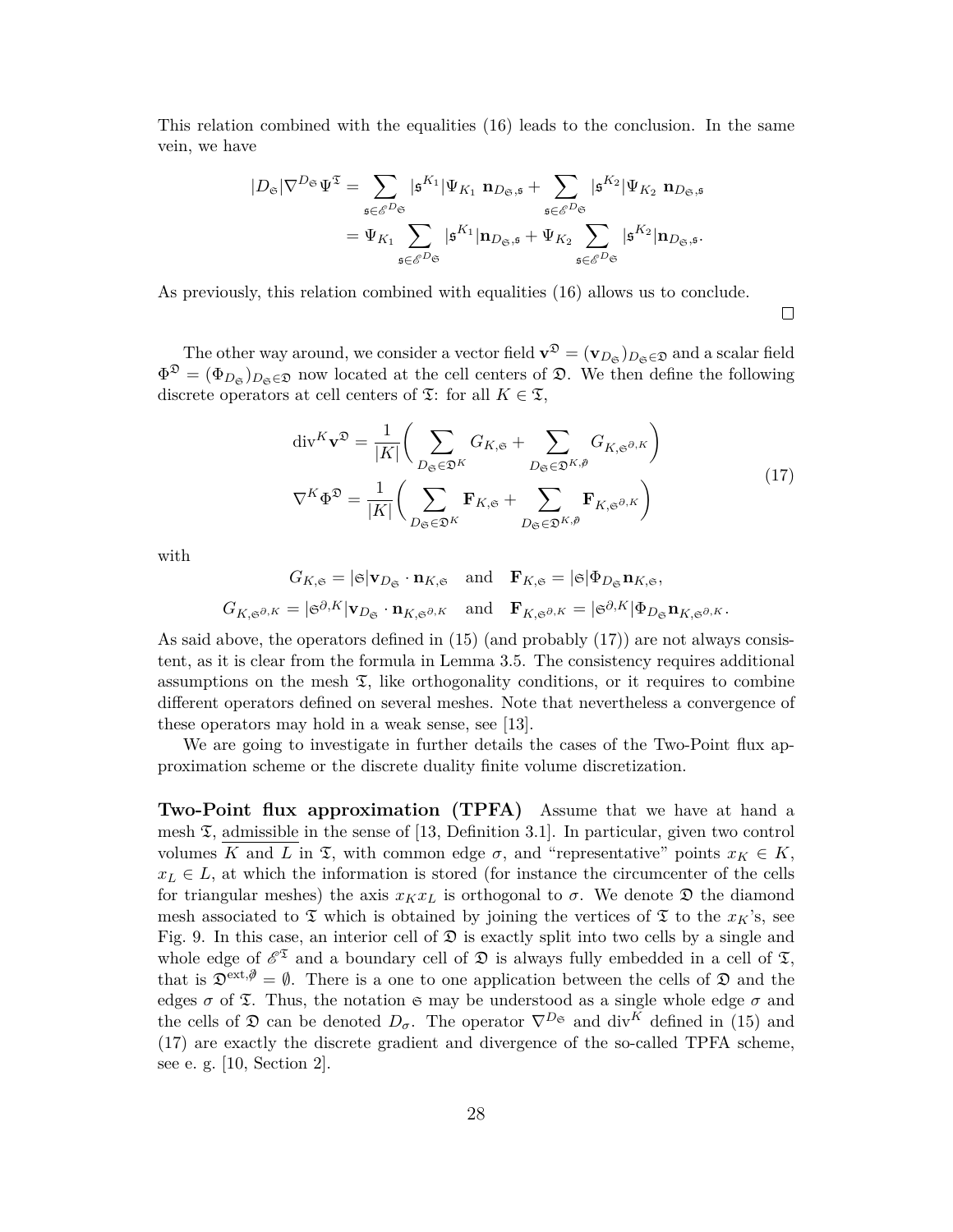

Figure 9: TPFA meshes

**Discrete duality finite volume discretization (DDFV)** Consider now that we have at hand a primal mesh  $\mathfrak{T}$ , a dual mesh  $\mathfrak{T}^*$  and a diamond mesh  $\mathfrak{D}$ , see Fig. 10. We use the DDFV framework, for which we refer the reader to the seminal papers [2, 6, 9, 19, 20].



Figure 10: Primal, dual and diamond meshes in the DDFV scheme.

The construction of the meshes proceeds as follows:

- The primal mesh  $\mathfrak T$  is made of disjoint, non-degenerate, convex polygons K called "primal cells". We associate to each cell *K*, a point  $x_K \in K$  (see the blue cell in Fig. 10).
- The diamond mesh  $\mathfrak D$  is made of quadrilateral cells obtained by joining the endpoints of the edges  $\sigma$  of the primal mesh to the centers  $x_K$  and  $x_L$  of the primal cells that share this edge (see Fig. 10). Thus, the edge  $\sigma$  and the segment  $[x_K, x_L]$ are the two diagonals of the diamond cells. Note that boundary diamond cells (that is the case where  $\sigma \subset \partial\Omega$ ) degenerate to triangles, see Fig. 10).
- The dual mesh T ∗ is made of cells built around the vertices *xK*<sup>∗</sup> of the primal mesh (see the red cell in Fig. 10). In the sequel, we consider the following two options, depicted in Fig. 11:
	- with the direct approach the interior dual mesh consists of cells *K*<sup>∗</sup> , built around the vertex  $x_{K^*} \notin \partial \Omega$ , by joining the centers  $x_K$  of all cells having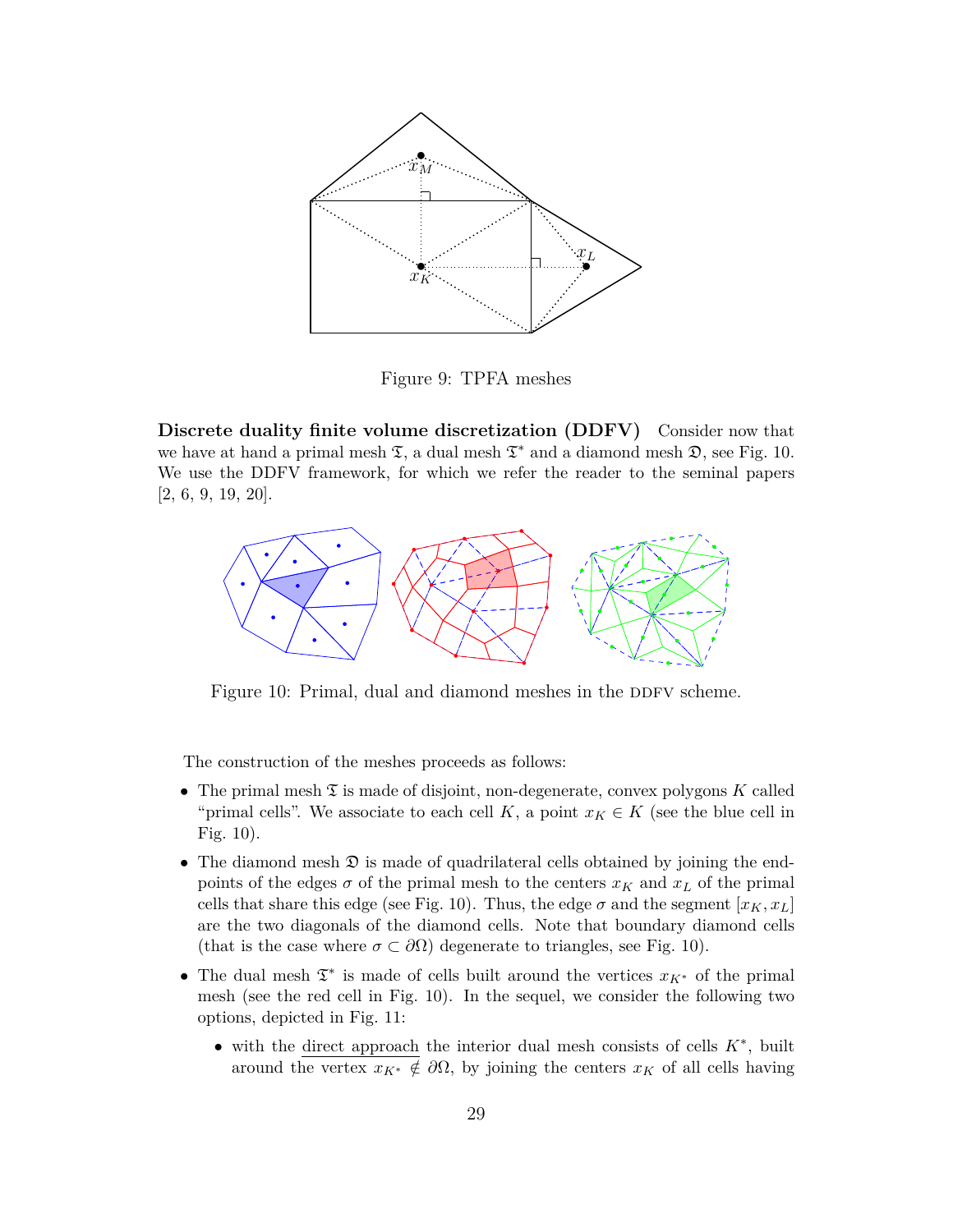

Figure 11: Structured triangular mesh

 $K^*$  as a vertex (see the red cell in Fig. 10 or Fig. 11 at left). The boundary dual mesh is the set of cells  $K^*$  such that  $x_{K^*} \in \partial\Omega$  and in this specific case, a dual cell is made by joining the centers of the cells that share the vertex  $x_{K^*}$  and the centers of the two boundary edges containing  $x_{K^*}$ .

• the barycentric mesh is obtained by joining the centers  $x_K$  to the midpoints of the edges of the primal mesh [7, 8] (see Fig. 11 at right).

The three meshes cover the computational domain:

$$
\Omega = \bigcup_{K \in \mathfrak{T}} K = \bigcup_{K^* \in \mathfrak{T}^*} K^* = \bigcup_{D \in \mathfrak{D}} D.
$$

The barycentric dual mesh might have a very complex structure, but in certain circumstances it leads to a better numerical performance. For the analysis of DDFV schemes, it turns out that working with the direct mesh induces geometric constraints. Hence, we distinguish the following two situations:

- either the direct dual mesh is such that all associated diamonds are convex. In such a case the diagonals  $\sigma$  and  $[x_K, x_L]$  are included in the diamonds. The segment  $\sigma^* = [x_K, x_L]$  is actually an edge of the dual mesh and a diamond cell is thus associated to a couple of a primal edge  $\sigma$  and a dual edge  $\sigma^*$  that intersect. These edges are the diagonals of the diamond cell which is naturally denoted  $D_{\sigma}$ ,  $D_{\sigma^*}$ , or  $D_{\sigma,\sigma^*}$  when we want to specify the primal or dual edges associated to the diamond cell.
- or we work with the barycentric dual mesh. We refer the reader to Fig. 12 for an example where there are non convex diamond cells. In this situation, considering a diamond cell, the diagonal  $\sigma$  is still included in the diamond while the segment  $[x<sub>K</sub>, x<sub>L</sub>]$ , possibly not included in the diamond, is not anymore an edge of the dual mesh. By convention, the diamonds are still denoted  $D_{\sigma}$ ,  $D_{\sigma^*}$  or  $D_{\sigma,\sigma^*}$  with  $\sigma^* = [x_K, x_L]$  but there are actually two edges of the dual mesh, denoted  $\sigma^*_K$  and  $\sigma_L^*$ , which belong to this diamond.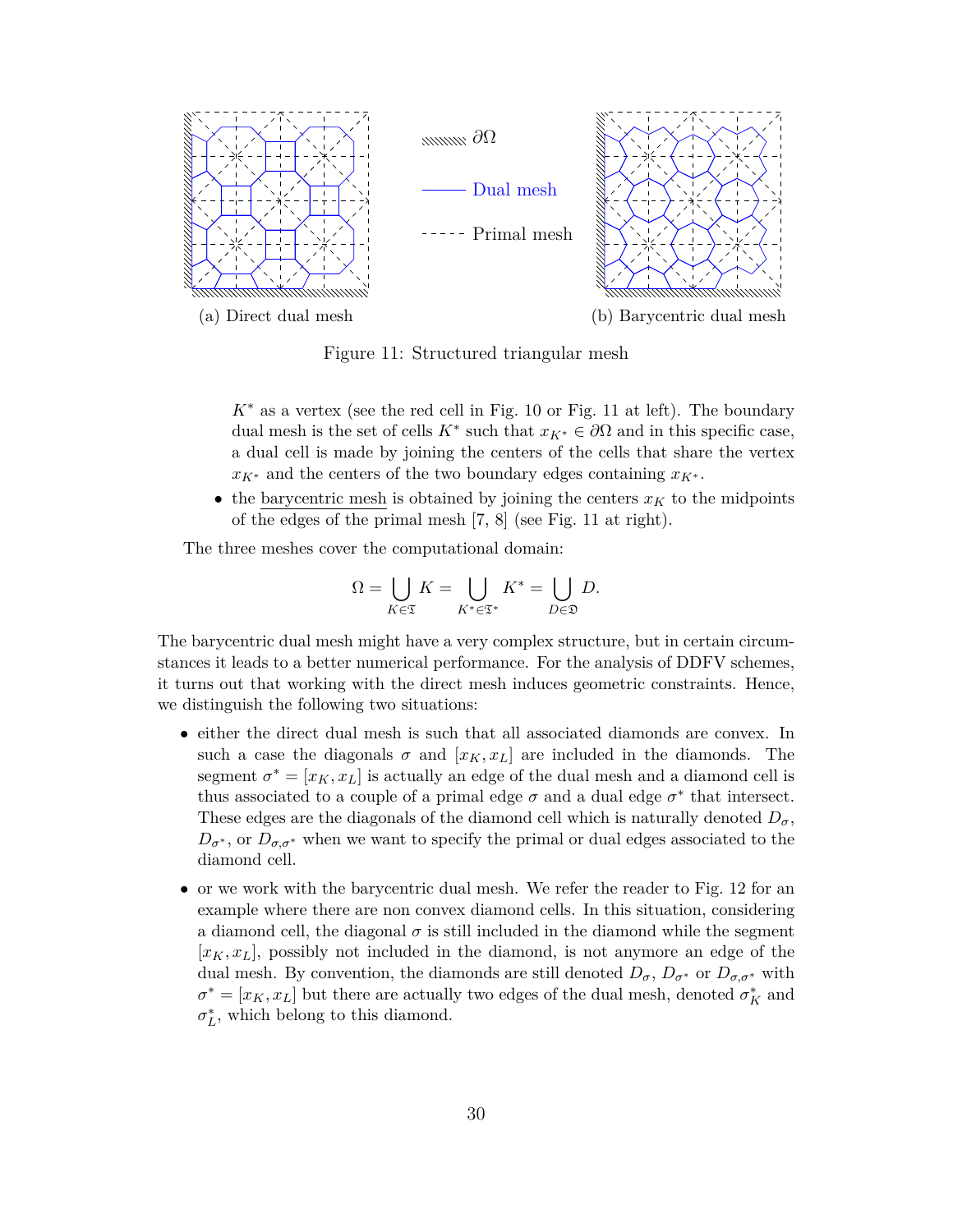

Figure 12: A case of non convex diamond cells: there are two edges of the dual mesh included in the diamond cell. The shaded area is  $D_{\sigma,\sigma^*} \cap L^*$ 

The formalism previously introduced takes into account both situations and allows to retrieve the standard DDFV discrete operators from definitions (15) and (17) as follows. Let us first consider the primal mesh  $\mathfrak T$  and the diamond mesh  $\mathfrak D$  together. There is a one to one application between the cells of  $\mathfrak D$  and the edges  $\sigma$  of  $\mathfrak T$ . Thus, the notation  $\mathfrak S$  may be understood as a single whole edge  $\sigma$  and the cells of  $\mathfrak D$  can be denoted  $D_{\sigma}$ . We denote by div<sup>K</sup> the divergence operator defined by (17) and  $\nabla^{D_{\sigma}}$  the gradient operator defined by (15). Concerning the boundary, the diamond cells of  $\mathfrak{D}^{\text{ext}}$ are always included in a primal cell, so that we are in the case where  $\mathfrak{D}^{\text{ext},\partial} = \mathfrak{D}^{\text{ext}}$  and  $\mathfrak{D}^{\text{ext},\emptyset}=\emptyset$ . Similarly, we can also consider the dual mesh  $\mathfrak{T}^*$  and the diamond mesh  $\mathfrak{D}$ together. For direct dual meshes, there is a one to one application between the cells of  $\mathfrak D$  and the edges  $\sigma^*$  of  $\mathfrak T^*$ . The notation  $\mathfrak S$  may be understood as a single whole edge *σ*<sup>\*</sup>. For barycentric dual meshes, the notation  $\mathfrak{S}$  stands for  $\sigma^* = [x_K, x_L]$  and allows to gather the two dual edges  $\sigma_K^*$  and  $\sigma_L^*$ . As explained before, for both the direct or barycentric dual meshes, we use the notation  $D_{\sigma^*}$  to denote the cells of  $\mathfrak{D}$ . Thus, the divergence operator defined by (17) is denoted div*K*<sup>∗</sup> and the gradient operator defined by (15) is denoted  $\nabla^{D_{\sigma^*}}$ . Concerning the boundary, the cells of  $\mathfrak{D}^{\text{ext}}$  intersect two dual cells, so that we are now in the case where  $\mathfrak{D}^{\text{ext},\partial} = \emptyset$  and  $\mathfrak{D}^{\text{ext},\partial} = \mathfrak{D}^{\text{ext}}$ .

The discrete divergence operators div<sup>K</sup> and div<sup>K\*</sup> on the meshes  $\mathfrak T$  and  $\mathfrak T^*$  are exactly the DDFV divergence operators whereas the DDFV gradient operator  $\nabla^{D_{\sigma,\sigma^*}}$ on the mesh  $\mathfrak D$  can be recover as follows

$$
\nabla^{D_{\sigma,\sigma^*}} \Psi^{\mathfrak{T},\mathfrak{T}^*} = \frac{1}{2|D_{\sigma,\sigma^*}|} \Big( |\sigma| (\Psi_L - \Psi_K) \mathbf{n}_{K,\sigma} + |\sigma^*| (\Psi_{L^*} - \Psi_{K^*}) \mathbf{n}_{K^*,\sigma^*} \Big)
$$
  
= 
$$
\frac{1}{2} \Big( \nabla^{D_{\sigma}} \Psi^{\mathfrak{T}} + \nabla^{D_{\sigma^*}} \Psi^{\mathfrak{T}^*} \Big)
$$

where  $\Psi^{\mathfrak{T}} = (\Psi_K)_{K \in \mathfrak{T}}$  (resp.  $\Psi^{\mathfrak{T}^*} = (\Psi_{K^*})_{K^* \in \mathfrak{T}^*}$ ) is a scalar field defined on the primal mesh (resp. dual mesh) and  $\Psi^{\mathfrak{T},\mathfrak{T}^*} = (\Psi^{\mathfrak{T}}, \Psi^{\mathfrak{T}^*})$  is a DDFV scalar field.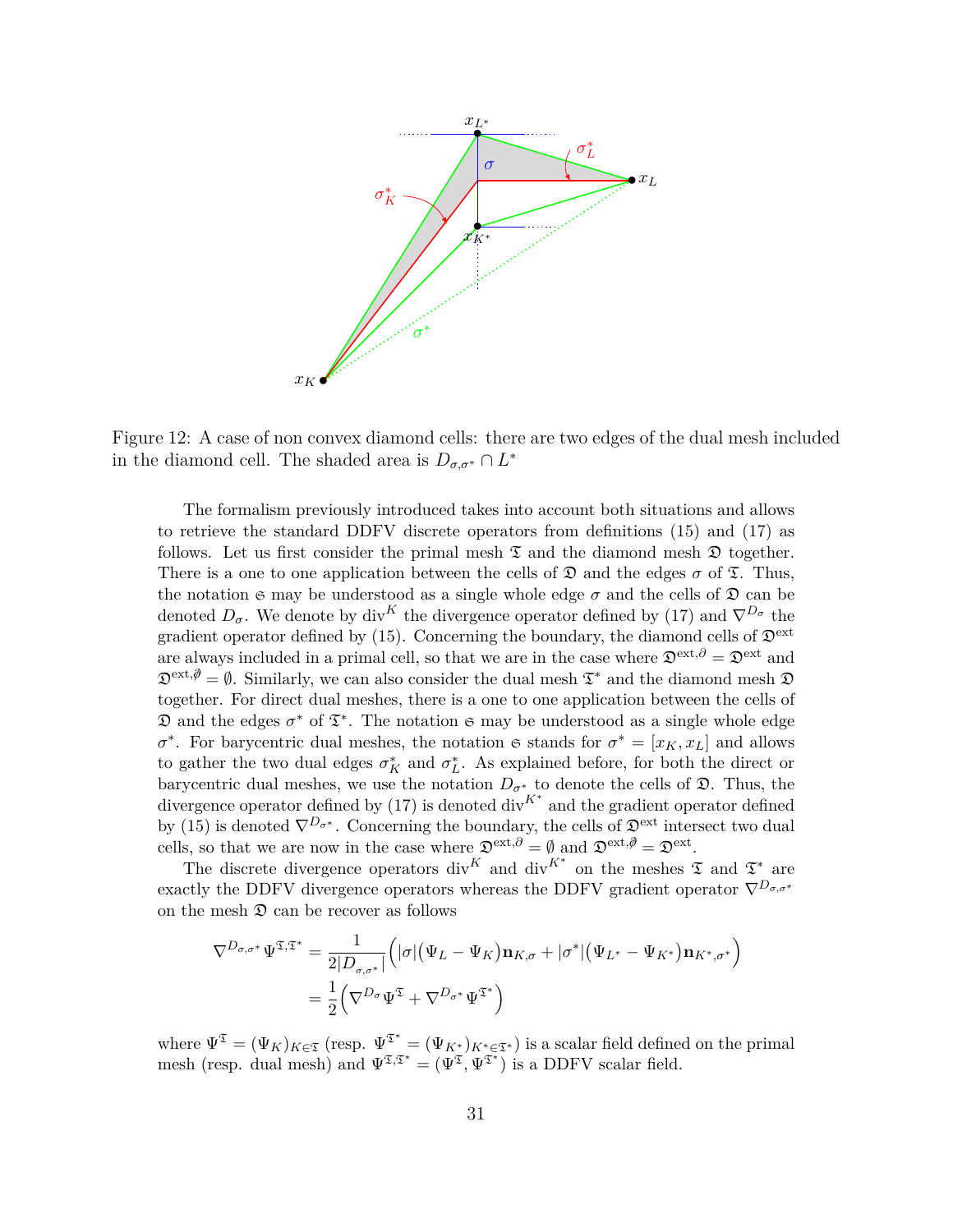#### **3.3.3 Local discrete duality relations**

We now turn to prove discrete equivalents of (1) on a cell  $\mathscr{O} = K \in \mathfrak{T}$  or  $\mathscr{O} = D_{\mathfrak{S}} \in$ D. Since the unknowns and the discrete operators are defined on different meshes, these formula will involve local average quantities. We present four discrete versions: in Proposition 3.6 the discrete counterparts of the term  $\int_{\mathscr{O}}$  div**u**  $\phi$  dx make use of the discrete operators naturally defined on  $\mathcal O$  whereas local averages are used in the discrete counterparts of the term  $\int_{\mathscr{O}} \mathbf{u} \cdot \nabla \phi \, dx$ ; the other way around is presented in Proposition 3.7. These two propositions state the existence of fluxes which represent  $\phi$ **u** · **n** on the boundary of  $\mathcal{O}$  (with **n** the outward normal to  $\partial\mathcal{O}$ ).

**Proposition 3.6.** *1)* Let a vector field  $\mathbf{u}^{\mathfrak{T}} = (\mathbf{u}_K)_{K \in \mathfrak{T}}$  and a scalar field  $\Phi^{\mathfrak{D}} =$  $(\Phi_{D_{\mathfrak{S}}})_{D_{\mathfrak{S}} \in \mathfrak{D}}$ *. There exist <u>conservative</u> fluxes*  $H_{D_{\mathfrak{S}},\mathfrak{s}}$  (for all  $D_{\mathfrak{S}} \in \mathfrak{D}$ ,  $\mathfrak{s} \in \mathcal{E}^{D_{\mathfrak{S}}}$ ) *such that*

$$
\sum_{K\in\mathfrak{T}}|K\cap D_{\mathfrak{S}}|\left(\mathbf{u}_{K}\cdot\nabla^{K}\Phi^{\mathfrak{D}}\right)+|D_{\mathfrak{S}}|\Phi_{D_{\mathfrak{S}}}\mathrm{div}^{D_{\mathfrak{S}}}\mathbf{u}^{\mathfrak{T}}=\sum_{\mathfrak{s}\in\mathscr{E}^{D_{\mathfrak{S}}}}H_{D_{\mathfrak{S}},\mathfrak{s}},\quad\forall D_{\mathfrak{S}}\in\mathfrak{D}.\tag{18}
$$

*and*

• *for all*  $D_{\mathfrak{S}} \in \mathfrak{D}^{\text{ext},\emptyset}$ ,  $\mathfrak{S} = K_1 | K_2$ ,

$$
\sum_{\mathfrak{s}\in\mathcal{E}^D\mathfrak{s}\cap\mathcal{E}^{\mathfrak{D},\mathrm{ext}}}H_{D_{\mathfrak{S}},\mathfrak{s}}=|\mathfrak{S}^{\partial,K_1}|\Phi_{D_{\mathfrak{S}}}\mathbf{u}_{K_1}\cdot\mathbf{n}_{K_1,\mathfrak{S}^{\partial,K_1}}+|\mathfrak{S}^{\partial,K_2}|\Phi_{D_{\mathfrak{S}}}\mathbf{u}_{K_2}\cdot\mathbf{n}_{K_2,\mathfrak{S}^{\partial,K_2}}.\tag{19}
$$

• *for all*  $D_{\mathfrak{S}} \in \mathfrak{D}^{\text{ext},\partial}, \mathfrak{S} = K_1 | K_2,$ 

$$
\sum_{\mathfrak{s}\in\mathcal{E}^D\mathfrak{S}\cap\mathcal{E}^{\mathfrak{D},\mathrm{ext}}}H_{D_{\mathfrak{S}},\mathfrak{s}}=|\mathfrak{S}|\Phi_{D_{\mathfrak{S}}}u_{K_2}\cdot\mathbf{n}_{K_1,\mathfrak{S}}.\tag{20}
$$

 $\frac{2}{2}$  *Let a scalar field*  $\Psi^{\mathfrak{T}} = (\Psi_K)_{K \in \mathfrak{T}}$  *and a vector field*  $\mathbf{v}^{\mathfrak{D}} = (\mathbf{v}_{D_{\mathfrak{S}}})_{D_{\mathfrak{S}} \in \mathfrak{D}}$ *. There exist conservative fluxes*  $H_{K,\sigma}$  *(for all*  $K \in \mathfrak{T}$  *,*  $\sigma \in \mathcal{E}^K$ *) such that* 

$$
\sum_{D_{\mathfrak{S}} \in \mathfrak{D}} |K \cap D_{\mathfrak{S}}| \Big(\mathbf{v}_{D_{\mathfrak{S}}} \cdot \nabla^{D_{\mathfrak{S}}} \Psi^{\mathfrak{T}} \Big) + |K| \Psi_K \text{div}^K \mathbf{v}^{\mathfrak{D}} = \sum_{\sigma \in \mathcal{E}^K} H_{K,\sigma}, \quad \forall K \in \mathfrak{T}, \tag{21}
$$

*and, for all*  $\sigma \in \mathscr{E}^{\mathfrak{T},\mathrm{ext}}, \sigma \in \mathscr{E}^K$ ,

$$
H_{K,\sigma} = \left(\sum_{\substack{D_{\mathfrak{S}} \in \mathfrak{D}^{\sigma} \cap \mathfrak{D}^{\text{ext},\partial} \\ \mathfrak{S} = K|L}} |\sigma \cap D_{\mathfrak{S}}| \Psi_K \mathbf{v}_{D_{\mathfrak{S}}} + \sum_{\substack{D_{\mathfrak{S}} \in \mathfrak{D}^{\sigma} \cap \mathfrak{D}^{\text{ext},\partial} \\ \mathfrak{S} = K|L}} |\sigma \cap D_{\mathfrak{S}}| \Psi_L \mathbf{v}_{D_{\mathfrak{S}}}\right) \cdot \mathbf{n}_{K,\sigma}. (22)
$$

*Proof.* We begin with the proof of (18), (19) and (20). We shall make use of the definition of the discrete operators in (17). We remark that

$$
\mathbf{u}_K \cdot \nabla^K \Phi^{\mathfrak{D}} = \frac{1}{|K|} \bigg( \sum_{D_{\mathfrak{S}} \in \mathfrak{D}^K} \mathbf{u}_K \cdot \mathbf{F}_{K, \mathfrak{S}} + \sum_{D_{\mathfrak{S}} \in \mathfrak{D}^{K, \beta}} \mathbf{u}_K \cdot \mathbf{F}_{K, \mathfrak{S}^{\partial, K}} \bigg)
$$

Corollary 3.4 gives the existence of conservative fluxes  $H_{D_{\mathfrak{S}},\mathfrak{s}}$  such that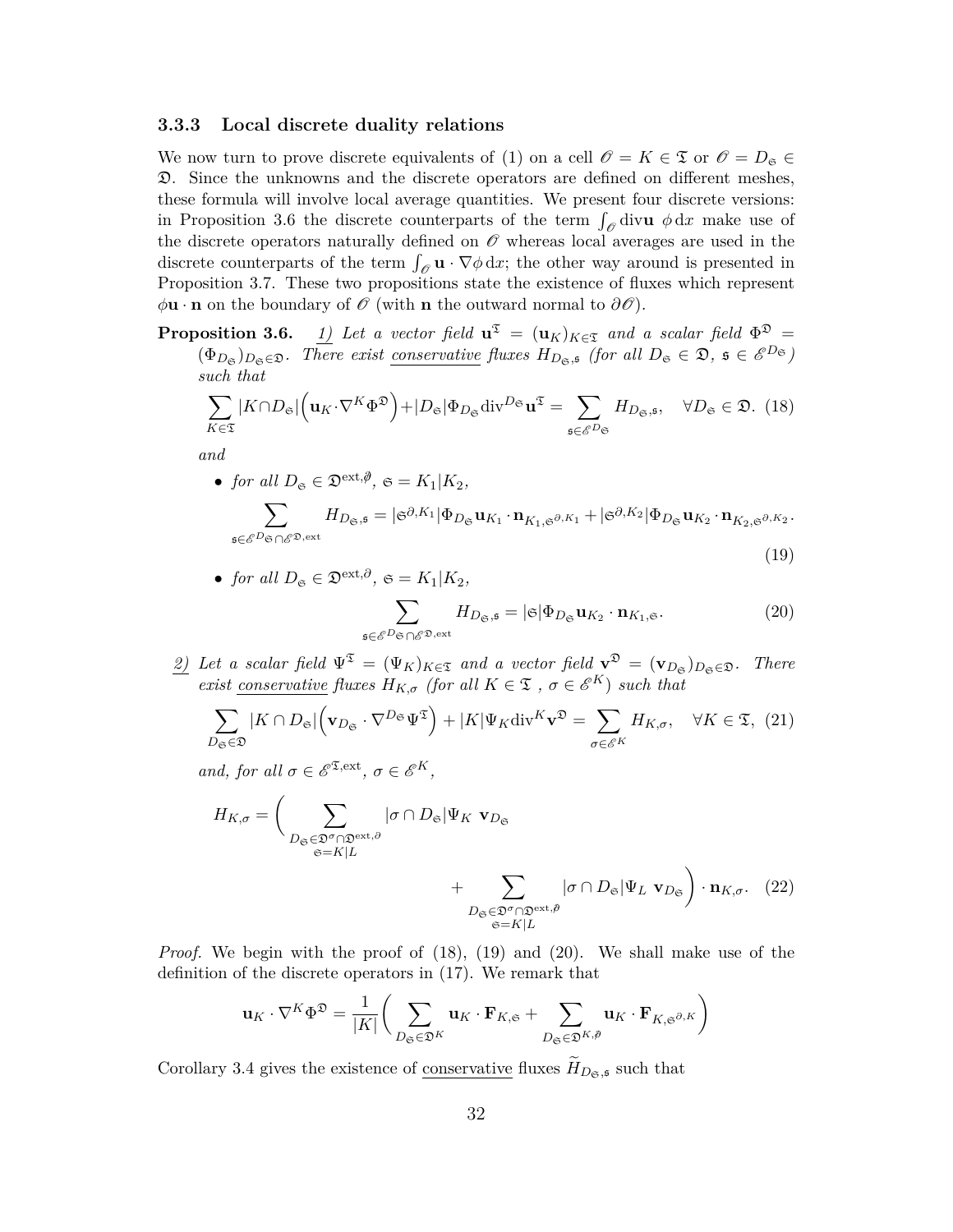• for all  $D_{\mathfrak{S}} \in \mathfrak{D}^{\text{int}} \cup \mathfrak{D}^{\text{ext},\emptyset},$ 

$$
\sum_{\mathbf{s}\in\mathscr{E}^{D_{\mathfrak{S}}}}\widetilde{H}_{D_{\mathfrak{S}},\mathbf{s}}=\sum_{K\in\mathfrak{T}}|K\cap D_{\mathfrak{S}}|\Big(\mathbf{u}_K\cdot\nabla^K\Phi^{\mathfrak{D}}\Big)-\Big(\mathbf{u}_{K_1}\cdot\mathbf{F}_{K_1,\mathbf{s}}+\mathbf{u}_{K_2}\cdot\mathbf{F}_{K_2,\mathbf{s}}\Big),\tag{23}
$$

• for all  $D_{\mathfrak{S}} \in \mathfrak{D}^{\text{ext},\partial}$ ,

$$
\sum_{\mathfrak{s}\in\mathcal{E}^{D_{\mathfrak{S}}}}\widetilde{H}_{D_{\mathfrak{S}},\mathfrak{s}}=\sum_{K\in\mathfrak{T}}|K\cap D_{\mathfrak{S}}|\Big(\mathbf{u}_K\cdot\nabla^K\Phi^{\mathfrak{D}}\Big). \tag{24}
$$

Moreover, on the boundary of the domain we have

- for all  $D_{\mathfrak{S}} \in \mathfrak{D}^{\text{ext},\emptyset}$ ,  $\mathfrak{S} = K_1 | K_2$ ,  $\sum$ s∈E *<sup>D</sup>*<sup>S</sup> ∩E <sup>D</sup>*,*ext  $H_{D_{\mathfrak{S}}, \mathfrak{s}} = \mathbf{u}_{K_1} \cdot \mathbf{F}_{K_1, \mathfrak{S}^{\partial, K_1}} + \mathbf{u}_{K_2} \cdot \mathbf{F}_{K_2, \mathfrak{S}^{\partial, K_2}},$
- for all  $D_{\mathfrak{S}} \in \mathfrak{D}^{\text{ext},\partial}, \mathfrak{S} = K_1 | K_2,$

$$
\sum_{\mathfrak{s}\in\mathscr{E}^D\mathfrak{S}\cap\mathscr{E}^{\mathfrak{D},\mathrm{ext}}}\widetilde{H}_{D_{\mathfrak{S}},\mathfrak{s}}=\mathbf{u}_{K_1}\cdot\mathbf{F}_{K_1,\mathfrak{S}}.\tag{25}
$$

However, for all  $D_{\mathfrak{S}} \in \mathfrak{D}^{\text{int}} \cup \mathfrak{D}^{\text{ext},\emptyset}$ ,  $\mathfrak{S} = K_1 | K_2$ , by definition and owing to (13), we have

$$
\mathbf{u}_{K_1}\cdot\mathbf{F}_{K_1,\mathfrak{S}}+\mathbf{u}_{K_2}\cdot\mathbf{F}_{K_2,\mathfrak{S}}=|\mathfrak{S}|\Phi_{D_{\mathfrak{S}}}\big(\mathbf{u}_{K_1}-\mathbf{u}_{K_2}\big)\cdot\mathbf{n}_{K_1,\mathfrak{S}}.
$$

Owing to Lemma 3.5, for all  $D_{\mathfrak{S}} \in \mathfrak{D}^{\text{int}} \cup \mathfrak{D}^{\text{ext}, \emptyset}$ ,  $\mathfrak{S} = K_1 | K_2$ , we arrive at

$$
\mathbf{u}_{K_1}\cdot\mathbf{F}_{K_1,\mathfrak{S}}+\mathbf{u}_{K_2}\cdot\mathbf{F}_{K_2,\mathfrak{S}}=-|D_{\mathfrak{S}}|\Phi_{D_{\mathfrak{S}}}\mathrm{div}^{D_{\mathfrak{S}}}\mathbf{u}^{\mathfrak{T}}.
$$

Thus we can define  $H_{D_{\mathfrak{S}},\mathfrak{s}} = \widetilde{H}_{D_{\mathfrak{S}},\mathfrak{s}}$  for all  $D_{\mathfrak{S}} \in \mathfrak{D}^{\text{int}} \cup \mathfrak{D}^{\text{ext},\emptyset}$ , for all  $\mathfrak{s} \in \mathcal{E}^{D_{\mathfrak{S}}}$  but also for all  $D_{\mathfrak{S}} \in \mathfrak{D}^{\text{ext}, \partial}$ , for all  $\mathfrak{s} \in \mathscr{E}^{D_{\mathfrak{S}}} \cap \mathscr{E}^{\mathfrak{D}, \text{int}}$ . We modify the boundary fluxes so that

$$
\sum_{\mathfrak{s}\in \mathscr{E}^D\mathfrak{s}\cap \mathscr{E}^{\mathfrak{D},\mathrm{ext}}}H_{D_{\mathfrak{S}},\mathfrak{s}}=\sum_{\mathfrak{s}\in \mathscr{E}^D\mathfrak{s}\cap \mathscr{E}^{\mathfrak{D},\mathrm{ext}}} \widetilde{H}_{D_{\mathfrak{S}},\mathfrak{s}}-\left(\mathbf{u}_{K_1}-\mathbf{u}_{K_2}\right)\cdot \mathbf{F}_{K_1,\mathfrak{S}},\quad \forall D_{\mathfrak{S}}\in \mathfrak{D}^{\mathrm{ext},\partial},\ \mathfrak{s}=K_1|K_2.
$$

For instance, for  $D_{\mathfrak{S}} \in \mathfrak{D}^{\text{ext},\partial}$ ,  $\mathfrak{S} = K_1 | K_2$ , the modified fluxes can be obtained by substracting the term  $(\mathbf{u}_{K_1} - \mathbf{u}_{K_2}) \cdot \mathbf{F}_{K_1,\mathfrak{S}}$  to an arbitrarily selected boundary flux, the others remaining unchanged. The conservativity of the fluxes  $H_{D_{\mathfrak{S}},\mathfrak{s}}$  directly comes from the conservativity of the fluxes  $\widetilde{H}_{D_{\mathfrak{S}},\mathfrak{s}}$  since we only modify boundary fluxes (each  $\mathfrak{s} \in \mathscr{E}^{\mathfrak{D}, \text{ext}}$  belongs to only one cell  $D_{\mathfrak{S}} \in \mathfrak{D}$ ). We can then readily verify that equalities (18), (19) and (20) hold as a consequence of the definition of the fluxes  $H_{D_{\mathfrak{S},\mathfrak{S}}}$  and of equalities  $(23)$ ,  $(24)$  and  $(25)$ .

We now turn to the proof of (21). The result is obtained by applying Theorem 2.7 while reversing the role of  $\mathfrak T$  and  $\mathfrak D$ . An edge  $\mathfrak s$  of a cell  $D_\mathfrak S\in\mathfrak D^{\rm int}\cup\mathfrak D^{\rm ext,\emptyset},\ \mathfrak S=K_1|K_2,$ is splitted at most in two parts:  $\mathfrak{s}^{K_1}$  and  $\mathfrak{s}^{K_2}$ . Since we have the following equality

$$
\mathbf{v}_{D_{\mathfrak{S}}} \cdot \nabla^{D_{\mathfrak{S}}} \Psi^{\mathfrak{T}} = \frac{1}{|D_{\mathfrak{S}}|} \sum_{\mathfrak{s} \in \mathcal{E}^{D_{\mathfrak{S}}}} \mathbf{v}_{D_{\mathfrak{S}}} \cdot \mathbf{G}_{D_{\mathfrak{S}},\mathfrak{s}}
$$
  
= 
$$
\frac{1}{|D_{\mathfrak{S}}|} \sum_{\mathfrak{s} \in \mathcal{E}^{D_{\mathfrak{S}}}} \left( |\mathfrak{s}^{K_{1}}| \Psi_{K_{1}} \mathbf{v}_{D_{\mathfrak{S}}} \cdot \mathbf{n}_{D_{\mathfrak{S}},\mathfrak{s}} + |\mathfrak{s}^{K_{2}}| \Psi_{K_{2}} \mathbf{v}_{D_{\mathfrak{S}}} \cdot \mathbf{n}_{D_{\mathfrak{S}},\mathfrak{s}} \right),
$$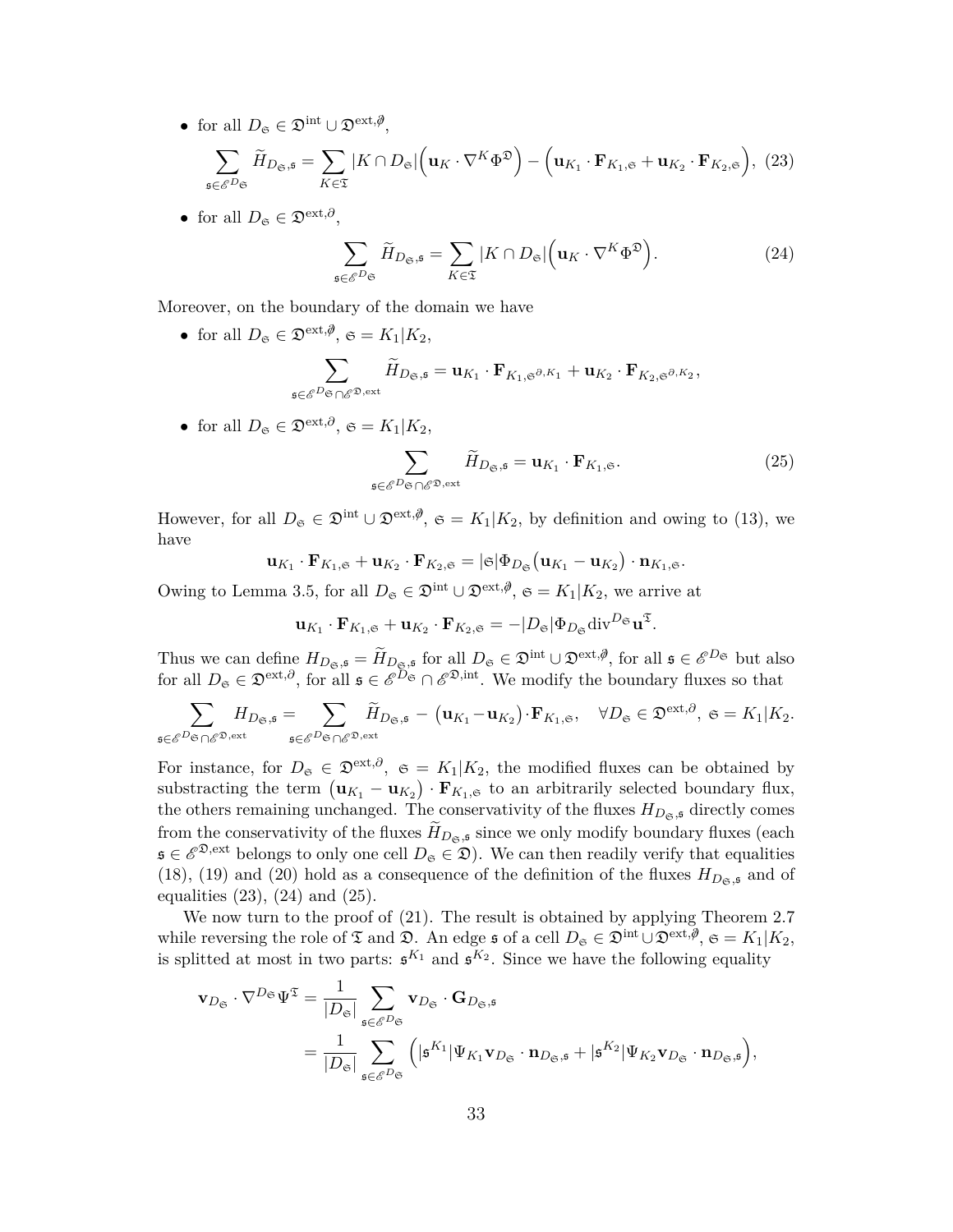it is natural to write

$$
\mathbf{v}_{D_{\mathfrak{S}}}\cdot\nabla^{D_{\mathfrak{S}}}\Psi^{\mathfrak{T}}=\frac{1}{|D_{\mathfrak{S}}|}\sum_{\mathfrak{s}\in\mathscr{E}^{D_{\mathfrak{S}}}}\left(\mathscr{H}_{D_{\mathfrak{S}},\mathfrak{s}^{K_{1}}}+\mathscr{H}_{D_{\mathfrak{S}},\mathfrak{s}^{K_{2}}}\right)
$$

where the fluxes  $\mathscr{H}_{D_{\mathfrak{S}},\mathfrak{s}^{K_{i}}}$  are defined by

$$
\mathscr{H}_{D_{\mathfrak{S}},\mathfrak{s}^{K_{i}}} = |\mathfrak{s}^{K_{i}}| \Psi_{K_{i}} \mathbf{v}_{D_{\mathfrak{S}}}\cdot \mathbf{n}_{D_{\mathfrak{S}},\mathfrak{s}}.
$$

Then, Theorem 2.7 leads to the existence of conservative fluxes  $H_{K,\sigma}$  such that

$$
\sum_{\sigma\in\mathscr{E}^K}H_{K,\sigma}=\sum_{D_\mathfrak{S}\in\mathfrak{D}}|D_\mathfrak{S}\cap K|\Big(\mathbf{v}_{D_\mathfrak{S}}\cdot\nabla^{D_\mathfrak{S}}\Psi^\mathfrak{T}\Big)-\sum_{D_\mathfrak{S}\in\mathfrak{D}^K}\sum_{\mathfrak{s}\in\mathscr{E}^{D_\mathfrak{S}}\atop \mathfrak{s}^K\not\subset\partial K}\mathscr{H}_{D_\mathfrak{S},\mathfrak{s}^K},\quad\forall K\in\mathfrak{T}.
$$

It remains to identify the second term in the right hand side

$$
\sum_{D_{\mathfrak{S}} \in \mathfrak{D}^K} \quad \sum_{\mathfrak{s} \in \mathscr{E}^{D_{\mathfrak{S}}}} \mathscr{H}_{D_{\mathfrak{S}}, \mathfrak{s}^K} = \Psi_K \sum_{D_{\mathfrak{S}} \in \mathfrak{D}^K} \ \mathbf{v}_{D_{\mathfrak{S}}} \cdot \sum_{\substack{\mathfrak{s} \in \mathscr{E}^{D_{\mathfrak{S}}}}\\\mathfrak{s}^K \nmid \mathbf{n}_{D_{\mathfrak{S}}, \mathfrak{s}}}.
$$

We now remark that:

- if  $D_{\mathfrak{S}} \in \mathfrak{D}^K \cap \mathfrak{D}^{\text{int}}$  and  $\mathfrak{s}^K \in \mathscr{E}^{D_{\mathfrak{S}}}$  then  $\mathfrak{s}$  cannot belong to  $\partial K$  since interior edges of  $\mathfrak T$  and  $\mathfrak D$  do not overlap by Assumption 2.6.
- if  $D_{\mathfrak{S}} \in \mathfrak{D}^K \cap \mathfrak{D}^{\text{ext},\partial}$  and  $\mathfrak{s} \in \mathscr{E}^{D_{\mathfrak{S}}}$  then  $\mathfrak{s}^K \subset \partial K$  implies that  $\mathfrak{s}^K = \emptyset$  since by convention boundary edges are associated to the exterior fictitious cell in this case.

Thus we can write

$$
\begin{aligned} \sum_{D_{\mathfrak{S}} \in \mathfrak{D}^K} \quad & \sum_{\mathfrak{s} \in \mathscr{E}^D \mathfrak{S} \atop \mathfrak{s}^K \not\subset \partial K} \mathscr{H}_{D_{\mathfrak{S}}, \mathfrak{s}^K} = \Psi_K \sum_{D_{\mathfrak{S}} \in \mathfrak{D}^K} \ \mathbf{v}_{D_{\mathfrak{S}}} \cdot \sum_{\mathfrak{s} \in \mathscr{E}^D \mathfrak{S}} |\mathfrak{s}^K |\mathbf{n}_{D_{\mathfrak{S}}, \mathfrak{s}} \\ & - \Psi_K \sum_{D_{\mathfrak{S}} \in \mathfrak{D}^{K}, \mathfrak{F}} \ \mathbf{v}_{D_{\mathfrak{S}}} \cdot \sum_{\mathfrak{s} \in \mathscr{E}^D \mathfrak{S} \atop \mathfrak{s}^K \subset \partial K} |\mathfrak{s}^K |\mathbf{n}_{D_{\mathfrak{S}}, \mathfrak{s}}. \end{aligned}
$$

Owing to (16), we have

$$
\sum_{\mathfrak{s}\in \mathscr{E}^D\mathfrak{S}}|\mathfrak{s}^K|\mathbf{n}_{D_{\mathfrak{S}},\mathfrak{s}}=-|\mathfrak{S}|\mathbf{n}_{K,\mathfrak{S}},
$$

and since  $\{\mathfrak{s}^K; \mathfrak{s} \in \mathcal{E}^{D_{\mathfrak{S}}}, \mathfrak{s} \subset \partial K\} = \{\sigma^D; \sigma^D \in \mathfrak{E}_{\mathfrak{D}}^K \cap \mathfrak{E}_{\mathfrak{D}}^{\mathfrak{T}, \text{ext}}\}$  $\mathcal{L}^{\text{Ext}}_{\mathfrak{D}}, \sigma^D \subset D_{\mathfrak{S}}$  when  $D_{\mathfrak{S}} \in$ D*K,∂/*, we have, by definition,

$$
\sum_{\substack{\mathfrak{s}\in \mathscr{E}^{D_{\mathfrak{S}}}\\ \mathfrak{s}^K\subset \partial K}} |\mathfrak{s}^K|\mathbf{n}_{D_{\mathfrak{S}},\mathfrak{s}}=|\mathfrak{s}^{\partial,K}|\mathbf{n}_{K,\mathfrak{s}^{\partial,K}}.
$$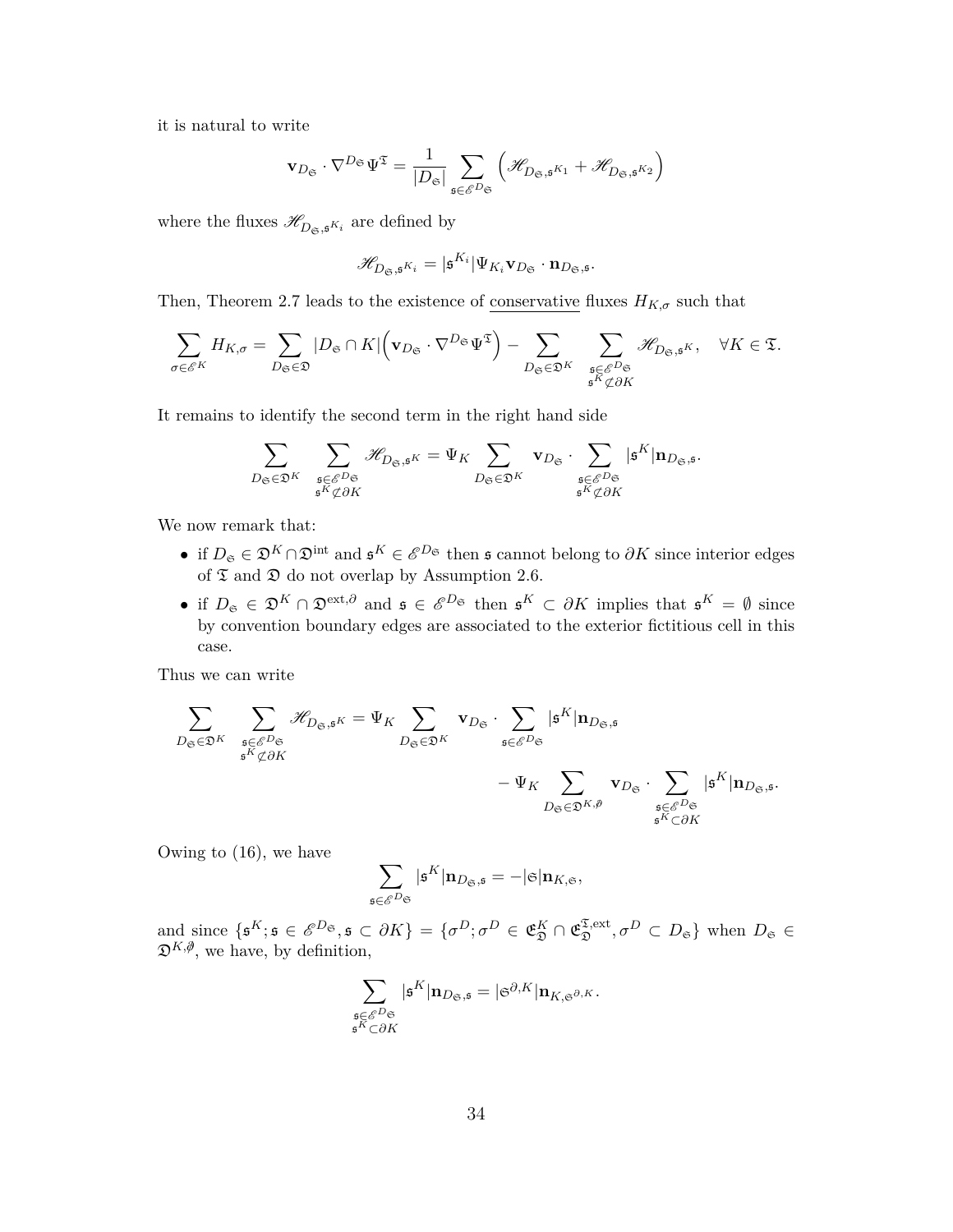We arrive at

$$
\sum_{D_{\mathfrak{S}} \in \mathfrak{D}^K} \sum_{\substack{\mathfrak{s} \in \mathcal{E}^{D_{\mathfrak{S}}} \\ \mathfrak{s}^K \nsubseteq \partial K}} \mathscr{H}_{D_{\mathfrak{S}}, \mathfrak{s}^K} = -\Psi_K \sum_{D_{\mathfrak{S}} \in \mathfrak{D}^K} |\mathfrak{s}| \mathbf{v}_{D_{\mathfrak{S}}} \cdot \mathbf{n}_{K, \mathfrak{s}} - \Psi_K \sum_{D_{\mathfrak{S}} \in \mathfrak{D}^{K, \beta}} |\mathfrak{s}^{\partial, K}| \mathbf{v}_{D_{\mathfrak{S}}} \cdot \mathbf{n}_{K, \mathfrak{s}^{\partial, K}}
$$

$$
= -|K| \Psi_K \text{div}^K \mathbf{v}^{\mathfrak{D}}.
$$

This gives the conclusion. The expression of the fluxes on the boundary comes directly from the corresponding result in Theorem 2.7.

 $\Box$ 

We can also prove the following equivalent duality result which is obtained by reversing the role of the divergence and gradient operators.

**Proposition 3.7.** *1) Let a scalar field*  $\Psi^{\mathfrak{T}} = (\Psi_K)_{K \in \mathfrak{T}}$  *and a vector field*  $\mathbf{v}^{\mathfrak{D}} =$  $(\mathbf{v}_{D_{\mathfrak{S}}})_{D_{\mathfrak{S}} \in \mathfrak{D}}$ *. There exist <u>conservative</u> fluxes*  $H_{D_{\mathfrak{S}},\mathfrak{s}}$  (for all  $D_{\mathfrak{S}} \in \mathfrak{D}$ ,  $\mathfrak{s} \in \mathcal{E}^{D_{\mathfrak{S}}}$ ) *such that*

$$
\sum_{K \in \mathfrak{T}} |K \cap D_{\mathfrak{S}}| \Big( \Psi_K \operatorname{div}^{K} \mathbf{v}^{\mathfrak{D}} \Big) + |D_{\mathfrak{S}}| \mathbf{v}_{D_{\mathfrak{S}}} \cdot \nabla^{D_{\mathfrak{S}}} \Psi^{\mathfrak{T}} = \sum_{\mathfrak{s} \in \mathcal{E}^{D_{\mathfrak{S}}}} H_{D_{\mathfrak{S}}, \mathfrak{s}}, \quad \forall D_{\mathfrak{S}} \in \mathfrak{D},
$$
\n(26)

*and*

• *for all*  $D_{\mathfrak{S}} \in \mathfrak{D}^{\text{ext},\emptyset}$ ,  $\mathfrak{S} = K_1 | K_2$ ,

$$
\sum_{\mathbf{s}\in\mathscr{E}^D\mathbf{\mathfrak{S}}\cap\mathscr{E}^{\mathfrak{D},\mathrm{ext}}}H_{D_{\mathfrak{S}},\mathbf{s}}=|\mathbf{s}^{\partial,K_1}|\Psi_{K_1}\mathbf{v}_{D_{\mathfrak{S}}}\cdot\mathbf{n}_{K_1,\mathbf{s}^{\partial,K_1}}+|\mathbf{s}^{\partial,K_2}|\Psi_{K_2}\mathbf{v}_{D_{\mathfrak{S}}}\cdot\mathbf{n}_{K_2,\mathbf{s}^{\partial,K_2}},\tag{27}
$$

• for all 
$$
D_{\mathfrak{S}} \in \mathfrak{D}^{\text{ext},\partial}
$$
,  $\mathfrak{S} = K_1 | K_2$ ,

$$
\sum_{\mathfrak{s}\in\mathcal{E}^{D_{\mathfrak{S}}}\cap\mathcal{E}^{\mathfrak{D},\mathrm{ext}}}H_{D_{\mathfrak{S}},\mathfrak{s}}=|\mathfrak{S}|\Psi_{K_{2}}\mathbf{v}_{D_{\mathfrak{S}}}\cdot\mathbf{n}_{K_{1},\mathfrak{S}}.\tag{28}
$$

*2) Let a vector field*  $\mathbf{u}^{\mathfrak{T}} = (\mathbf{u}_K)_{K \in \mathfrak{T}}$  *and a scalar field*  $\Phi^{\mathfrak{D}} = (\Phi_{D_{\mathfrak{S}}})_{D_{\mathfrak{S}} \in \mathfrak{D}}$ *. There exist conservative fluxes*  $H_{K,\sigma}$  *(for all*  $K \in \mathfrak{T}$  *,*  $\sigma \in \mathcal{E}^K$ ) *such that* 

$$
\sum_{D_{\mathfrak{S}} \in \mathfrak{D}} |K \cap D_{\mathfrak{S}}| \left( \Phi_{D_{\mathfrak{S}}} \operatorname{div}^{D_{\mathfrak{S}}} \mathbf{u}^{\mathfrak{T}} \right) + |K| \mathbf{u}_{K} \cdot \nabla^{K} \Phi^{\mathfrak{D}} = \sum_{\sigma \in \mathcal{E}^{K}} H_{K, \sigma}, \quad \forall K \in \mathfrak{T}, \ (29)
$$

*and, for all*  $\sigma \in \mathscr{E}^{\mathfrak{T},\mathrm{ext}}, \sigma \in \mathscr{E}^K$ ,

$$
H_{K,\sigma} = \left(\sum_{\substack{D_{\mathfrak{S}} \in \mathfrak{D}^{\sigma} \cap \mathfrak{D}^{\text{ext},\partial} \\ \mathfrak{S} = K|L}} |\sigma \cap D_{\mathfrak{S}}| \Phi_{D_{\mathfrak{S}}} \mathbf{u}_K + \sum_{\substack{D_{\mathfrak{S}} \in \mathfrak{D}^{\sigma} \cap \mathfrak{D}^{\text{ext},\partial} \\ \mathfrak{S} = K|L}} |\sigma \cap D_{\mathfrak{S}}| \Phi_{D_{\mathfrak{S}}} \mathbf{u}_L \right) \cdot \mathbf{n}_{K,\sigma}. \quad (30)
$$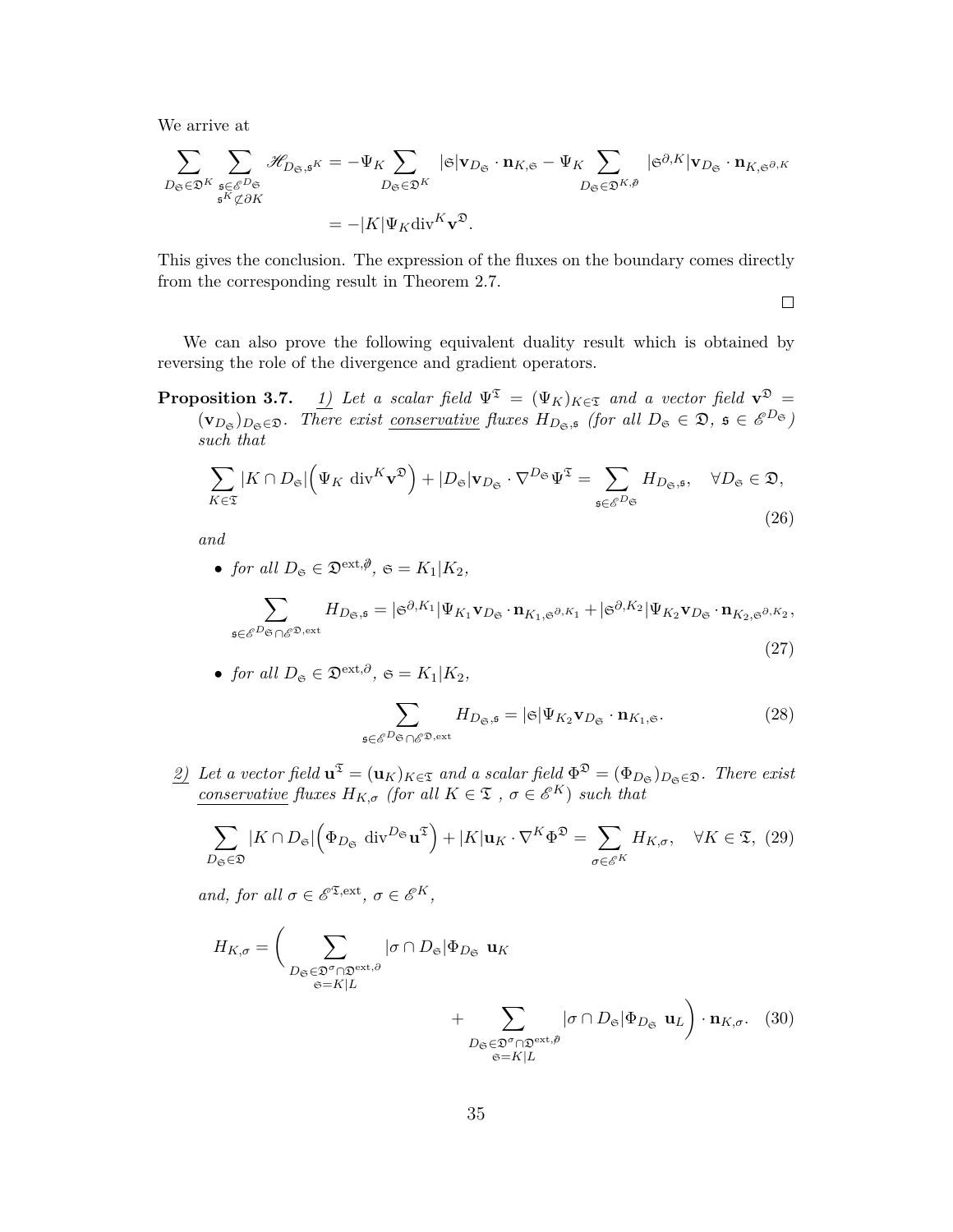*Proof.* Proposition 3.7 is obtained by applying Proposition 3.6 twice. We denote  $\mathbf{e}_1 =$  $(1,0) \in \mathbb{R}^2$  and  $\mathbf{e}_2 = (0,1) \in \mathbb{R}^2$ . Set  $\mathbf{u}_K^{(i)} = \Psi_K \mathbf{e}_i$  and  $\Phi_{D_0}^{(i)}$  $\sum_{D_{\mathfrak{S}}}^{(i)} = \mathbf{v}_{D_{\mathfrak{S}}} \cdot \mathbf{e}_i$ . We observe that

$$
\sum_{i=1}^{2} \mathbf{e}_{i} \cdot \nabla^{K} \Phi^{\mathfrak{D},(i)} = \text{div}^{K} \mathbf{v}^{\mathfrak{D}}
$$

and

$$
\mathrm{div}^{D_{\mathfrak{S}}} \mathbf{u}^{\mathfrak{T},(i)} = \nabla^{D_{\mathfrak{S}}} \Psi^{\mathfrak{T}} \cdot \mathbf{e}_i
$$

hold. We then apply Proposition 3.6 twice for  $i = 1$  and 2 and sum the obtained results. Equations  $(26)$ ,  $(27)$  and  $(28)$  are readily deduced from  $(18)$ ,  $(19)$  and  $(20)$ respectively.

In the same vein, we can prove (29) and (30) by setting  $\mathbf{v}_{D_{\mathfrak{S}}} = \Phi_{D_{\mathfrak{S}}} \mathbf{e}_i$  and  $\Psi_K =$  $\mathbf{u}_K \cdot \mathbf{e}_i$ .  $\Box$ 

**Two-point flux approximation (TPFA)** Proposition 3.6 and 3.7 give local discrete duality relations between these two operators through equations  $(21)$  and  $(26)$ , which can be seen as discrete counterparts of the equality stated in **(Q2)**. Of course, the local duality equations imply the following more standard global discrete duality relation

$$
\sum_{D_{\sigma}\in\mathfrak{D}}|D_{\sigma}|\mathbf{v}_{D_{\sigma}}\cdot\nabla^{D_{\sigma}}\Psi^{\mathfrak{T}}+\sum_{K\in\mathfrak{T}}|K|\Psi_K\mathrm{div}^K\mathbf{v}^{\mathfrak{D}}=\sum_{\substack{\sigma\in\mathscr{E}^{\mathrm{ext}}\\ \sigma=K|L}}|\sigma|\Psi_L|\mathbf{v}_{D_{\sigma}}\cdot\mathbf{n}_{K,\sigma}.
$$

**Discrete duality finite volume discretization (DDFV)** Proposition 3.7 allows us to justify the following local discrete duality relations, for all  $D_{\sigma} \in \mathfrak{D}$ ,

$$
\sum_{K \in \mathfrak{T}} |K \cap D_{\sigma}| \Big( \Psi_K \text{div}^K \mathbf{v}^{\mathfrak{D}} \Big) + |D_{\sigma}| \mathbf{v}_{D_{\sigma}} \cdot \nabla^{D_{\sigma}} \Psi^{\mathfrak{T}} = \sum_{\mathfrak{s} \in \mathscr{E}^{D_{\sigma}}} H_{D_{\sigma}, \mathfrak{s}},\tag{31}
$$

and, for all  $D_{\sigma^*} \in \mathfrak{D}$ ,

$$
\sum_{K^*\in\mathfrak{T}^*} |K^*\cap D_{\sigma^*}| \Big(\Psi_{K^*} \text{div}^{K^*} \mathbf{v}^{\mathfrak{D}} \Big) + |D_{\sigma^*}| \mathbf{v}_{D_{\sigma^*}} \cdot \nabla^{D_{\sigma^*}} \Psi^{\mathfrak{T}^*} = \sum_{\mathfrak{s}\in\mathscr{E}^{D_{\sigma^*}}} H^*_{D_{\sigma^*},\mathfrak{s}}.
$$
 (32)

Summing up these two relations gives a local duality relation for the discrete DDFV operators

$$
\frac{1}{2}\bigg(\sum_{K\in\mathfrak{T}}|K\cap D_{\sigma}|\Big(\Psi_K\mathrm{div}^K\mathbf{v}^{\mathfrak{D}}\Big)+\sum_{K^*\in\mathfrak{T}^*}|K^*\cap D_{\sigma^*}|\Big(\Psi_{K^*}\mathrm{div}^{K^*}\mathbf{v}^{\mathfrak{D}}\Big)\bigg) \n+|D_{\sigma,\sigma^*}|\mathbf{v}_{D_{\sigma,\sigma^*}}\cdot\nabla^{D_{\sigma,\sigma^*}}\Psi^{\mathfrak{T},\mathfrak{T}^*}=\sum_{\mathfrak{s}\in\mathscr{E}^{D_{\sigma,\sigma^*}}} \frac{H_{D_{\sigma,\mathfrak{s}}}+H^*_{D_{\sigma^*,\mathfrak{s}}}}{2}, \quad \forall D_{\sigma,\sigma^*}\in\mathfrak{D}.
$$

Obviously, we can also prove global relations from these equalities. A sum of equations (31) over the cells  $D_{\sigma} \in \mathfrak{D}$  leads to

$$
\sum_{K\in\mathfrak{T}}|K|\Big(\Psi_K\mathrm{div}^K\mathbf{v}^{\mathfrak{D}}\Big)+\sum_{D_{\sigma}\in\mathfrak{D}}|D_{\sigma}|\mathbf{v}_{D_{\sigma}}\cdot\nabla^{D_{\sigma}}\Psi^{\mathfrak{T}}=\sum_{D_{\sigma}\in\mathfrak{D}^{\mathrm{ext}}}|{\sigma}|\Psi_L\mathbf{v}_{D_{\sigma}}\cdot\mathbf{n}_{K,\sigma}.
$$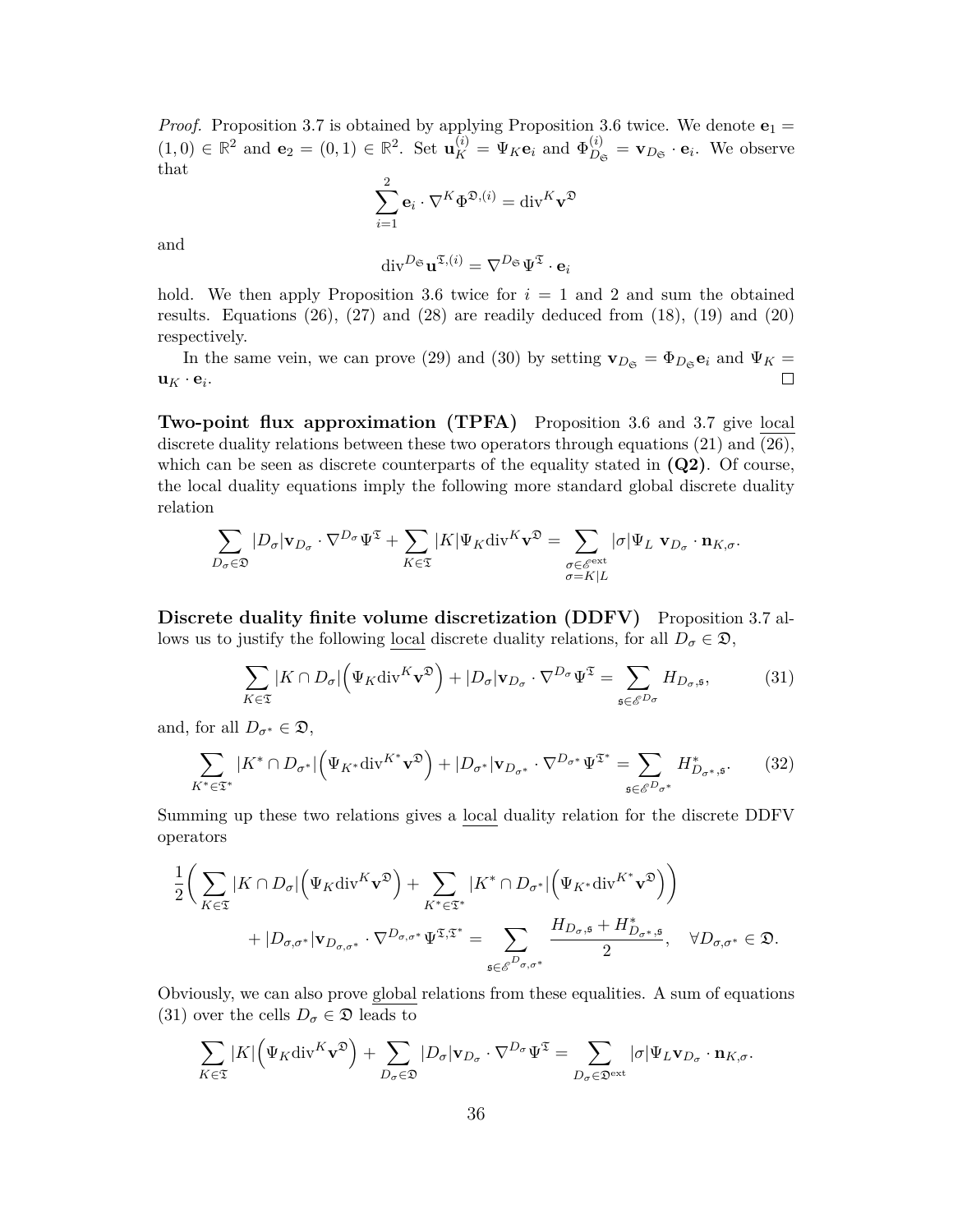Indeed, by conservativity, the interior fluxes  $H_{D_{\sigma},\mathfrak{s}}$  vanish whereas the boundary fluxes are given by (28) since  $\mathfrak{D}^{\text{ext},\emptyset}=\emptyset$  in this case. Similarly, a sum of equations (32) over the cells  $D_{\sigma^*} \in \mathfrak{D}$  leads to

$$
\sum_{K^*\in\mathfrak{T}^*} |K^*| \Big(\Psi_{K^*} \text{div}^{K^*} \mathbf{v}^{\mathfrak{D}} \Big) + \sum_{D_{\sigma^*}\in\mathfrak{D}} |D_{\sigma^*}| \mathbf{v}_{D_{\sigma^*}} \cdot \nabla^{D_{\sigma^*}} \Psi^{\mathfrak{T}^*} \n= \sum_{D_{\sigma^*}\in\mathfrak{D}^{\text{ext}}} \frac{|\sigma|}{2} \Big(\Psi_{K^*} + \Psi_{L^*}\Big) \mathbf{v}_{D_{\sigma^*}} \cdot \mathbf{n}_{K,\sigma}.
$$

Indeed, in this case, we have  $\mathfrak{D}^{\text{ext},\partial} = \emptyset$  so that the boundary fluxes are given by (27). Summing up these two relations we find the well-known global discrete duality for DDFV operators

$$
\frac{1}{2}\left(\sum_{K\in\mathfrak{T}}|K|\left(\Psi_K\mathrm{div}^K\mathbf{v}^{\mathfrak{D}}\right)+\sum_{K^*\in\mathfrak{T}^*}|K^*|\left(\Psi_{K^*}\mathrm{div}^{K^*}\mathbf{v}^{\mathfrak{D}}\right)\right) \n+\sum_{D_{\sigma,\sigma^*}\in\mathfrak{D}}|D_{\sigma,\sigma^*}|\mathbf{v}_{D_{\sigma,\sigma^*}}\cdot\nabla^{D_{\sigma,\sigma^*}}\Psi^{\mathfrak{T},\mathfrak{T}^*} \n=\sum_{D_{\sigma,\sigma^*}\in\mathfrak{D}^{\text{ext}}}|\sigma|\frac{2\Psi_L+\Psi_{K^*}+\Psi_{L^*}}{4}\mathbf{v}_{D_{\sigma,\sigma^*}}\cdot\mathbf{n}_{K,\sigma}.
$$

# **A Proof of Lemma 2.2 with** *H*<sup>1</sup> **regularity**

In this section, we prove Lemma 2.2 with  $H^1$  regularity for  $\omega_K$  (see Remark 2.3). Let us denote by  $s_j$ ,  $j \in \{1, ..., n\}$ , the *n* vertices of *K* listed in order as  $\partial K$  is traversed counterclockwise and by  $\sigma_j$  the open line segment connecting  $s_{j-1}$  and  $s_j$ . The subscripts *j* are interpreted modulo *n*. We first introduce the constant function *f* defined by

$$
f: x \in K \longmapsto \frac{1}{|K|} \sum_{\sigma \in \mathscr{E}^K} \mathcal{X}_{K,\sigma}.
$$

We then consider two functions  $\varphi_0$ ,  $\varphi_1$  of class  $\mathscr{C}^{\infty}$  such that

•  $\varphi_0$  has a compact support in  $(s_{j-1}, s_j)$  and

$$
\int_{\sigma_j}\varphi_0=1.
$$

•  $\varphi_1$  has a compact support in  $[s_{j-1}, s_j]$  and is identically equal to 1 in a neighborhood of  $s_{i-1}$ .

We define the function  $\mathbf{g}_i$  on  $\sigma_j$  by

$$
s \in \sigma_j \longmapsto \mathbf{g}_j(s) = f(s_{j-1}) \| s - s_{j-1} \| \varphi_1(s) \boldsymbol{\tau}_{K, \sigma_j} + \mathcal{X}_{K, \sigma_j} \varphi_0(s) \mathbf{n}_{K, \sigma_j},
$$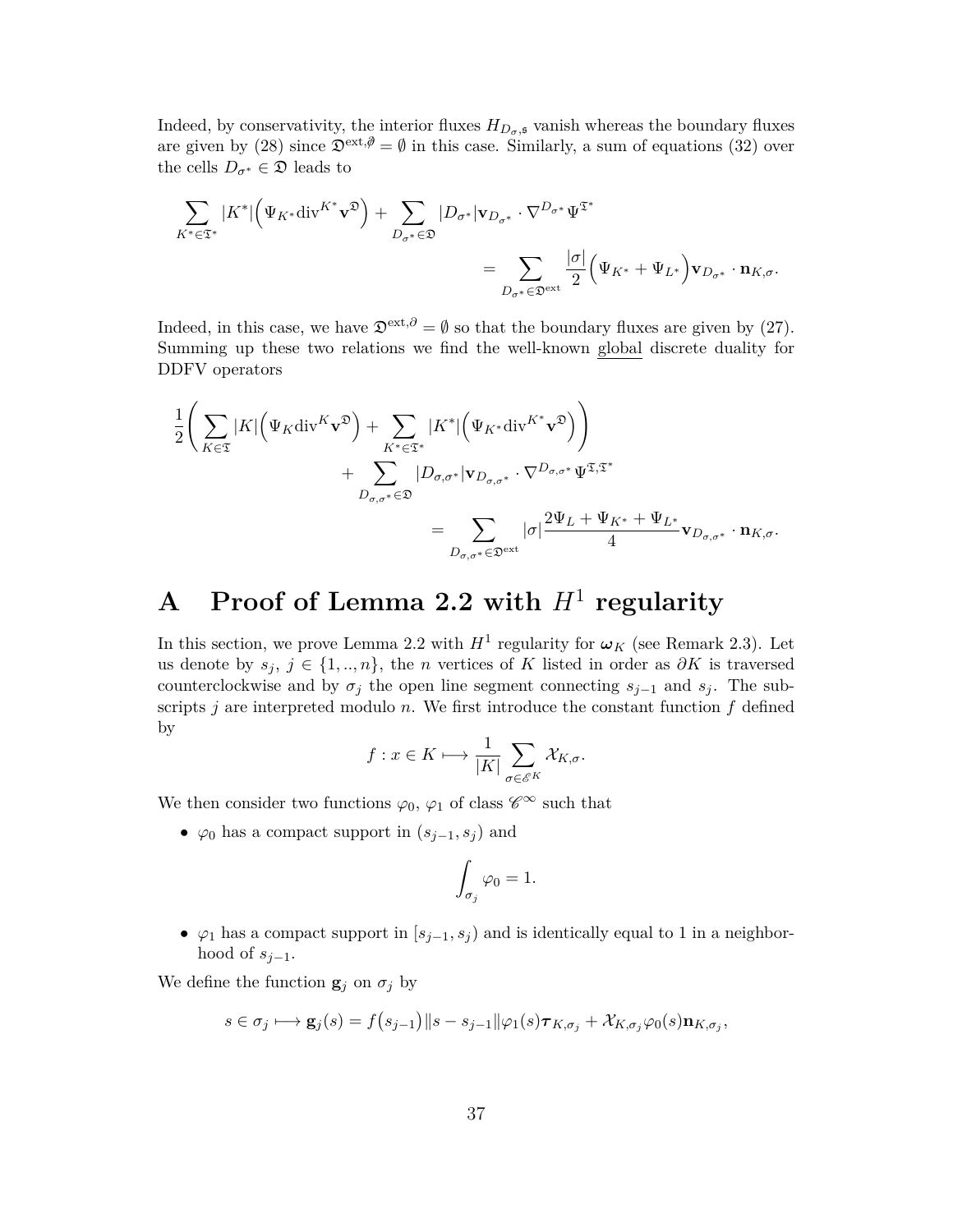where  $\tau_{K,\sigma_j}$  stands for the unit vector, tangent to the edge  $\sigma_j$ , and such that  $\tau_{K,\sigma_j}$ .  $\mathbf{n}_{K,\sigma_j} > 0$ . We readily verify that, for any  $j \in \{1, ..., n\}$ ,

$$
\mathbf{g}_j(s_{j-1}) = 0, \quad \mathbf{g}_j(s_j) = 0, \quad \text{and} \quad \int_{\sigma_j} \mathbf{g}_j \cdot \mathbf{n}_{K, \sigma_j} = \mathcal{X}_{K, \sigma_j}.
$$
 (33)

Moreover we have

$$
\frac{\partial \mathbf{g}_j}{\partial \boldsymbol{\tau}_{K,\sigma_j}}(s) = f(s_{j-1}) \Big( \varphi_1(s) + \|s - s_{j-1}\| \boldsymbol{\nabla} \varphi_1(s) \cdot \boldsymbol{\tau}_{K,\sigma_j} \Big) \boldsymbol{\tau}_{K,\sigma_j} \n+ \mathcal{X}_{K,\sigma_j} \Big( \boldsymbol{\nabla} \varphi_0(s) \cdot \boldsymbol{\tau}_{K,\sigma_j} \Big) \mathbf{n}_{K,\sigma_j}, \qquad \forall s \in \sigma_j.
$$

Hence, evaluating this expression at  $s_{j-1}$  and  $s_j$  we find

$$
\frac{\partial \mathbf{g}_j}{\partial \boldsymbol{\tau}_{K,\sigma_j}}(s_j) = 0 \text{ and } \frac{\partial \mathbf{g}_{j+1}}{\partial \boldsymbol{\tau}_{K,\sigma_{j+1}}}(s_j) = f(s_j)\boldsymbol{\tau}_{K,\sigma_{j+1}}.
$$

We arrive at

$$
\left(\frac{\partial \mathbf{g}_{j+1}}{\partial \boldsymbol{\tau}_{K,\sigma_{j+1}}} \cdot \mathbf{n}_{K,\sigma_{j}} - \frac{\partial \mathbf{g}_{j}}{\partial \boldsymbol{\tau}_{K,\sigma_{j}}} \cdot \mathbf{n}_{K,\sigma_{j+1}}\right)(s_{j}) = f(s_{j}) \boldsymbol{\tau}_{K,\sigma_{j+1}} \cdot \mathbf{n}_{K,\sigma_{j}}.
$$
(34)

Equations  $(33)$  and  $(34)$  are exactly the compatibility conditions required to apply [4, Theorem 7.1] which proves the existence of a function  $\omega_K \in H^s(\mathring{K})$ , with  $s > 1$ , such that

$$
\begin{cases} \nabla \cdot \boldsymbol{\omega}_K = f, & \text{in } \mathring{K}, \\ \boldsymbol{\omega}_K = \mathbf{g}, & \text{on } \partial K. \end{cases}
$$

The first equation corresponds to equality (2). Equality (3) is satisfied too since, for all *j*,

$$
\int_{\sigma_j} \boldsymbol{\omega}_K \cdot \mathbf{n}_{K,\sigma_j} = \int_{\sigma_j} \mathbf{g}_j \cdot \mathbf{n}_{K,\sigma_j} = \mathcal{X}_{K,\sigma_j}.
$$

### **B Proof of Lemma 2.9**

We denote  $P_1$ ,  $P_2$ , ...  $P_n$  the *n* vertices of *K*, numbered clockwise, and  $(x_j, y_j)$  stands for the coordinates of  $P_j$ . For  $P_i$  and  $P_j$  two consecutive vertices of  $K$ , we set

$$
\begin{pmatrix} a_{i,j} \\ b_{i,j} \end{pmatrix} = \begin{pmatrix} x_j - x_i \\ y_j - y_i \end{pmatrix}.
$$

We introduce the unit normal vector  $\mathbf{n}_{ij}$  to the edge  $[P_i, P_j]$ :  $\mathbf{n}_{ij} = \frac{1}{\sqrt{a^2}}$  $\frac{1}{a_{i,j}^2+b_{i,j}^2}\left(\frac{-b_{i,j}}{a_{i,j}}\right).$ 

We consider a certain quantity  $\mathbf{w}_i = (w_i^x, w_i^y)$  $\mathbf{y}_i^y$   $\in \mathbb{R}^2$  stored at the vertices. We associate to such a quantity the vector

$$
\mathbf{W} = \begin{pmatrix} \mathbf{w}_1 \\ \mathbf{w}_2 \\ \dots \\ \mathbf{w}_n \end{pmatrix} \in \mathbb{R}^2 \times \mathbb{R}^n \simeq \mathbb{R}^{2n}.
$$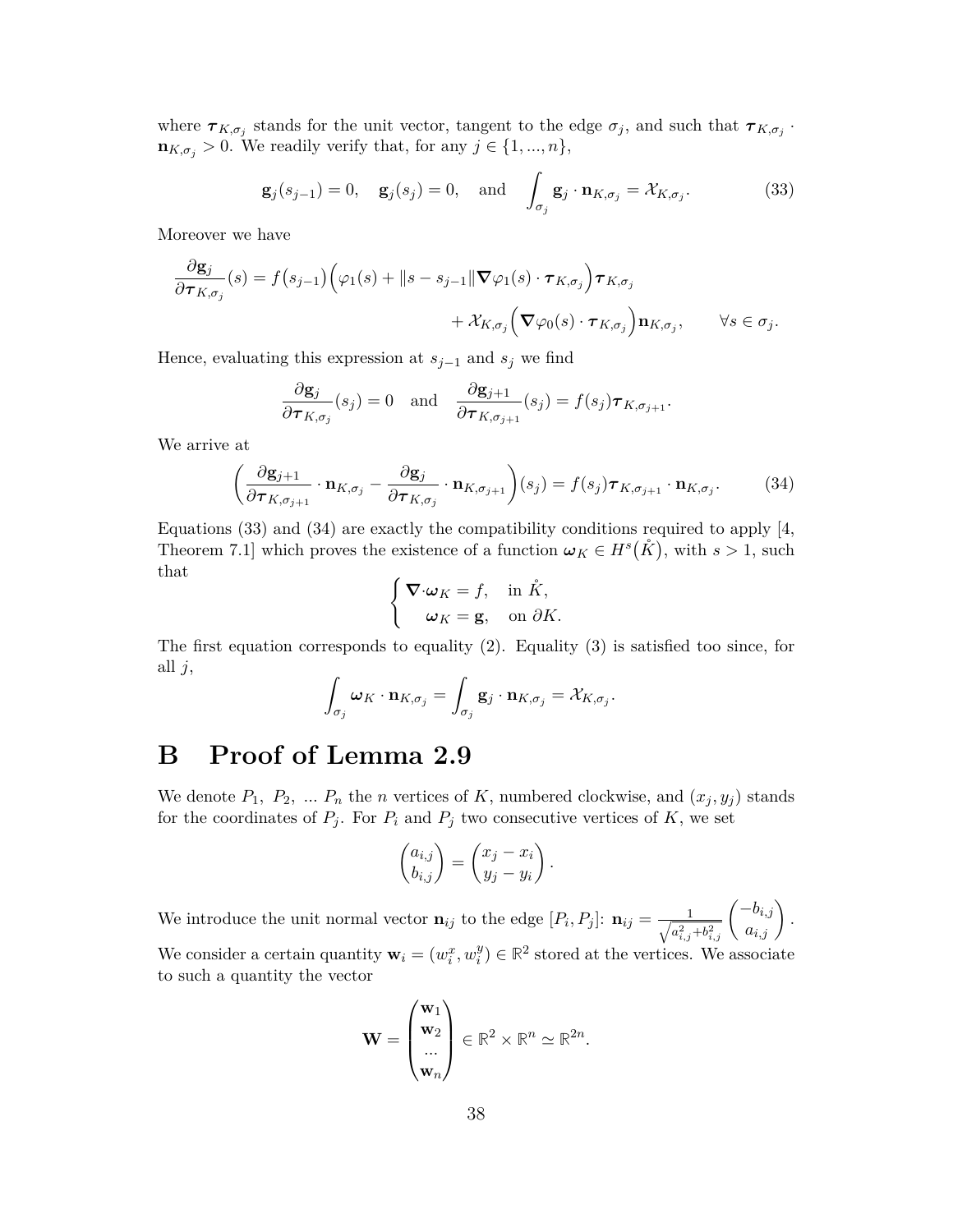Let *U* be the square matrix

$$
U = \begin{pmatrix} \frac{1}{2} & 0 \\ 0 & \frac{1}{2} \end{pmatrix}.
$$

We denote  $A \in \mathfrak{M}_{2n,2n}$  the non invertible matrix defined blockwise by

$$
A = \begin{pmatrix} U & U & 0 & 0 & \dots & 0 \\ 0 & U & U & 0 & \dots & 0 \\ \vdots & & \ddots & \ddots & \ddots & \vdots \\ 0 & \dots & 0 & U & U & 0 \\ 0 & \dots & 0 & 0 & U & U \\ U & 0 & 0 & \dots & 0 & U \end{pmatrix}.
$$

For  $P_i$  and  $P_j$  two consecutive points of  $P$ , we set  $\mathbf{z}_{i,j} = \frac{\mathbf{w}_i + \mathbf{w}_j}{2}$  $\frac{1+\mathbf{w}_j}{2} \in \mathbb{R}^2$  and we introduce the vector

$$
\mathbf{Z} = \begin{pmatrix} \mathbf{z}_{1,2} \\ \mathbf{z}_{2,3} \\ \dots \\ \mathbf{z}_{n-1,n} \\ \mathbf{z}_{n,1} \end{pmatrix} = A\mathbf{W} \in \mathbb{R}^{2n}.
$$

Finally, let  $\mathcal{N} \in \mathfrak{M}_{n,2n}$  be the matrix with *n* rows and 2*n* columns

$$
\mathcal{N} = \begin{pmatrix} \mathbf{n}_{1,2}^x & \mathbf{n}_{1,2}^y & 0 & 0 & \dots & \dots & 0 & 0 \\ 0 & 0 & \mathbf{n}_{2,3}^x & \mathbf{n}_{2,3}^y & 0 & 0 & \dots & 0 & 0 \\ \vdots & \vdots & & & & & \vdots & \vdots \\ 0 & 0 & \dots & \dots & 0 & \mathbf{n}_{n-1,n}^x & \mathbf{n}_{n-1,n}^y & 0 & 0 \\ 0 & 0 & \dots & \dots & 0 & 0 & 0 & \mathbf{n}_{n,1}^x & \mathbf{n}_{n,1}^y \end{pmatrix}.
$$

We consider the linear application

$$
\begin{array}{cccc}\Phi : & \mathbb{R}^{2n} & \longrightarrow & \mathbb{R}^{n} \\ & \mathbf{W} & \longmapsto & \mathcal{N}A\mathbf{W}\end{array}
$$

The statement in Lemma 2.9 is equivalent to the claim:  $\Phi$  is surjective. We introduce its transpose operator

$$
\begin{array}{cccc}\n\Phi^\intercal : & \mathbb{R}^n & \longrightarrow & \mathbb{R}^{2n} \\
\mathbf{q} & \longmapsto & A^\intercal \mathcal{N}^\intercal \mathbf{q}\n\end{array}
$$

We are going to show that  $\Phi^{\dagger}$  is injective. To this end let  $\mathbf{q} \in \mathbb{R}^n$  such that  $\Phi^{\dagger}(\mathbf{q}) = \mathbf{0}$ , that is to say

$$
\Phi^{\mathsf{T}}\begin{pmatrix} q_1 \\ q_2 \\ \dots \\ q_n \end{pmatrix} = \frac{1}{2} \begin{pmatrix} q_1 \mathbf{n}_{1,2} + q_n \mathbf{n}_{n,1} \\ q_1 \mathbf{n}_{1,2} + q_2 \mathbf{n}_{2,3} \\ \dots \\ q_{n-1} \mathbf{n}_{n-1,n} + q_n \mathbf{n}_{n,1} \end{pmatrix} = \mathbf{0}.
$$

As *K* is a polygon with *n* edges, there exist two consecutive edges  $[P_i, P_j]$  and  $[P_j, P_k]$ that are not on the same line; it follows that  $\mathbf{n}_{i,j}$  and  $\mathbf{n}_{j,k}$  are linearly independent. From the line  $q_i \mathbf{n}_{i,j} + q_j \mathbf{n}_{j,k} = 0$  of the above vector equality, we first deduce that  $q_i = 0$ and  $q_j = 0$  and then we successively obtain from the other lines that  $q = 0$ , therefore  $\text{Ker}(\vec{\Phi}^{\intercal}) = \{0\}$  and  $\Phi^{\intercal}$  is injective. Consequently,  $\Phi$  is surjective and Lemma 2.9 is proved.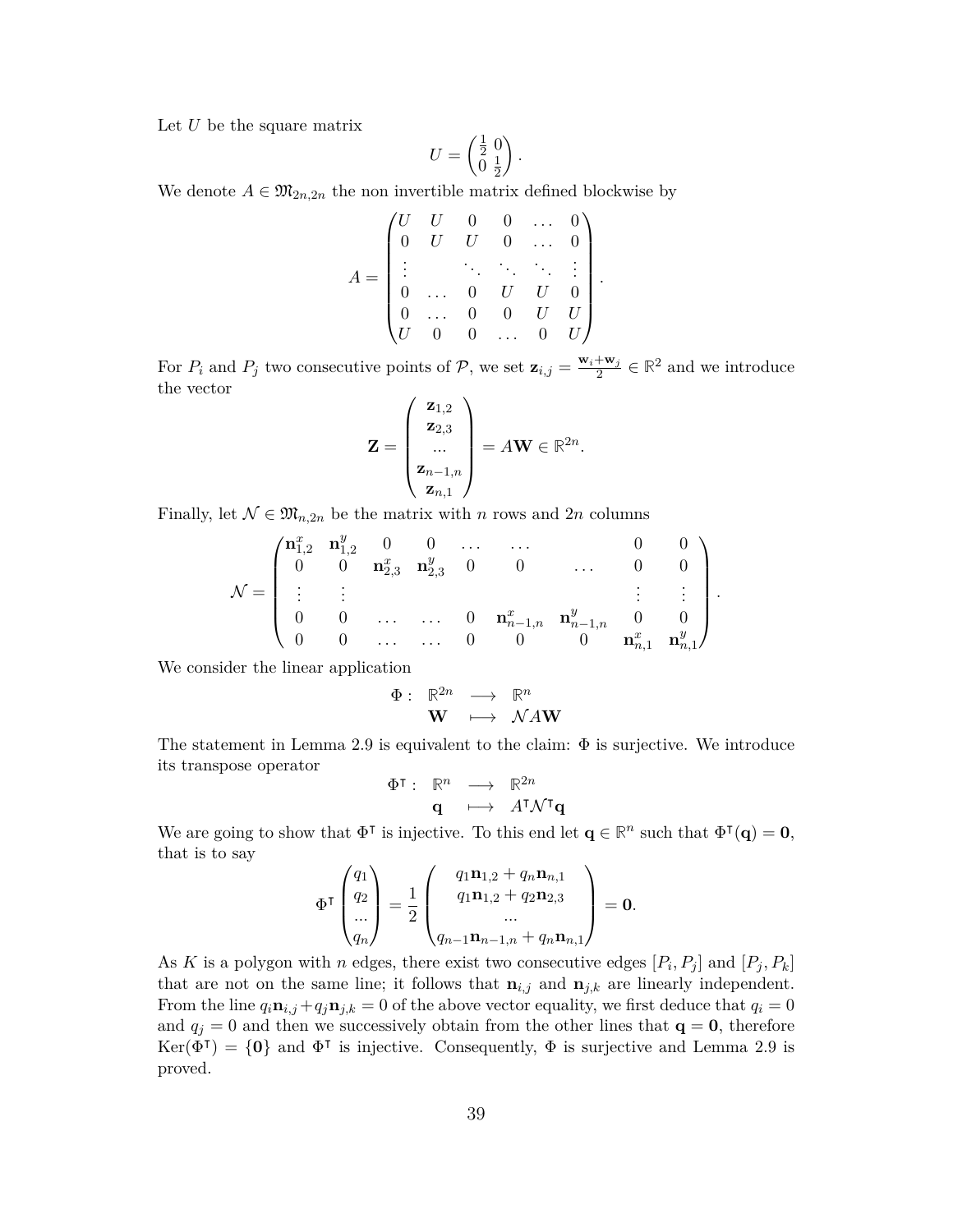# **C A few basic facts on P** <sup>1</sup> **basis functions**

Let us remind the reader a few basic facts about the  $\mathbb{P}^1$  basis functions used in Section 2.2.1. We consider a triangle  $T$  whose vertices are denoted  $P_0$ ,  $P_1$  and  $P_2$ , see Fig. 13 at left. We are interested in the basis function  $\phi_0$ , which is  $\mathbb{P}^1$  on the triangle *T* and takes value 1 at *P*0, while it vanishes on the other vertices *P*<sup>1</sup> and *P*2. We thus have

$$
\phi_0(x, y) = ax + by + c \text{ for } (x, y) \in T,
$$

The constants  $(a, b, c)$  are determined by solving the linear system

$$
ax_0 + by_0 + c = 1,ax_1 + by_1 + c = 0,ax_2 + by_2 + c = 0.
$$

We are thus led to compute the following determinants

$$
D = \begin{vmatrix} x_0 & y_0 & 1 \\ x_1 & y_1 & 1 \\ x_2 & y_2 & 1 \end{vmatrix},
$$

and

$$
D_a = \begin{vmatrix} 1 & y_0 & 1 \\ 0 & y_1 & 1 \\ 0 & y_2 & 1 \end{vmatrix}, \quad D_b = \begin{vmatrix} x_0 & 1 & 1 \\ x_1 & 0 & 1 \\ x_2 & 0 & 1 \end{vmatrix}, \quad D_c = \begin{vmatrix} x_0 & y_0 & 1 \\ x_1 & y_1 & 0 \\ x_2 & y_2 & 0 \end{vmatrix}.
$$

We arrive at

$$
a = \frac{D_a}{D}
$$
,  $b = \frac{D_b}{D}$ ,  $c = \frac{D_c}{D}$ .

Note that *D* is nothing but twice the area of the triangle *T*. Consequently, the gradient of  $\phi_0$  is the constant vector given by

$$
\nabla \phi_0 = \begin{pmatrix} D_a/D \\ D_b/D \end{pmatrix} = \frac{1}{2|T|} \begin{pmatrix} y_1 - y_2 \\ x_2 - x_1 \end{pmatrix} = \frac{1}{2|T|} (\overrightarrow{P_1P_2})^{\perp},
$$

which is therefore orthogonal to  $P_1P_2$ . This corresponds to the intuition:  $(x, y) \mapsto$  $\phi_0(x, y)$  is non negative and it vanishes on the segment  $[P_1, P_2]$  so that its gradient has no component along  $(P_1P_2)$  and it points inward *T*.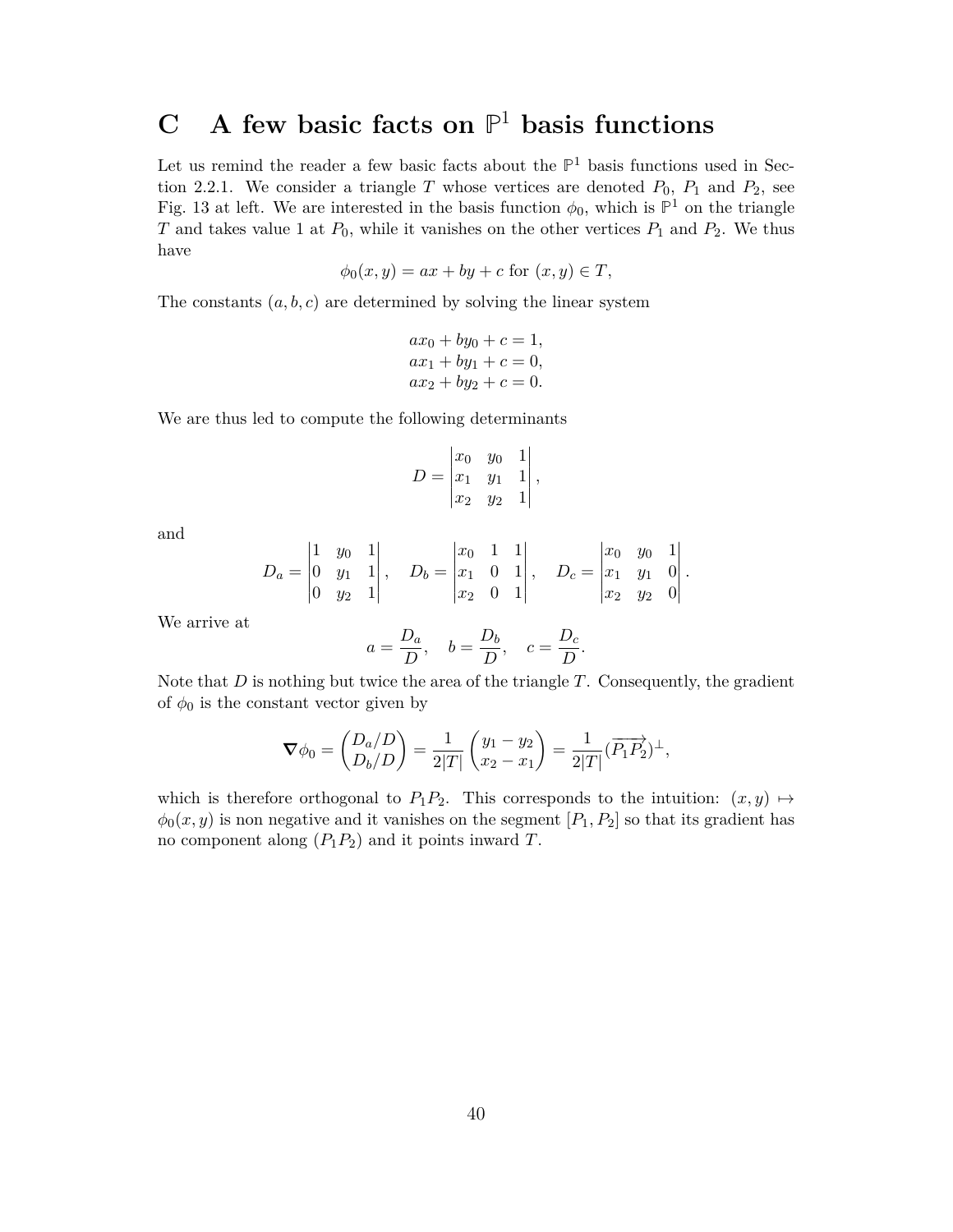

Figure 13: Properties of the piecewise **P** <sup>1</sup> basis

We now consider two adjacents triangles  $T = (P_0 P_1 P_2)$  and  $T' = (P_0 P_2 P_3)$  with *P*1, *P*<sup>2</sup> and *P*<sup>3</sup> aligned as presented in Fig. 13 at right. We are again interested in the basis function  $\phi_0$ , which is piecewise  $\mathbb{P}^1$  on the triangles *T*, *T'* and takes value 1 at  $P_0$ , while it vanishes on the other vertices  $P_1$ ,  $P_2$  and  $P_3$ . The computation above leads to

$$
\nabla \phi_{0|T} = \frac{1}{2|T|} (\overrightarrow{P_1P_2})^{\perp}, \text{ and } \nabla \phi_{0|T'} = \frac{1}{2|T'|} (\overrightarrow{P_2P_3})^{\perp}.
$$

In the specific case we are interested in, the three points  $P_1, P_2, P_3$  are aligned, and thus  $\nabla \phi_{0|T}$  and  $\nabla \phi_{0|T'}$  are colinear. Moreover, the two triangles *T* and *T'* share the same height *h* and we have  $2|T| = h\|\overrightarrow{P_1P_2}\|$  and  $2|T'| = h\|\overrightarrow{P_2P_3}\|$ . Let  $\vec{u}$  be the unit vector, orthogonal to the axis  $P_1P_3$  and pointing inward  $T$  (and  $T'$ ). It follows that

$$
\boldsymbol{\nabla}\phi_{0|T}=\frac{\vec{u}}{h}=\boldsymbol{\nabla}\phi_{0|T'}.
$$

# **References**

[1] B. Andreianov, M. Bendahmane, and K. Karlsen. A gradient reconstruction formula for

finite volume schemes and discrete duality. In R. Eymard and J.-M. Hérard, editors, Finite Volumes for Complex Applications V, Problems and Perspectives, pages 161–168. ISTE & Wiley, 2008.

- [2] B. Andreianov, F. Boyer, and F. Hubert. Discrete duality finite volume schemes for Leray-Lions-type elliptic problems on general 2D meshes. Numer. Methods Partial Differential Equations, 23(1):145–195, 2007.
- [3] G. Ansanay-Alex, F. Babik, J.-C. Latché, and D. Vola. An  $L^2$ -stable approximation of the Navier-Stokes convection operator for low-order non-conforming finite elements. Int. J. Numer. Meth. Fluids, 66:555–580, 2011.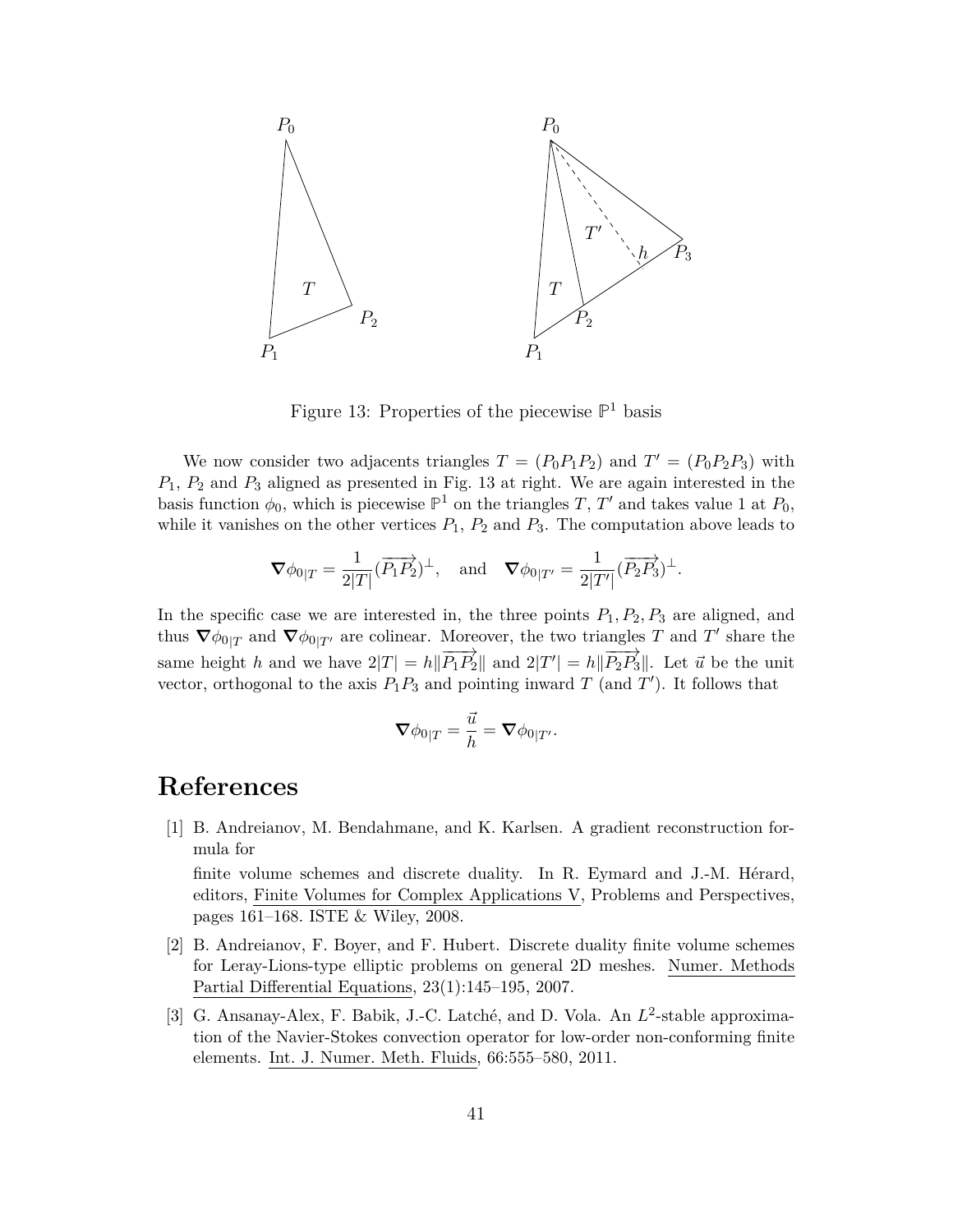- [4] D. N. Arnold, L. R. Scott, and M. Vogelius. Regular inversion of the divergence operator with Dirichlet boundary conditions on a polygon. Annal. Scuola Normale Superiore Pisa - Classe di Scienze (Série 4), 15(2):169–192, 1988.
- [5] F. Boyer, F. Dardalhon, C. Lapuerta, and J.-C. Latché. Stability of a Crank-Nicolson pressure correction scheme based on staggered discretizations. Int. J. Numer. Meth. Fluids, 74:34–58, 2014.
- [6] Y. Coudière, J.-P. Vila, and P. Villedieu. Convergence rate of a finite volume scheme for a two-dimensional convection-diffusion problem. M2AN Math. Model. Numer. Anal., 33(3):493–516, 1999.
- [7] S. Delcourte. Développement de méthodes de volumes finis pour la mécanique des fluides. PhD thesis, Université Paul Sabatier, Toulouse, France, 2007.
- [8] S. Delcourte and P. Omnes. A discrete duality finite volume discretization of the vorticity-velocity-pressure formulation of the 2D Stokes problem on almost arbitrary two-dimensional grids. Numer. Meth. for PDEs, 31(1):1–30, 2015.
- [9] K. Domelevo and P. Omnes. A finite volume method for the Laplace equation on almost arbitrary two-dimensional grids. M2AN Math. Model. Numer. Anal., 39(6):1203–1249, 2005.
- [10] J. Droniou. Finite volume schemes for diffusion equations: Introduction to and review of modern methods. Math. Models Methods in Appl. Sc., 24(8):1575–1619, 2014.
- [11] A. Ern and M. Vohralík. Stable broken  $H^1$  and  $H(div)$  polynomial extensions for polynomial-degree-robust potential and flux reconstruction in three space dimensions. Math. Comput., 89:551–594, 2020.
- [12] A. Ern and M. Vohralík. Polynomial-degree-robust a posteriori estimates in a unified setting for conforming, nonconforming, discontinuous Galerkin, and mixed discretizations. SIAM J. Numer. Anal., 53(2):1058–1081, 2015.
- [13] R. Eymard, T. Gallouët, and R. Herbin. Finite volume methods. In P. Ciarlet and J. Lions, editors, Handbook of numerical analysis, Vol. VII, Handb. Numer. Anal., VII, pages 715–1022. North-Holland, Amsterdam, 2000.
- [14] R. Eymard, T. Gallouët, and R. Herbin. Finite volume approximation of elliptic problems and convergence of an approximate gradient. Appl. Numer. Math.,  $37(1-2):31-53, 2001.$
- [15] T. Goudon and S. Krell. A DDFV scheme for incompressible Navier- Stokes equations with variable density. In J. Fuhrmann, M. Ohlberger, and C. Rohde, editors, Finite Volumes for Complex Applications VII-Elliptic, Parabolic and Hyperbolic Problems, pages 627–635. Springer International Publishing, 2014.
- [16] T. Goudon, J. Llobell, and S. Minjeaud. An explicit MUSCL–scheme on staggered grids with kinetic–like fluxes for the barotropic and full Euler systems. Comm. Comput. Phys., 27:672–724, 2020.
- [17] T. Goudon, J. Llobell, and S. Minjeaud. A finite volume scheme on staggered grids for the Euler equations: unstructured meshes, stability analysis and energy conservation. Technical report, Univ. Côte d'Azur, Inria, CNRS, LJAD, 2020.